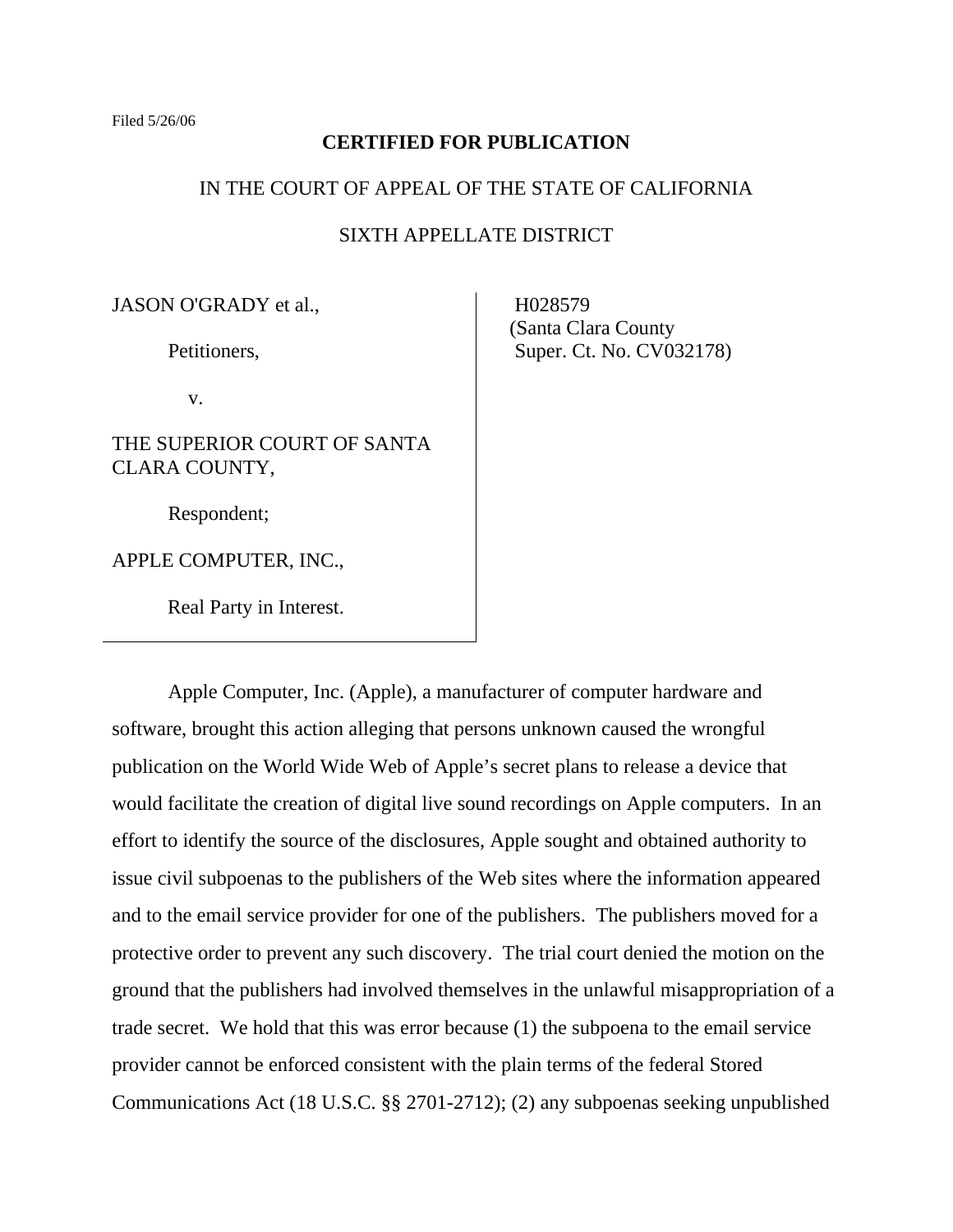information from petitioners would be unenforceable through contempt proceedings in light of the California reporter's shield (Cal. Const., art. I, § 2, subd (b); Evid. Code, § 1070); and (3) discovery of petitioners' sources is also barred on this record by the conditional constitutional privilege against compulsory disclosure of confidential sources (see *Mitchell v. Superior Court* (1984) 37 Cal.3d 268 (*Mitchell*)). Accordingly, we will issue a writ of mandate directing the trial court to grant the motion for a protective order.

# **FACTUAL AND PROCEDURAL BACKGROUND**

 Petitioner Jason O'Grady declared below that he owns and operates "O'Grady's PowerPage" an "online news magazine" devoted to news and information about Apple Macintosh computers and compatible software and hardware. PowerPage has its principal place of business in Abington, Pennsylvania, and has been published daily since 1995. O'Grady acts as its publisher and one of nine editors and reporters. Since 2002 the site has occupied its present address on the World Wide Web, where it publishes 15 to 20 items per week. Over the two years preceding the execution of the declaration, the Web site received an average of 300,000 unique visits per month.<sup>1</sup>

 Under the pseudonym " 'Kasper Jade,' " a person identifying himself as "primary publisher, editor and reporter" for Apple Insider declared that Apple Insider is an "online news magazine" devoted to Apple Macintosh computers and related products.<sup>2</sup> He identified petitioner Monish Bhatia as the publisher of "Mac News Network," which provides hosting services to a number of Web sites, including "Apple Insider." Apple

<sup>&</sup>lt;u>1</u> <sup>1</sup> "Unique visits" apparently refers to visits from different internet addresses, and thus corresponds to "unique visitors," which in turn corresponds roughly to the circulation of a newspaper or periodical. (See Search Engine Positioning <http://www.positioning-search-engines.com/glossary.htm#U> (as of May 23, 2006) [defining "unique visits" as "[i]ndividuals who have visited a Web site (or network) at least once in a fixed time frame, typically a 30 day period"].)

<sup>&</sup>lt;sup>2</sup> Apple has not objected to this declaration on the ground that it was executed anonymously, or on any ground.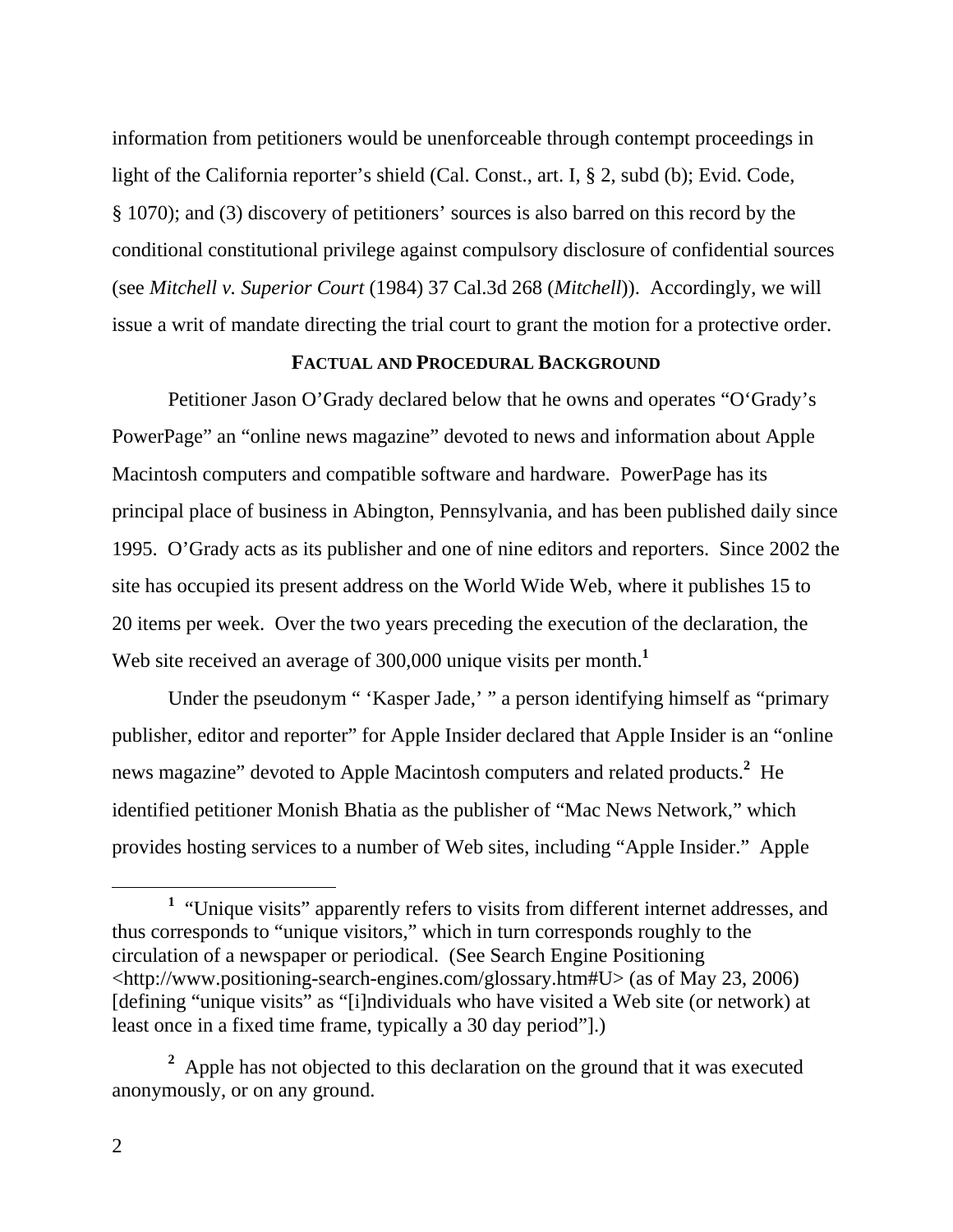Insider has published "daily or near-daily technology news" at the same web address since 1998 at an average rate of seven to 15 articles per week. In July 2004, it received 438,000 unique visitors.

 Over a period of several days in November 2004, PowerPage and Apple Insider published several articles concerning a rumored new Apple product known as Asteroid or Q97. The first article appeared on PowerPage on November 19, 2004, with O'Grady's byline. It stated that PowerPage had "got[ten] it's [*sic*] hands on this juicy little nugget about a new FireWire breakout box for GarageBand that Apple plans to announce at MacWorld Expo SF 2005 in January."**<sup>3</sup>** The article described a device that permitted the user of an Apple computer to record analog audio sources, such as microphones or guitars, using an existing Apple application known as GarageBand, the primary function of which is to facilitate the production of digital audio recordings.**<sup>4</sup>** The article included a drawing of a smallish box with a few input/output connectors. Next to the drawing was a list of further details: "FW [i.e., FireWire] based audio input device," "[t]wo inputs, two outputs," "powered from FireWire," "[s]oftware driven input gain control," and "[l]imiter circuit to automatically prevent 'clipping.' "

 On the following Monday, November 22, 2004, PowerPage published an article entitled "Apple's Asteroid Breakout Box Part II: Product Details," also with O'Grady's byline. It gave additional product details plus a "[t]arget price," "[t]arget intro date," and

**<sup>3</sup>** <sup>3</sup> As with many of the concepts in this opinion, the most authoritative and current sources of information may themselves be found on the web. Thus FireWire is described by a well-known cooperative encyclopedia as a type of serial bus interface used to connect external devices to a computer. (Wikipedia, The Free Encyclopedia <http://en.wikipedia.org/wiki/Firewire> (as of May 23, 2006).) A "breakout box" is a device "in which a compound electrical connector is separated or 'broken out' into its component connectors." (*Id.* at <http://en.wikipedia.org/ wiki/Breakout\_box> (as of May 23, 2006).)

<sup>&</sup>lt;sup>4</sup> See Wikipedia, The Free Encyclopedia <http://en.wikipedia.org/wiki/ GarageBand> (as of May 23, 2006).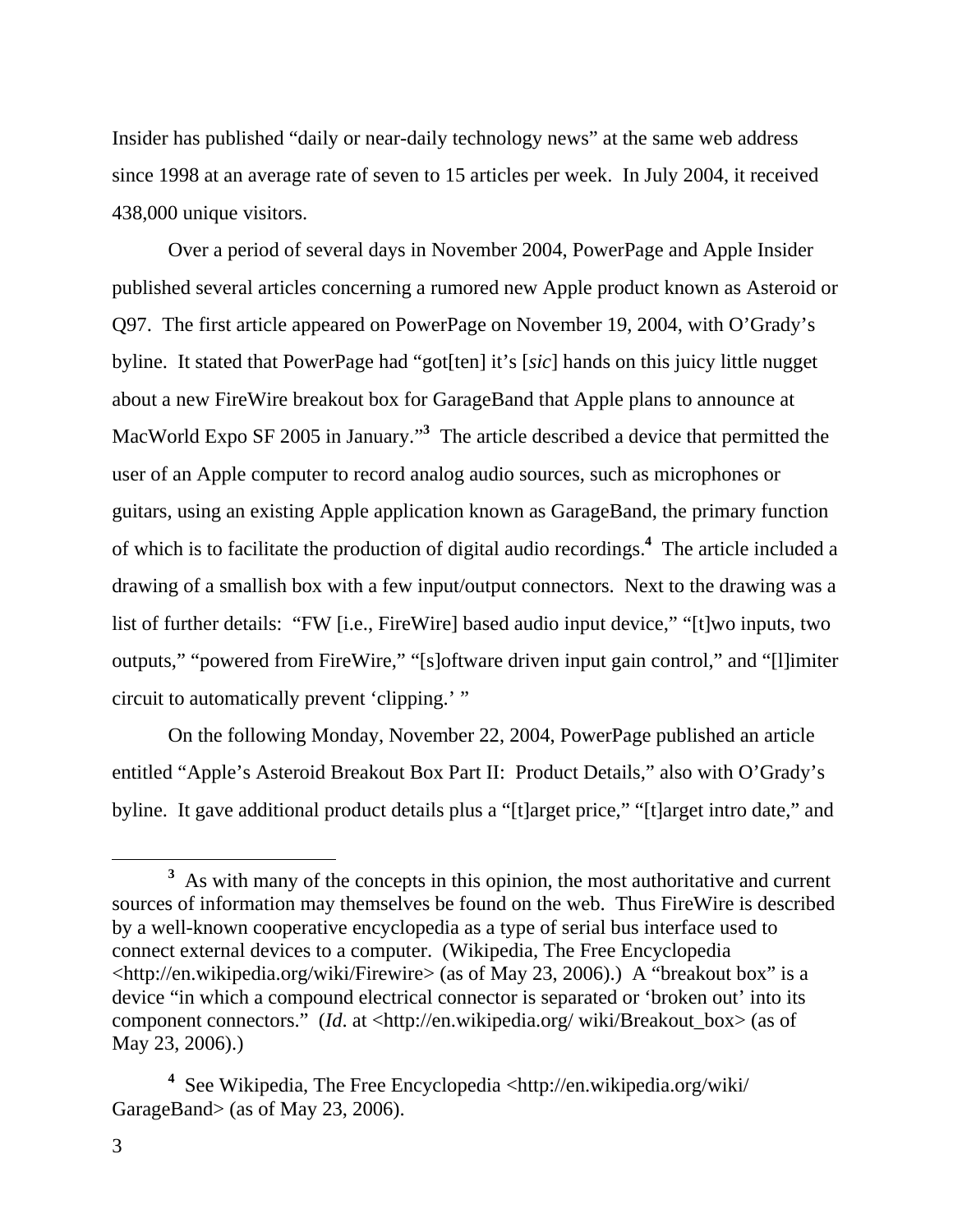"[t]arget intro q[uanti]ty." Also included was a "concept drawing," attributed to "Bob Borries," which diverged substantially from the simple box depicted in the first article, more nearly resembling a small audio mixing board.

 On November 23, 2004, PowerPage ran another article by O'Grady addressing Asteroid's integration into GarageBand. The article said, "Today we have some juice on new GarageBand functionality for extremely easy setup, recording and playback through Asteroid." It listed a number of details concerning the anticipated integration.

 Also on November 23, 2004, an article appeared on the Apple Insider site, authored by "Kasper Jade," entitled, "Apple developing FireWire audio interface for GarageBand." It stated that the device would "allow users to directly record audio using any Mac and Apple's GarageBand music studio application," and that "[a]ccording to reputable sources, the company is on track to begin manufacturing the device overseas next month." Included was an "[a]rtist rendition" of the device "based on Apple prototype design and . . . likely [to] change." The illustration was attributed to "Paul Scates," whose email address was provided. The article recapitulated the technical details noted on the PowerPage site, adding that "a more advanced version" of the device had been "recently seen floating around the [*sic*] Apple's Cupertino campus" with an additional output port of a stated type. The article stated that it was "unclear which version the company will ultimately send to manufacturing." It noted that the device, "code-named 'Q97' or 'Asteroid,' " had been "under development" for "the better part of a year." It reported some details concerning the history of the product, identified a named Apple subsidiary as having participated in its design, and named a company with whom Apple had already contracted for its manufacture. The article stated that a production run of a specified number of units was to occur in a matter of weeks and that the product would probably be announced at an upcoming trade show. It specified a price range for the product and stated that it would "aggressively target similar products," examples of which were provided. Even at the upper end of its anticipated price range,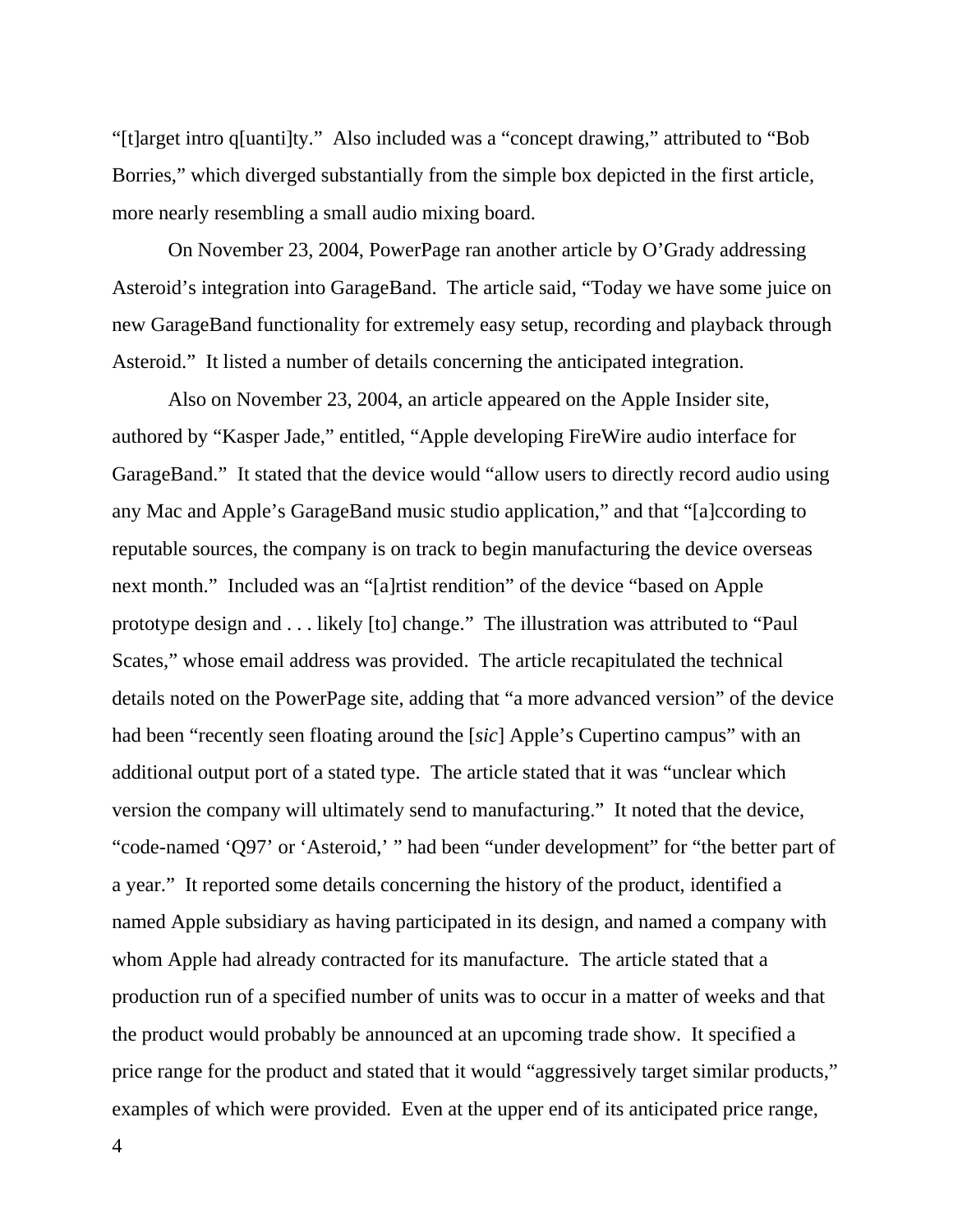the article opined, the product would "represent one of the lowest priced FireWire breakout boxes on the market . . . ." Allusion was also made to "internal company estimates" concerning expected quarterly earnings from the product.

 On November 26, 2004, PowerPage ran "Part IV" of its series on Asteroid, entitled "What's it all mean?" The article was bylined "Dr. Teeth and the Electric Mayhem." It alluded to an "article at createddigitalmusic," to which a hypertext link was provided, which had gone "further into the rumored Apple audio interface Asteroid, as reported here on PowerPage." Readers were advised not to "get too excited, as this hardware is similar to hardware already available, though you can probably expect a very cool box and some new software integration features . . . that may ultimately benefit even competitive audio interfaces . . . ." "Dr. Teeth" wrote that the device reflected in the "concept" drawing in the November 22, 2004 article was "probably more interesting than the product that's actually coming," as to which "[i]nside reports suggest . . . a simple 2 in, 2-out box, NOT a control surface with knobs and faders . . . ." The image shown in Apple Insider was said to be "probably dead-on" in making the product "Apple white," and "appears to be adapted from the same prototype image posted on the PowerPage," though it got one detail wrong, i.e., it showed one type of connector while "rumored specs" pointed to another, more adaptable connector type. "Dr. Teeth" observed that the product might "pave the way for future interfaces," but "only if Apple decides it wants to compete in an already-oversaturated pro market. At the entry level, Apple has one major advantage: there's nothing pretty or particularly friendly to new users, meaning this is in fact a ripe opportunity for the company's ongoing push to make Mac THE computer of music-making." Finally, "Dr. Teeth" endorsed the suggestion by createddigitalmusic that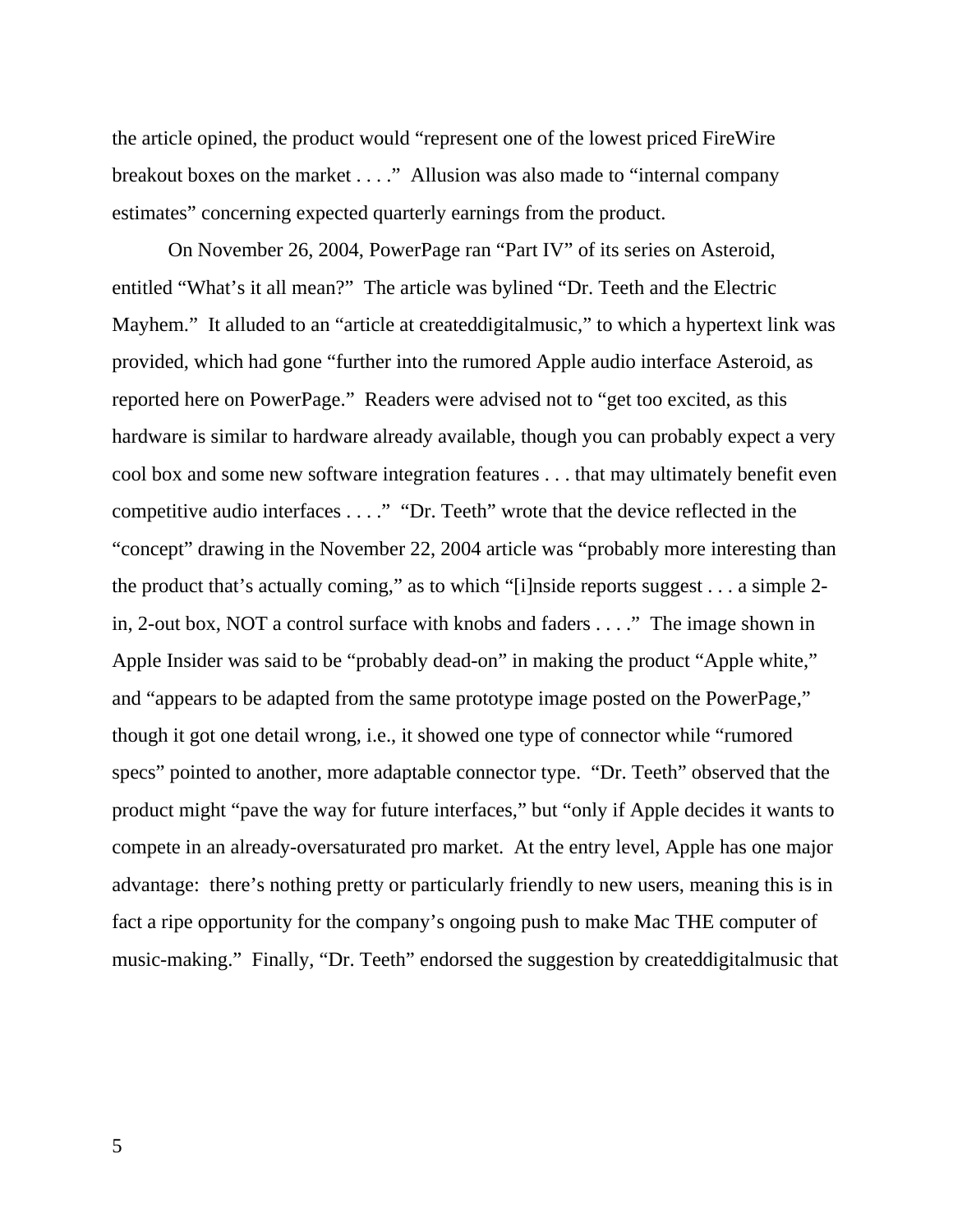"the codename here is credible, too: Asteroid is a play on the video game Breakout—as in audio breakout box."**<sup>5</sup>**

 According to declarations later filed by Apple investigators, much of the published information appears to have originated in "an electronic presentation file—or 'slide stack,' " generated by Apple and "conspicuously marked as 'Apple Need-to-Know Confidential.' " The investigators note "striking similarities between the Confidential Slides and the articles posted on PowerPage and AppleInsider," as detailed in a portion of the declarations that remains sealed. Perhaps most telling of these similarities is an image from the presentation file that looks identical to the drawing published on PowerPage on November 19, 2004, except that the latter bears the superimposed legend "www.powerpage.org" and lacks the caption "Apple Need to Know Confidential," which appears under the image in the presentation file. Various other parts of the file are closely paraphrased, and in some cases echoed verbatim, in the articles, particularly the PowerPage articles. However, those articles also contained information not attributed by Apple to the presentation file, notably the alternative more complex design drawing. Nor did the Apple Insider articles appear to contain comparably striking similarities to the presentation file. In particular, the drawing there was designated an "Artist rendition" and attributed to one Paul Scates, whose email address was given. It differed from the

**<sup>5</sup>** <sup>5</sup> This theory appears to conflate two quite different early video games, one called "Breakout" and another called "Asteroids." Descriptions of the two games in an online encyclopedia reveal no common features beyond their roughly comparable vintage. (See Wikipedia, The Free Encyclopedia <http://en.wikipedia.org/wiki/Breakout>; cf.  $\lt$ http://en.wikipedia.org/wiki/Asteroids %28game%29> (as of May 23, 2006).) The author of the theory may have confused Asteroids with Arkanoid, a "clone" of Breakout. (See Wikipedia, The Free Encyclopedia <http://en.wikipedia.org/wiki/Arkanoid> (as of May 23, 2006).)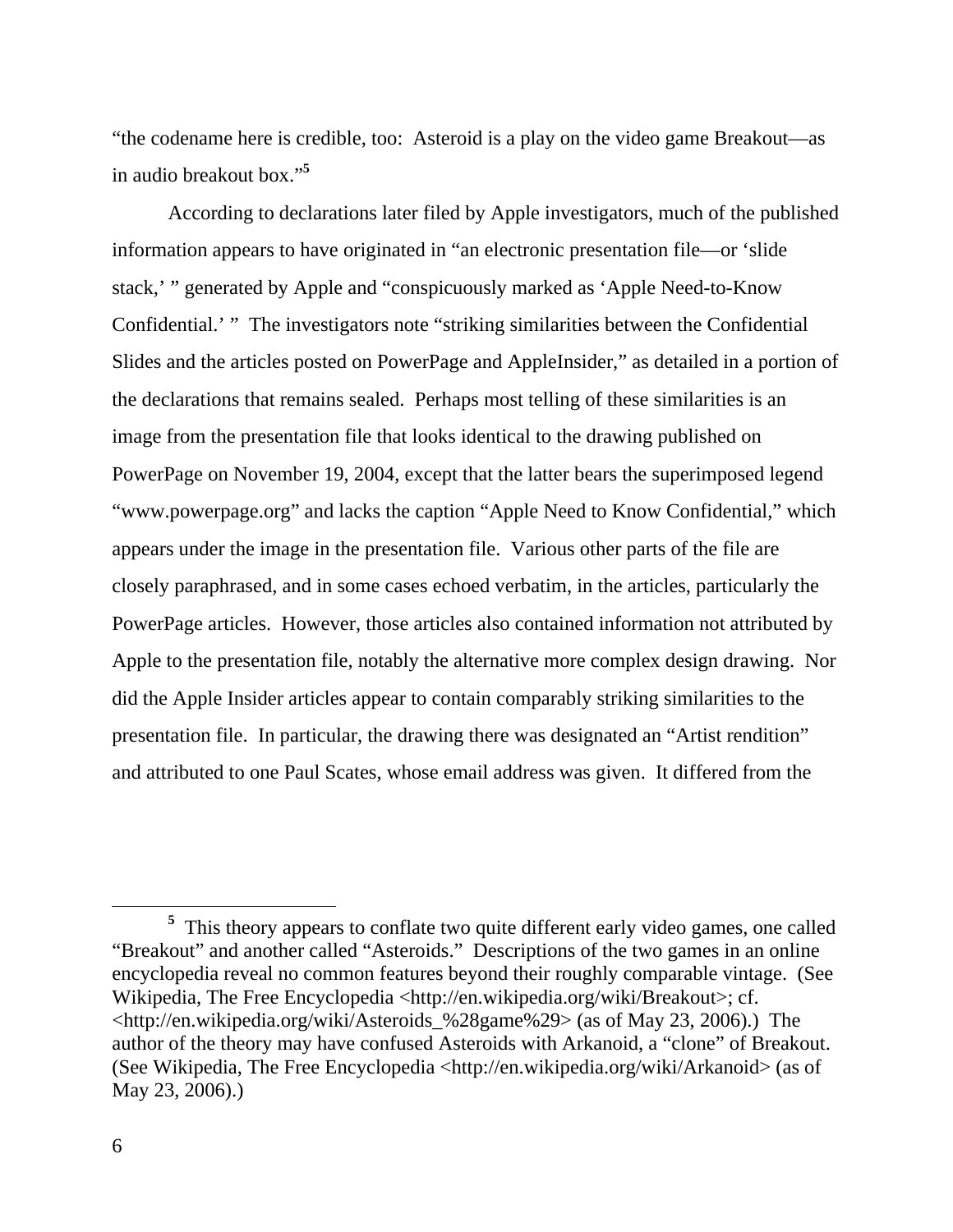drawing in the presentation file in several particulars, i.e., it was a different color, viewed from a different angle, and appeared to have slightly different connectors.**<sup>6</sup>**

 On or about December 8, 2004, O'Grady received an email from an attorney for Apple who referred to the appearance on PowerPage of "references to an unreleased Apple product, namely the [']Asteroid.[']" Citing the four articles described above, he demanded that O'Grady remove "all references to this product." He asserted, "The information in these posts and accompanying comments constitutes trade secrets that you have published without Apple<sup>[']</sup>s authorization. . . . It appears that you may be engaged in a practice of soliciting and disseminating such trade secrets. Apple also demands that you provide all information available to you regarding the sources for the posting and comments identified above. . . ."

 On December 13, 2004, Apple filed a complaint against "Doe 1, an unknown individual," and "Does 2-25," whom it described as unidentified persons or entities. The gist of the claim was that one or more unidentified persons, presumably the defendants, had "misappropriated and disseminated through web sites confidential information about an unreleased product . . . ." Such information, Apple alleged, constitutes a trade secret: It possesses commercial and competitive value that would be impaired by disclosure in that, if it is revealed, "competitors can anticipate and counter Apple's business strategy, and Apple loses control over the timing and publicity for its product launches." Therefore, Apple alleged, it "undertakes rigorous and extensive measures to safeguard information about its unreleased products." All Apple employees sign an agreement acknowledging that product plans are " 'Proprietary Information' " and that " 'employment by Apple requires [employees] to keep all Proprietary Information in

**<sup>6</sup>** We also note that Apple Insider published its version of the device four days after PowerPage had made the first image public, so even if the Apple Insider version were assumed to be descended ultimately from the image in the presentation file, it would afford little basis to infer that Apple Insider had itself obtained a copy of that file.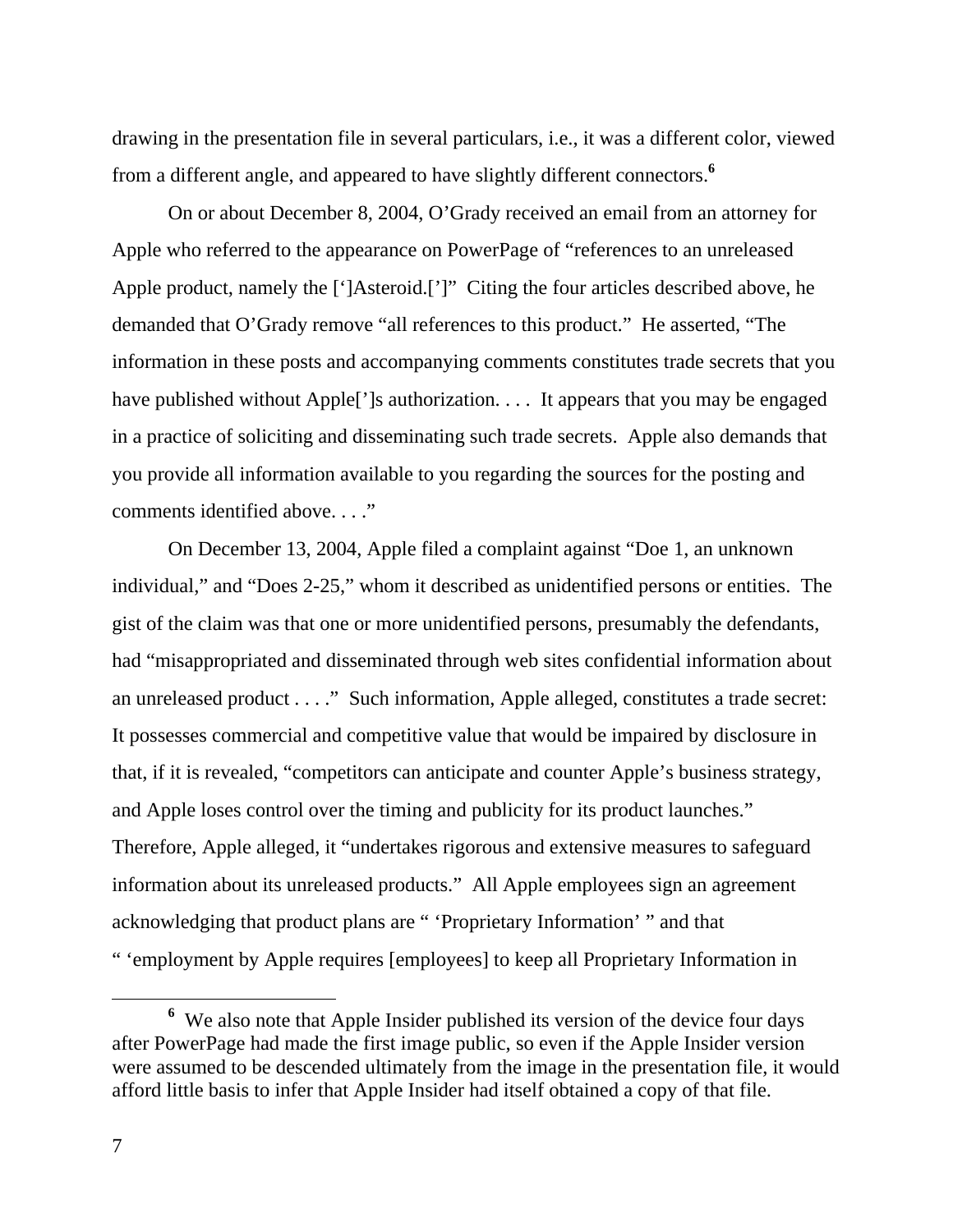confidence and trust for the tenure of [their] employment and thereafter, and that [they] will not use or disclose Proprietary Information without the written consent of Apple ....'"

 Apple alleged that Doe 1, acting alone or with others, misappropriated a trade secret by "post[ing] technical details and images of an undisclosed future Apple product on publicly accessible areas of the Internet." This information, alleged Apple, "could have been obtained only through a breach of an Apple confidentiality agreement." Apple alleged that the unauthorized use and distribution of the information constituted a violation of California's trade secret statute. It prayed for compensatory and exemplary damages, and other relief.

 Along with the complaint Apple filed an ex parte application for commissions and orders empowering it to "serve Subpoenas on Powerpage.org, Appleinsider.com, Thinksecret.com and any Internet service providers or other persons or entities identified in the information and testimony produced by Powerpage.org, Appleinsider.com, and Thinksecret.com." The stated basis for the application was that "the true identities of the defendants in this action cannot be ascertained without these subpoenas." The application was accompanied by a request that it and the supporting declarations be filed under seal. The trial court entered an order sealing the documents. The court then granted the application for discovery, authorizing Apple "to serve subpoenas, whether through use of commissions or in-state process, on Powerpage.com, Appleinsider.com, and Thinksecret.com for documents that may lead to the identification of the proper defendant or defendants in this action."

 On February 4, 2005, Apple filed a further ex parte application seeking authorization to direct discovery to Nfox.com and Karl Kraft. Counsel for Apple declared that Kraft had contacted one of Apple's attorneys as a result of news reports about this lawsuit. Kraft said that his company, Nfox.com, hosted the email account for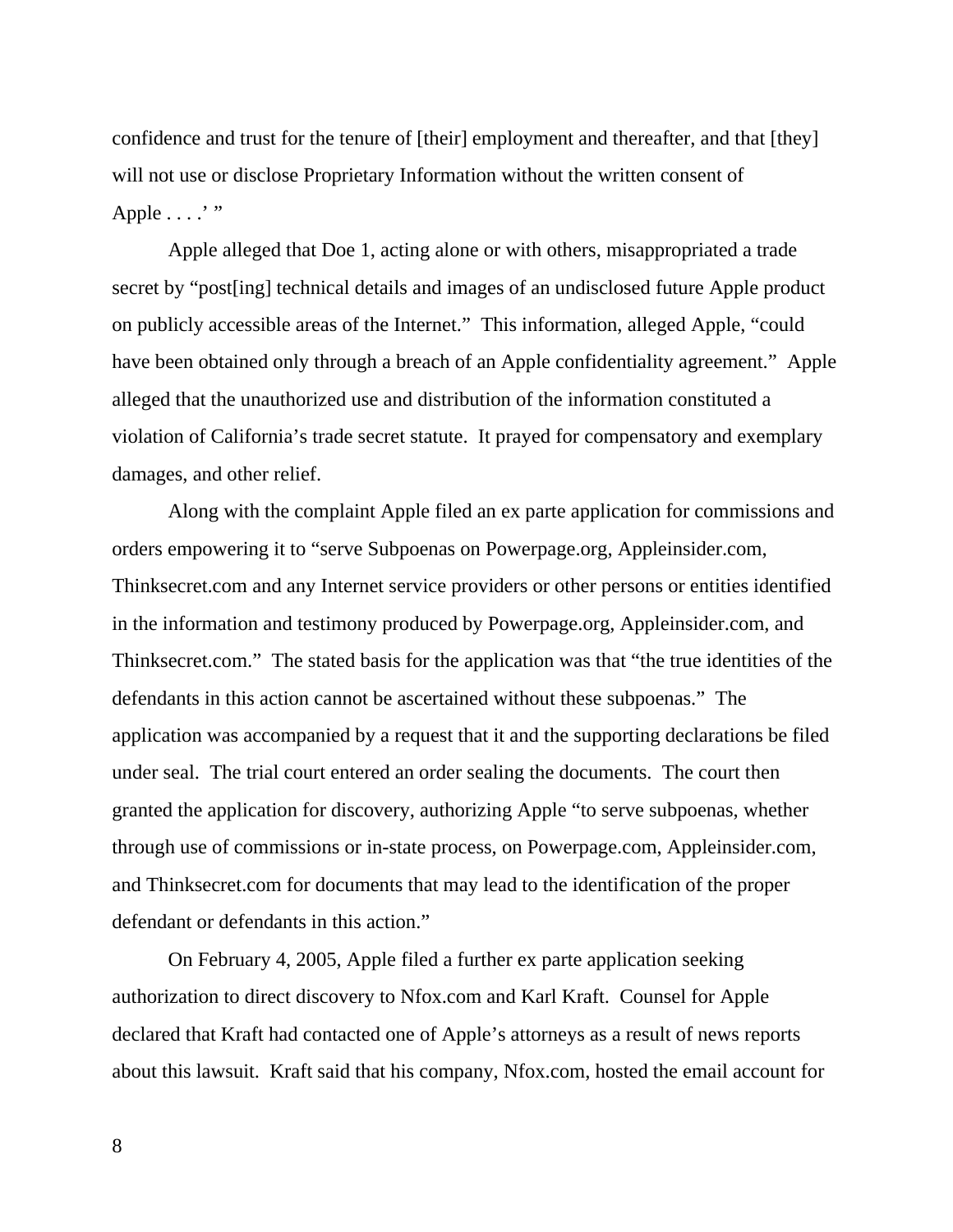PowerPage, and that numerous emails in the account contained the word " 'Asteroid.' "<sup>7</sup> He said he would forward copies of these messages, and other relevant documents, to counsel. Apple sought to subpoena the materials, declared counsel, because Kraft had failed to send them voluntarily. Apple sought leave to subpoena "those materials and any other documents revealing the identities of the defendants in this case."

 The trial court granted the application, authorizing issuance of subpoenas requiring Nfox.com and Karl Kraft to produce "[a]ll documents relating to the identity of any person or entity who supplied information regarding an unreleased Apple product code-named 'Asteroid' or 'Q97,' " all documents identifying any such disclosing persons, all communications to or from them relating to the product, and all images received from or sent to them. The clerk duly issued a commission for such subpoenas. Counsel for Apple caused subpoenas and deposition notices to issue against Nfox and Kraft under both California and Nevada law. The parties later stipulated that these instruments were served on Nfox and Kraft on February 4 and 10, 2005, commanding compliance on February 24 and 25, 2004.

 On February 14, 2005, petitioners Monish Bhatia, Jason O'Grady, and "Kasper Jade" moved for a protective order to prevent the discovery sought by Apple on the grounds that (1) their "sources and unpublished information" were "protected under the reporter's shield embodied in both Article I, section 2(b) of the California Constitution and in California Evidence Code Section 1070"; (2) the information was also protected by "the reporter's privilege under the First Amendment of the United States

**<sup>7</sup>**  $\frac{7}{1}$ . The significance of this report is debatable. Email stored in the account presumably includes messages between and among staff members who prepared the Asteroid pieces for publication, as well as any relevant messages that may have been received from members of the public after publication of the articles. Indeed, the email sent to O'Grady by Apple's own attorney contained the word "Asteroid" and was therefore presumably among those counted by Kraft.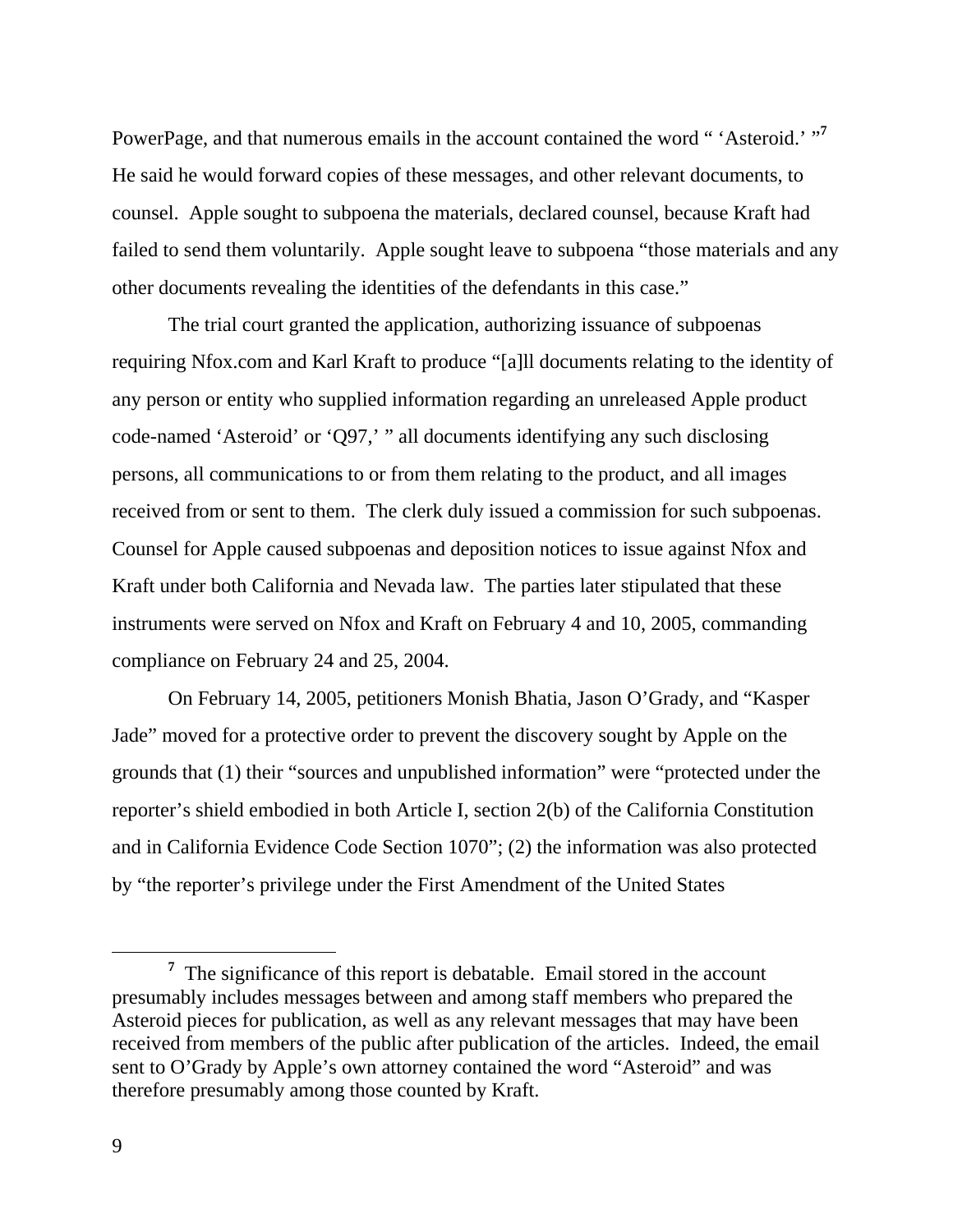Constitution," which excused petitioners "from disclosing the source of any information procured in connection with [their] journalistic endeavors"; and (3) the subpoenas already issued against Nfox and Kraft could not be enforced without violating the Stored Communications Act (18 U.S.C. § 2702(a)(1)). In support of the motion, O'Grady and Jade each declared that he had "received information about Asteroid contained in my article from a confidential source or sources."

 Apple opposed the motion on the grounds that (1) the newsgatherer's privilege does not apply to trade secret misappropriation as described in the complaint; (2) if the privilege applies, it is overcome by Apple's compelling need for the information; (3) the California reporter's shield provides only an immunity from contempt, not a ground for opposing discovery; (4) petitioners are not protected by the California shield law in any event; (5) there was no right to anonymous speech under the circumstances; and (6) insofar as petitioners' motion concerned discovery other than the subpoenas to Kraft and Nfox, it was premature, and sought an advisory opinion, because no other discovery had actually been undertaken.

 The court denied petitioners' motion for a protective order. In a written statement of reasons, the court first declined to reach the merits with respect to any discovery other than the subpoena served on Nfox and Kraft. It noted that no other discovery was "currently outstanding," and opined that any determination as to the propriety of such discovery would constitute an " 'advisory ruling.' " With respect to the Nfox/Kraft subpoenas, the court found that much of the information posted on PowerPage had been "taken from a confidential set of slides clearly labeled 'Apple Need-to-Know Confidential,' " and that therefore, "this action has passed the thresholds necessary for discovery to proceed." The court found petitioners' assertion of a constitutional privilege "overstated" because "[r]eporters and their sources do not have a license to violate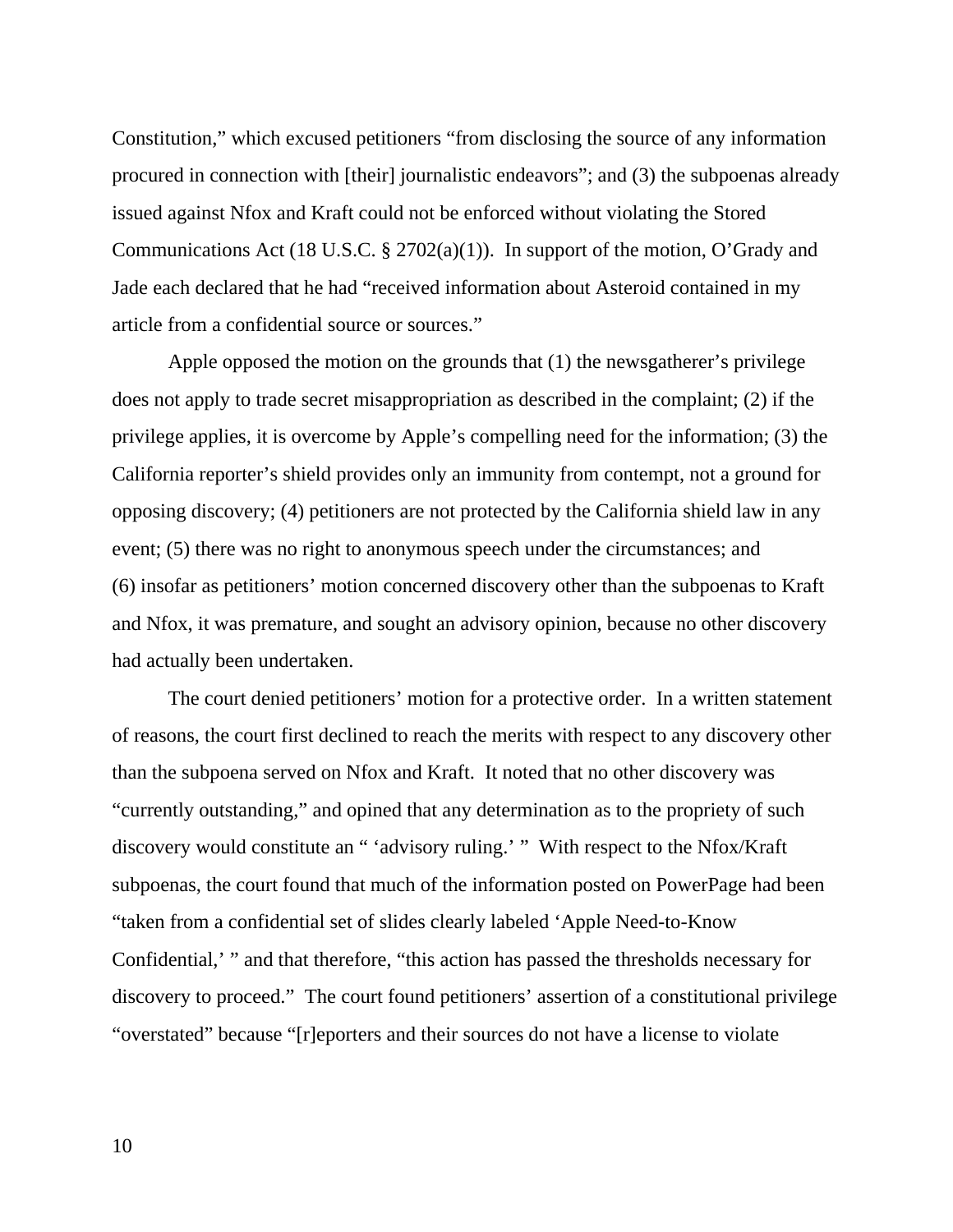criminal laws such as Penal Code [section] 499c [(§ 499c)]." **<sup>8</sup>** The court assumed petitioners to be journalists, but wrote that "this is not the equivalent of a free pass" and that they could still be compelled to reveal information relating to a crime. The court repeatedly alluded to the supposed presence of criminal or larcenous conduct. The court also faulted petitioners for failing to establish "what public interest was served" by the publications in question. While acknowledging evidence that thousands of people were interested in the information in question, the court opined that "an *interested public* is not the same as the *public interest*." The court implied that the publications in question were not " 'protected speech.' "

 Petitioners brought this proceeding for a writ of mandate or prohibition to compel the trial court to set aside its denial of the motion for protective order. After receiving preliminary opposition and numerous amicus curiae briefs on behalf of both sides, we issued an order to show cause.

#### **DISCUSSION**

## **I.** *Appropriateness of Writ Review*

 Rulings on discovery matters are rarely the subject of review by extraordinary writ. Such rulings are typically vested in the trial court's discretion, and even if an abuse can be shown it is often impossible for the aggrieved party to establish grounds for interlocutory intervention. At the same time, discovery issues are often vigorously

**<sup>8</sup>** Section 499c criminalizes the misappropriation or attempted misappropriation of trade secrets under specified circumstances. Although Apple alluded to this statute in its memorandum below, and does so again before us, it has never demonstrated that the facts here could establish a criminal theft of trade secrets. That offense requires proof of, among other things, "intent to deprive or withhold the control of [the] trade secret from its owner, or . . . to appropriate [the] trade secret to [the defendant's] own use or to the use of another . . . ." (§ 499c, subd. (b).) Since Apple has never argued the point, no occasion is presented to consider whether the inferred circumstances of the disclosure here could be found to constitute a crime. For present purposes we are concerned only with an allegedly *tortious* disclosure of a trade secret presumably by an Apple employee.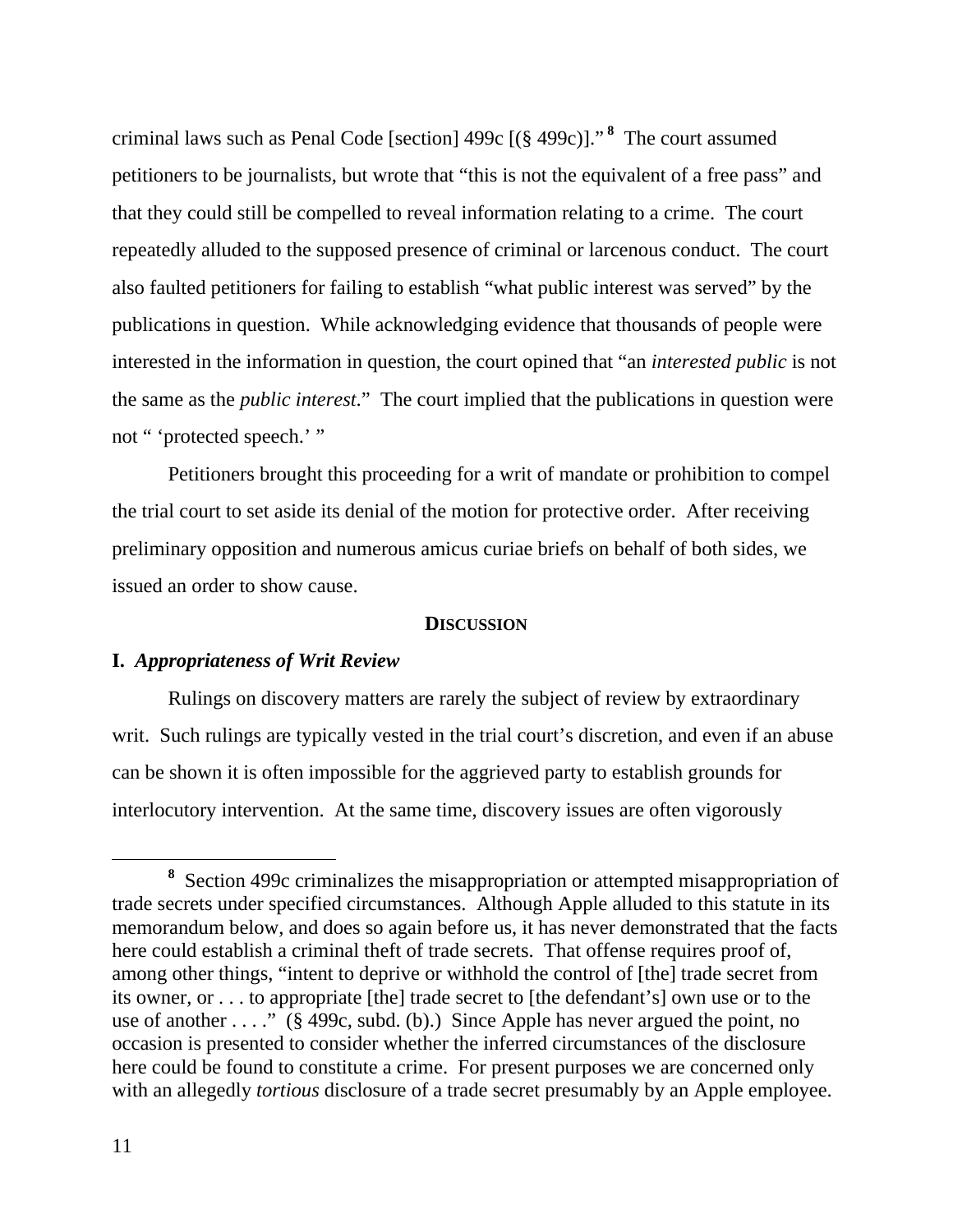contested, raising a well-grounded concern that too great a willingness to grant extraordinary review would quickly magnify appellate caseloads beyond any level that could be justified by corresponding benefits. Accordingly, the review of discovery rulings by extraordinary writ is disfavored. (*Raytheon Co. v. Superior Court* (1989) 208 Cal.App.3d 683, 686; see *Oceanside Union School Dist. v. Superior Court* (1962) 58 Cal.2d 180, 185-186, fn. 4.)

 Extraordinary review will be granted, however, when a discovery ruling plainly threatens immediate harm, such as loss of a privilege against disclosure, for which there is no other adequate remedy (e.g., *Raytheon Co. v. Superior Court*, *supra*, 208 Cal.App.3d at p. 686), or where the case presents an opportunity to resolve unsettled issues of law and furnish guidance applicable to other pending or anticipated cases (*Oceanside Union School Dist. v. Superior Court*, *supra*, 58 Cal.2d at pp. 185-186, fn. 4; see *Toshiba America Electronics Components v. Superior Court* (2004) 124 Cal.App.4th 762, 767).

 Both of these principles appear applicable here. This case raises several novel and important issues affecting the rights of web publishers to resist discovery of unpublished material, and the showing required of an employer who seeks to compel a newsgatherer to identify employees alleged by the employer to have wrongfully disclosed its trade secrets. In part because of these issues and their implications for the privacy of internet communications, the First Amendment status of internet news sites, and the protection of trade secrets, the case has generated widespread interest within the technology sector, the digital information industry, internet content providers, and web and email users. The case also involves an attempt to undermine a claimed constitutional privilege, threatening a harm for which petitioners, if entitled to the privilege, have no adequate remedy at law. (See *Rancho Publications v. Superior Court* (1999) 68 Cal.App. 4th 1538, 1542 (*Rancho Publications*).) Accordingly, review by extraordinary writ is proper and warranted.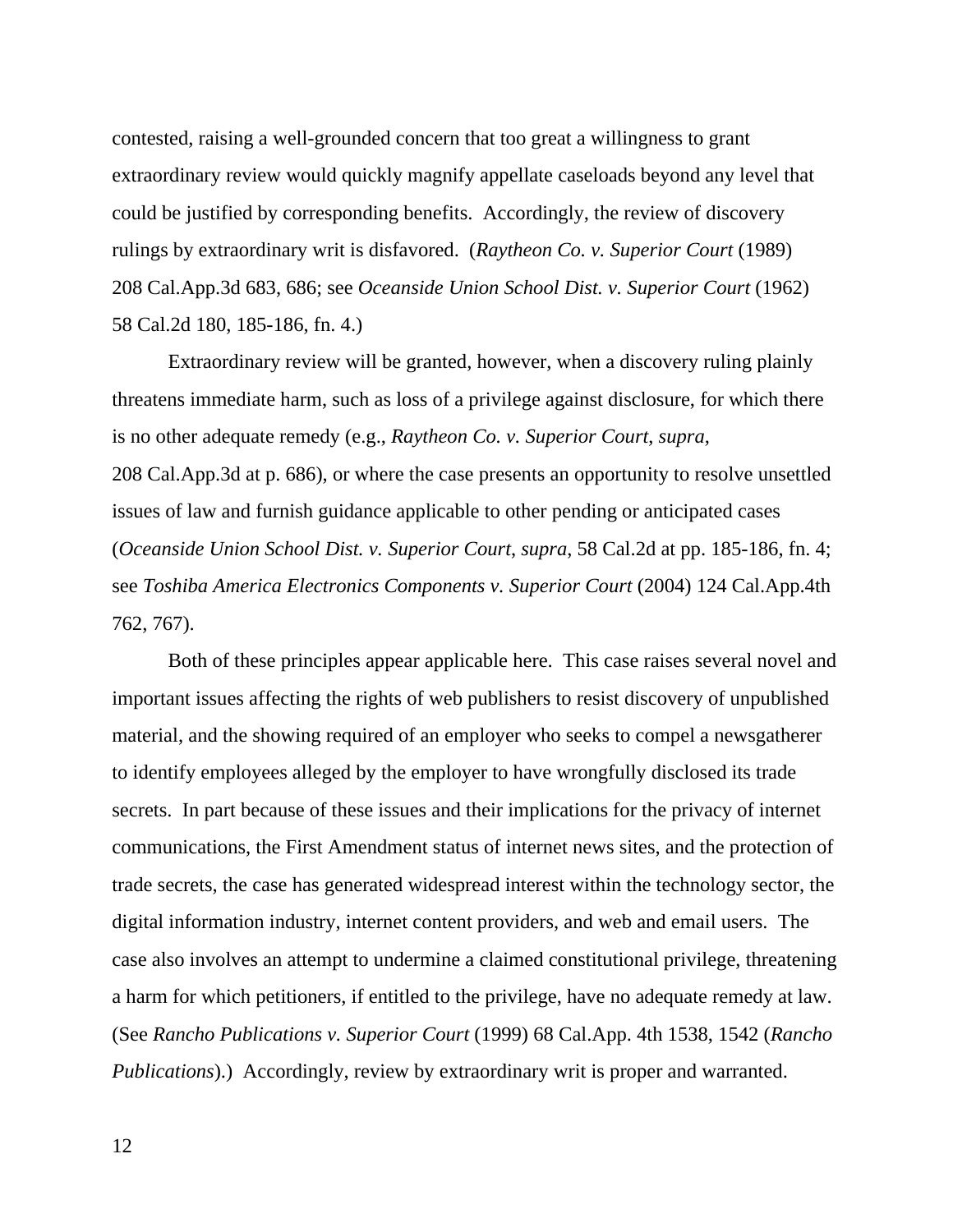## **II.** *Stored Communications Act*

#### *A. Applicability*

 We first consider whether the trial court should have quashed, or granted a protective order against, the subpoenas Apple served on Nfox and Kraft, the email service providers for petitioners O'Grady and PowerPage. The dispositive issue is whether the disclosures sought by those subpoenas are prohibited by the Electronic Communications Privacy Act (Pub. Law 99-508 (Oct. 21, 1986) 100 Statutes 1860 et seq.), and specifically the chapter thereof entitled Stored Wire and Electronic Communications and Transactional Records Access (Pub. Law 99-108 (Oct. 21, 1986) 100 Stats. 1848, 1860-1868, § 201; 18 U.S.C. §§ 2701-2712), often known as the Stored Communications Act (SCA or Act). (See Stuckey, Internet and Online Law (2005) § 5.03[1][a], pp. 5-24 - 5-24.1 (rel. 18).)

 The SCA declares that, subject to certain conditions and exceptions, "a person or entity providing an electronic communication service to the public shall not knowingly divulge to any person or entity the contents of a communication while in electronic storage by that service . . . ." (18 U.S.C. § 2702(a)(1).) Similarly, but subject to certain additional conditions, "a person or entity providing remote computing service to the public shall not knowingly divulge to any person or entity the contents of any communication which is carried or maintained on that service . . . ." (18 U.S.C.  $$2702(a)(2).$ 

 Petitioners contend that these provisions invalidate the subpoena to Nfox and Kraft under the Supremacy Clause (U. S. Const., art. VI, cl. 2). It seems plain, and Apple does not appear to dispute, that the basic conditions for application of the SCA are present: Kraft is a person, and Nfox is an entity, "providing an electronic communication service to the public."  $(18 \text{ U.S.C.} \text{ } \frac{2702(a)(1)}{s})$ ; see 18 U.S.C. 2510(15).) Nor has Apple tried to show that the contents of PowerPage's email account were not

13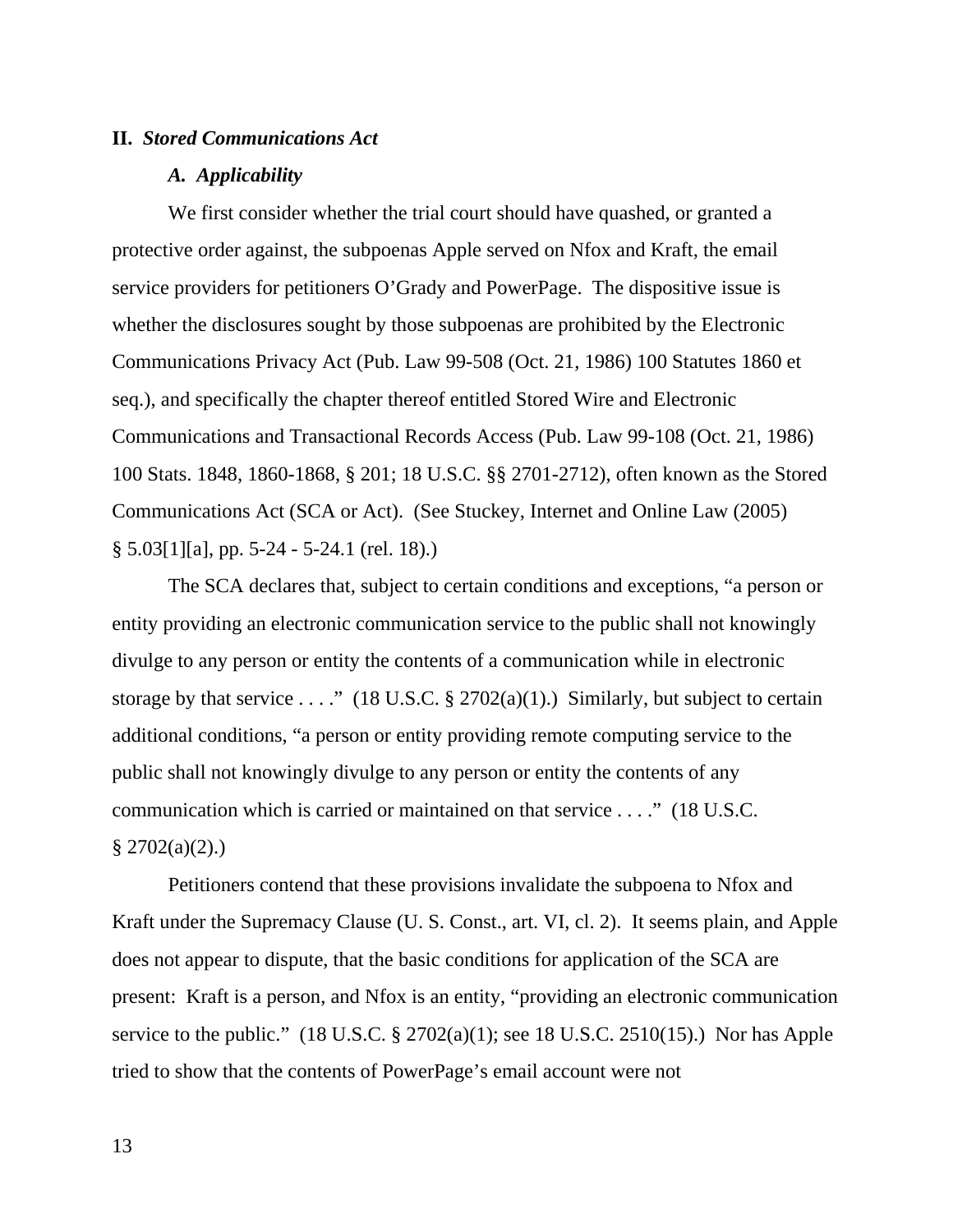"communication[s] . . . in electronic storage by" Nfox and Kraft.**<sup>9</sup>** (18 U.S.C.

 $\S 2701(a)(1)$ ; see 18 U.S.C.  $\S 2510(17)$ .) We therefore turn to Apple's contentions that the disclosures sought here come within enumerated exceptions to the SCA, and that the Act should be understood not to apply to civil discovery, which it was not intended to impede.

 Because the issues thus joined are entirely ones of law, we exercise our independent judgment in addressing them, and accord no deference to the trial court's ruling. (*People ex rel. Lockyer v. Sun Pacific Farming Co.* (2000) 77 Cal.App.4th 619, 632; see *Enea v. Superior Court* (2005) 132 Cal.App.4th 1559, 1563.)

# *B. Protection of Service Provider's Interests*

 The SCA enumerates several exceptions to the rule that service providers may not disclose the contents of stored messages. Among the disclosures authorized are those that are incidental to the provision of the intended service (see 18 U.S.C. § 2702(b)(1), (4), (5)); incidental to the protection of the rights or property of the service provider (18 U.S.C. § 2702(b)(5)); made with the consent of a party to the communication or, in some cases, the consent of the subscriber (see 18 U.S.C. 2702(b)(3)); related to child

**<sup>9</sup>** <sup>9</sup> The SCA defines " 'electronic storage' " to mean "temporary, intermediate storage of a wire or electronic communication incidental to the electronic transmission thereof" (18 U.S.C.  $\S 2510(17)(A)$ ) or "storage of such communication by an electronic communication service for purposes of backup protection of such communication" (18 U.S.C. § 2510(17)(B)). It is unclear here whether the messages in question were available to Kraft and Nfox only in backups they had made, or whether some messages had been left on the server by O'Grady or other users of the PowerPage email account. The latter possibility raises a potential issue concerning the status of messages deliberately left on the server after having been viewed by the account holder. The Ninth Circuit has held that messages are in storage for purposes of the Act even if they have already been delivered to the account holder. (*Theofel v. Farey-Jones* (9th Cir. 2004) 359 F.3d 1066, 1077; see *Quon v. Arch Wireless Operating Co., Inc.* (C.D.Cal. 2004) 309 F.Supp.2d 1204, 1207-1209; but see *In re DoubleClick Inc. Privacy Litigation* (S.D.N.Y. 2001) 154 F.Supp.2d 497, 512; *Fraser v. Nationwide Mut. Ins. Co.* (E.D.Pa. 2001) 135 F.Supp.2d 623, 636.)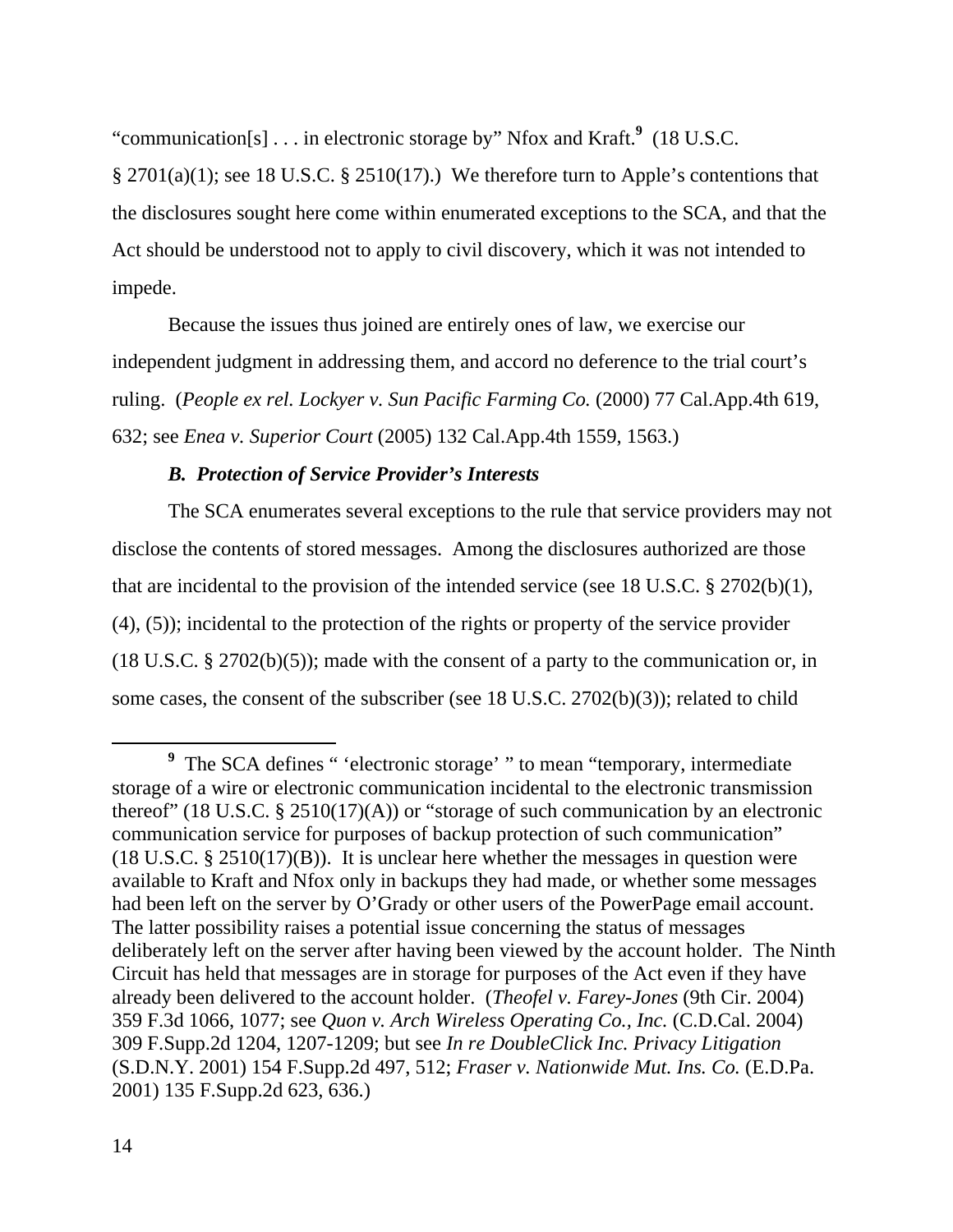abuse (18 U.S.C. § 2702(b)(6)); made to public agents or entities under certain conditions (18 U.S.C. § 2702(b)(7)), (8)); related to authorized wiretaps (18 U.S.C §§ 2702(b)(2),  $2517, 2511(2)(a)(ii)$ ; or made in compliance with certain criminal or administrative subpoenas issued in compliance with federal procedures (18 U.S.C. §§ 2702(b)(2), 2703)).

 Apple contends that compliance with a civil discovery subpoena falls within the SCA's exception for disclosures that "may be necessarily incident . . . to the protection of the rights or property of the provider of that service  $\dots$ ." (18 U.S.C. § 2702(b)(5).) The argument apparently proceeds as follows: (1) Noncompliance with a subpoena would expose the service provider to contempt or other sanctions; (2) such exposure is a threat to the provider's rights or property; (3) therefore, compliance with a subpoena tends to protect the provider's rights or property. The first premise introduces a circularity by supposing that noncompliance with the subpoena can support legal sanctions. This premise is sound only where the subpoena is enforceable. A subpoena is not enforceable if compliance would violate the SCA. Any disclosure violates the SCA unless it falls within an enumerated exception to general prohibition. The exception posited by Apple necessarily presupposes that the disclosure falls within an exception. In logical terms, the antecedent assumes the consequents.

 Ironically, Apple accuses petitioners of circular reasoning when they point out that if a contemplated disclosure is not authorized by the Act, the refusal to disclose cannot subject Nfox and Kraft to sanctions, and the disclosure cannot be incidental to the protection of their interests. This is at best a "tu quoque" argument, seeking to excuse the circularity in Apple's argument by accusing petitioners of the same vice. But in fact petitioners' argument is sound, while Apple's is not.

 The most that could be said in Apple's support is that a service provider might incur *costs* in defending against an invalid subpoena, and that compliance might be viewed as "necessarily incident" to protecting the provider's "property" by avoiding such

15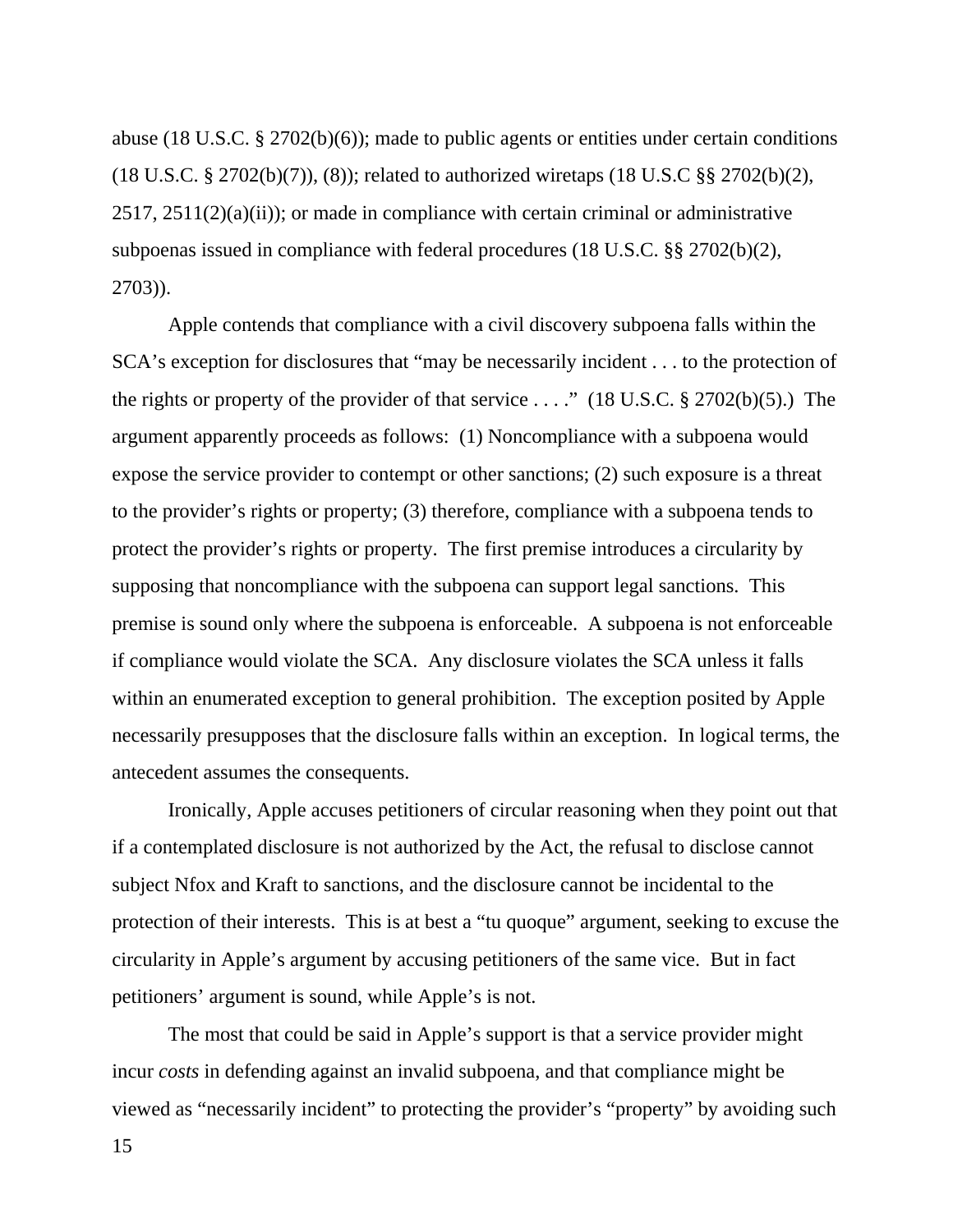costs. (18 U.S.C. § 2702(b)(5).) We seriously doubt that the language of the statute could support such a reading, which is nowhere expressly urged by Apple or its amici. The effect of such an interpretation would be to permit disclosure whenever someone threatened the service provider with litigation. Arguably even a subpoena would be unnecessary; the mere threat would be enough. Further, it is far from apparent that compliance with an invalid subpoena would save the provider any money, since it might expose the provider to a civil suit by an aggrieved user. (See 18 U.S.C. § 2707(e).) There is no reason to suppose that the defense of such a suit would be less expensive than resistance to an invalid subpoena.

## *C. Safe Harbor*

 Apple also invokes the safe harbor provisions of the SCA, under which a service provider's "good faith reliance on . . . [¶] a court warrant or order . . . [¶] is a complete defense to any civil or criminal action brought under" the SCA. (18 U.S.C. § 2707.) This provision is obviously intended to protect service providers who would otherwise find themselves between the Scylla of seemingly valid coercive process and the Charybdis of liability under the Act. It does not make compliance with such process lawful; it excuses the provider from the consequences of an unlawful act taken in good faith. In light of the legal uncertainties we here address, this provision might have afforded Nfox and Kraft a defense had they voluntarily complied with the subpoenas and then been charged with a violation of the Act. That hypothesis does not entitle Apple to invoke this provision to compel disclosures otherwise prohibited by the Act.

#### *D. Implied Exception for Civil Discovery*

 Apple's primary argument for enforcing the subpoenas appears to be that Congress did not intend to "preempt" civil discovery of stored communications, and the Act should not be given that effect. Such commentary as we have found supports a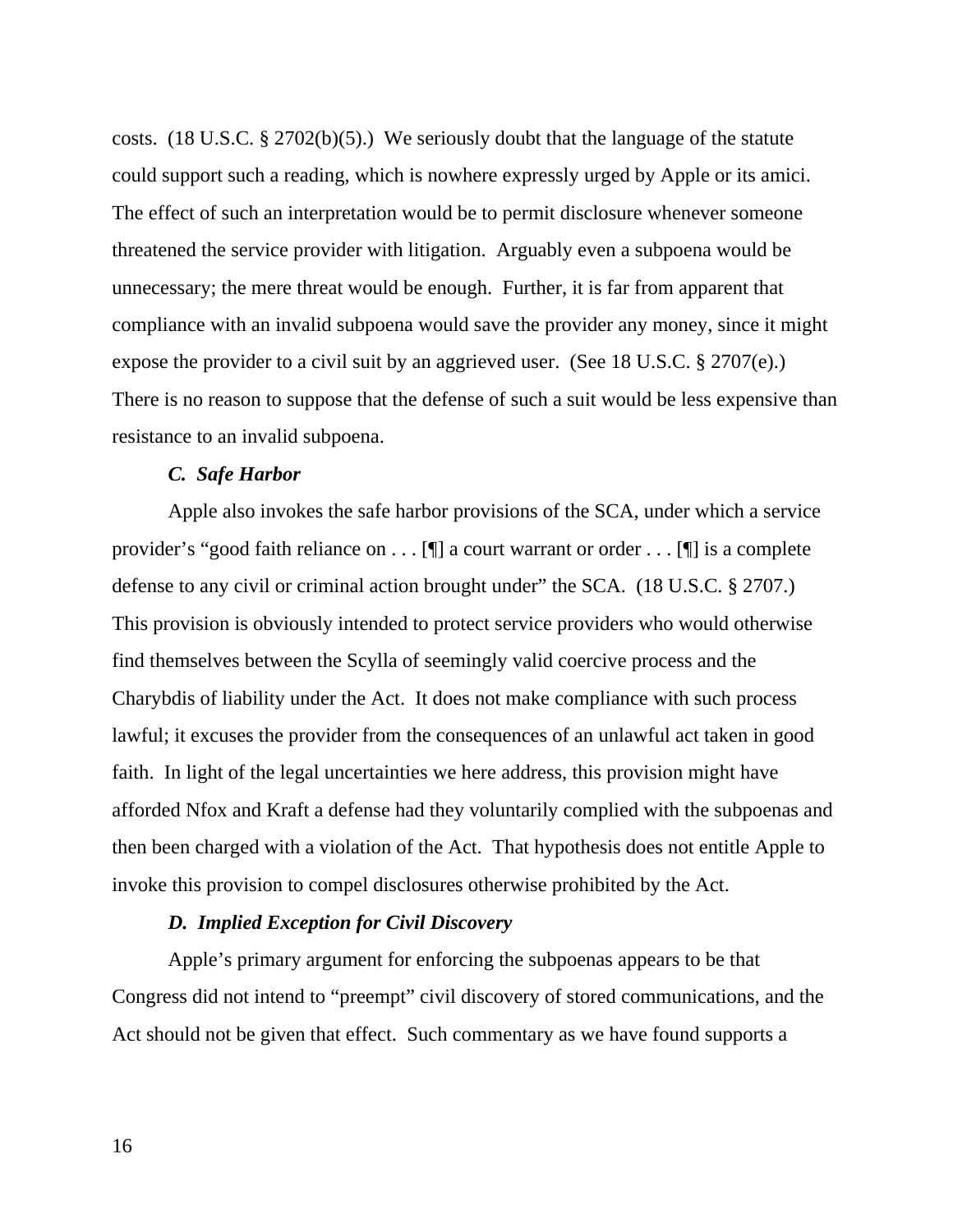contrary conclusion.**<sup>10</sup>** However, there appears to be no judicial authority squarely addressing the issue.**<sup>11</sup>**

 Apple makes no attempt to persuade us that the language of the SCA can be read to expressly authorize disclosure pursuant to civil subpoenas like those served on Nfox and Kraft. This omission is telling, because "[t]he starting point in discerning congressional intent is the existing statutory text [citation] . . . . '[W]hen the statute's language is plain, the sole function of the courts—at least where the disposition required by the text is not absurd—is to enforce it according to its terms.' [Citations]." (*Lamie v. U. S. Trustee* (2004) 540 U.S. 526, 534; see *Helvering v. N. Y. Trust Co.* (1934) 292 U.S. 455, 464 [in general, "where the statute contains no ambiguity, it must be taken literally and given effect according to its language"].)

 Here there is no pertinent ambiguity in the language of the statute. It clearly prohibits any disclosure of stored email other than as authorized by enumerated exceptions. Apple would apparently have us declare an *implicit* exception for civil discovery subpoenas. But by enacting a number of quite particular exceptions to the rule

**<sup>10</sup>** One treatise describes the situations in which the statute authorizes disclosure and states, "All other disclosures—including disclosures of content pursuant to a third party subpoena in civil litigation—are prohibited." (Stuckey, Internet and Online Law, *supra*, § 5.03[1][a][ii], p. 5-24.2.) An internet providers' industry guide notes the absence of any express provision for compliance with such subpoenas and states, "This issue has not been litigated to our knowledge . . . . [T]he federal prohibition against divulging e-mail contents remains stark, and there is no obvious exemption for a civil discovery order on behalf of a private party." (U.S. Internet Service Providers Assn., Electronic Evidence Compliance—A Guide for Internet Service Providers (2003) 18 Berkeley Tech. L.J. 945, 965.)

**<sup>11</sup>** Apple cites *Theofel v. Farey-Jones*, *supra*, 359 F.3d 1066, 1073, for its analytical *assumption* that a civil subpoena narrowly drawn—as the one there was not might be enforceable. The court's willingness to bypass the issue we address in order to reach a less difficult ground of decision hardly furnishes compelling support for Apple's position.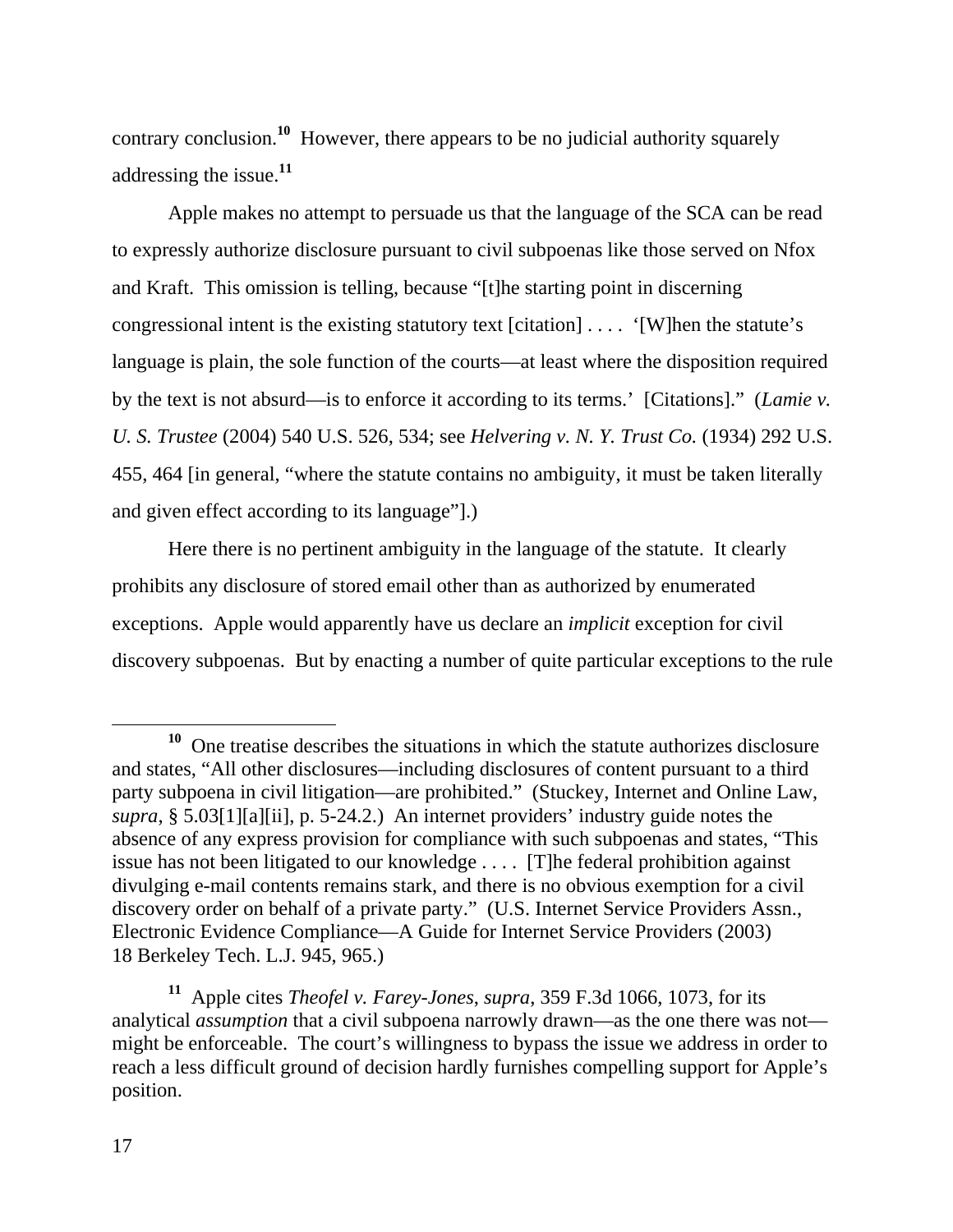of non-disclosure, Congress demonstrated that it knew quite well how to make exceptions to that rule. The treatment of rapidly developing new technologies profoundly affecting not only commerce but countless other aspects of individual and collective life is not a matter on which courts should lightly engraft exceptions to plain statutory language without a clear warrant to do so. We should instead stand aside and let the representative branch of government do its job. Few cases have provided a more appropriate occasion to apply the maxim *expressio unius exclusio alterius est*, under which the enumeration of things to which a statute applies is presumed to exclude things not mentioned. This principle was applied to a similar issue in *F.T.C. v. Netscape Communications Corp.* (N.D.Cal. 2000) 196 F.R.D. 559, 561, where the court held that the Act's authorization for the disclosure of certain information to government agencies under a *trial* subpoena did not permit disclosure under a civil *discovery* subpoena. Noting the well-recognized distinctions between trial and discovery subpoenas, the court found "no reason . . . to believe that Congress could not have specifically included discovery subpoenas in the statute had it meant to. See *Leatherman v. Tarrant County Narcotics Intelligence and Coordination Unit*, 507 U.S. 163, 168, 113 S.Ct. 1160, 122 L.Ed.2d 517 (1993) (applying maxim of *expressio unius est exclusio alterius*)." (*Ibid*.)

 Of course, a statute must be read as a whole and in light of its " 'objects and policy' " so as to " 'carry into execution the will of the Legislature, as thus ascertained, according to its true intent and meaning.' " (*Helvering v. N. Y. Trust Co.*, *supra*, 292 U.S. at p. 464.) If giving the statutory terms their " 'natural significance' " produces " 'an unreasonable result plainly at variance with the policy of the legislation as a whole,' " then courts will " 'examine the matter further,' " " 'look[ing] to the reason of the enactment and inquire into its antecedent history and given given it effect in accordance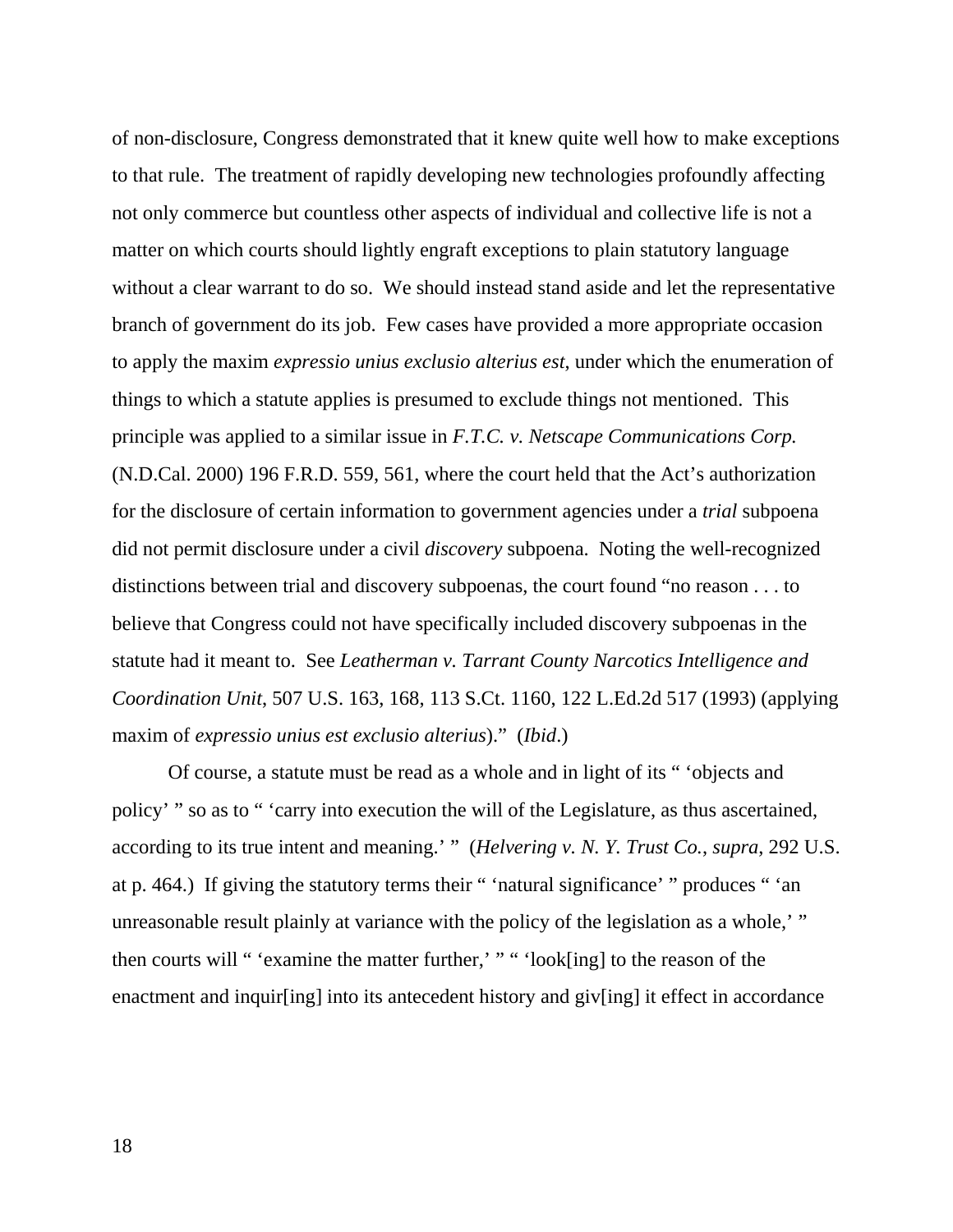with its design and purpose, sacrificing, if necessary, the literal meaning in order that the purpose may not fail.' " (*Id*. at pp. 464-465.)**<sup>12</sup>**

 Apple provides no persuasive basis to conclude that the refusal of civil discovery would constitute an " 'unreasonable result plainly at variance with the policy of the legislation as a whole.' " (*Helvering v. N. Y. Trust Co.*, *supra*, 292 U.S. at p. 464.) Apple asserts that the denial of civil discovery will not further the purpose of the SCA, which according to Apple is to "regulate governmental searches of email communications." But this is an unduly narrow reading of the legislative history. Apple quotes Congress's expressed intention "to protect privacy interests in personal and proprietary information, while protecting the Government's legitimate law enforcement needs." (Sen. Rep. No. 99-541, 2d Sess. (1986) reprinted in 1986 U.S. Code Cong. & Admin. News at p. 3557.) But the concluding phrase does not condition the opening one; on the contrary, it suggests an intent to protect the privacy of stored electronic communications *except where* legitimate law enforcement needs justify its infringement. The same report noted the desirability of inhibiting the "possible wrongful use and public disclosure [of stored information] by law enforcement authorities *as well as unauthorized private parties*." (*Ibid*., italics added.)

 The report indicated that a fundamental purpose of the SCA is to lessen the disparities between the protections given to established modes of private communication and those accorded new communications media. It observed that while mail and telephone communications had long enjoyed a variety of legal protections, there were no "comparable Federal statutory standards to protect the privacy and security of communications transmitted by new noncommon carrier communications services or new

**<sup>12</sup>** California law, of course, is to substantially the same effect; but we are here concerned with a federal enactment, the interpretation of which is a question of federal law, and as to which federal authorities are bound to provide the surest guidance.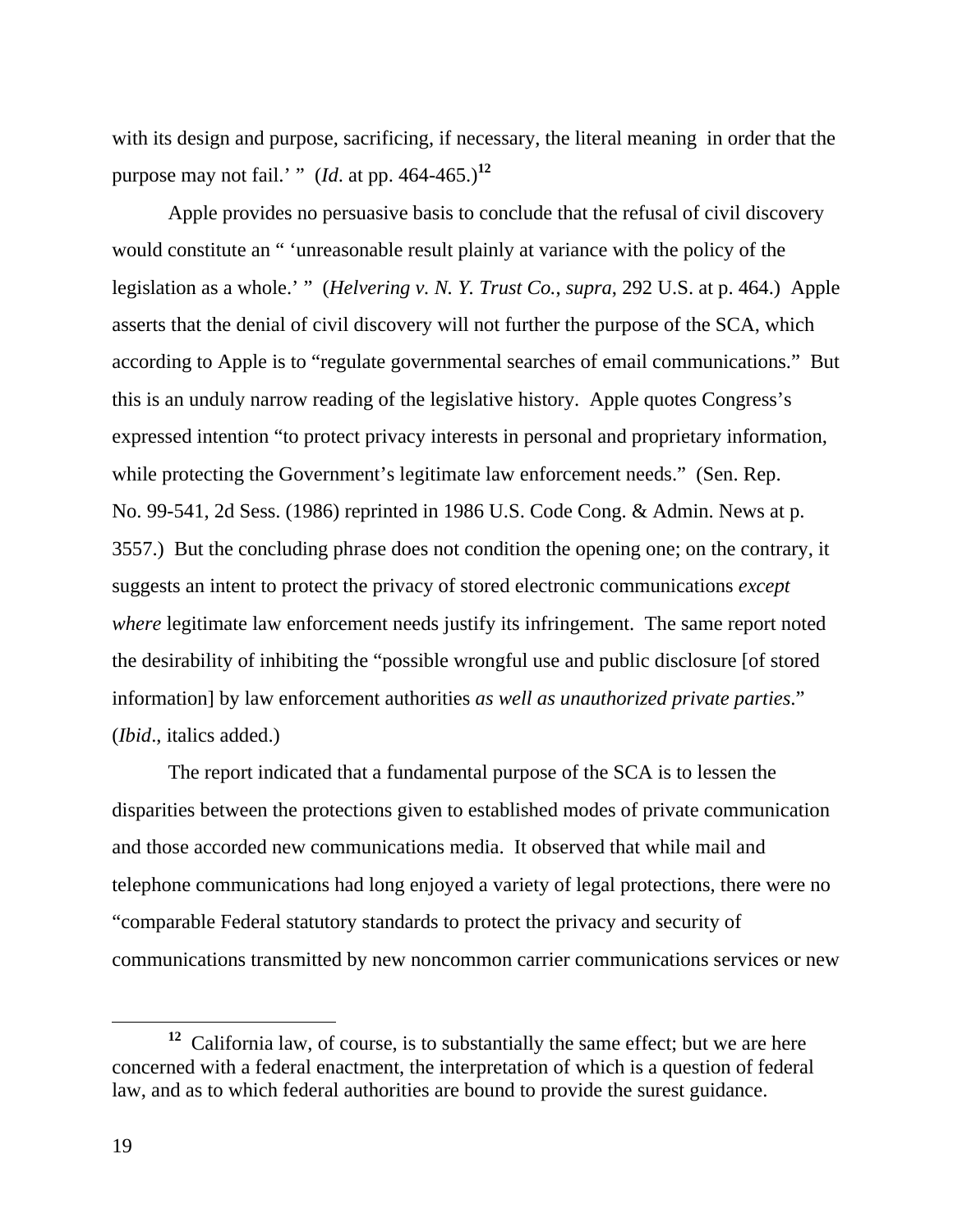forms of telecommunications and computer technology . . . even though American citizens and American businesses are using these new forms of technology in lieu of, or side-by-side with, first class mail and common carrier telephone services." (Sen. Rep. No. 99-541, Sess. (1986) reprinted in 1986 U.S. Code Cong. & Admin. News at p. 3559.) Among other ill effects, this absence of standards produced "legal uncertainty" and might operate to "unnecessarily discourage potential customers from using innovative communications systems" as well as to "discourage American businesses from developing new innovative forms of telecommunications and computer technology." (*Ibid*.) Congress thus sought not only to shield private electronic communications from government intrusion but also to encourage "innovative forms" of communication by granting them protection against unwanted disclosure *to anyone*. In the absence of a degree of privacy at least roughly comparable to that accompanying more traditional modes of communication, potential users might be deterred from using the new forms merely out of a feared inability to communicate in confidence.

 It bears emphasis that the discovery sought here is theoretically possible only because of the ease with which digital data is replicated, stored, and left behind on various servers involved in its delivery, after which it may be retrieved and examined by anyone with the appropriate "privileges" under a host system's security settings. Traditional communications rarely afforded any comparable possibility of discovery. After a letter was delivered, all tangible evidence of the communication remained in the sole possession and control of the recipient or, if the sender retained a copy, the parties. A telephone conversation was even less likely to be discoverable from a third party: in addition to its intrinsic privacy, it was as ephemeral as a conversation on a street corner; no facsimile of it existed unless a party recorded it—itself an illegal act in some jurisdictions, including California. (See Pen. Code, § 632.)

 If an employee wished to disclose his employer's trade secrets in the days before digital communications, he would have to either convey the secret orally, or cause the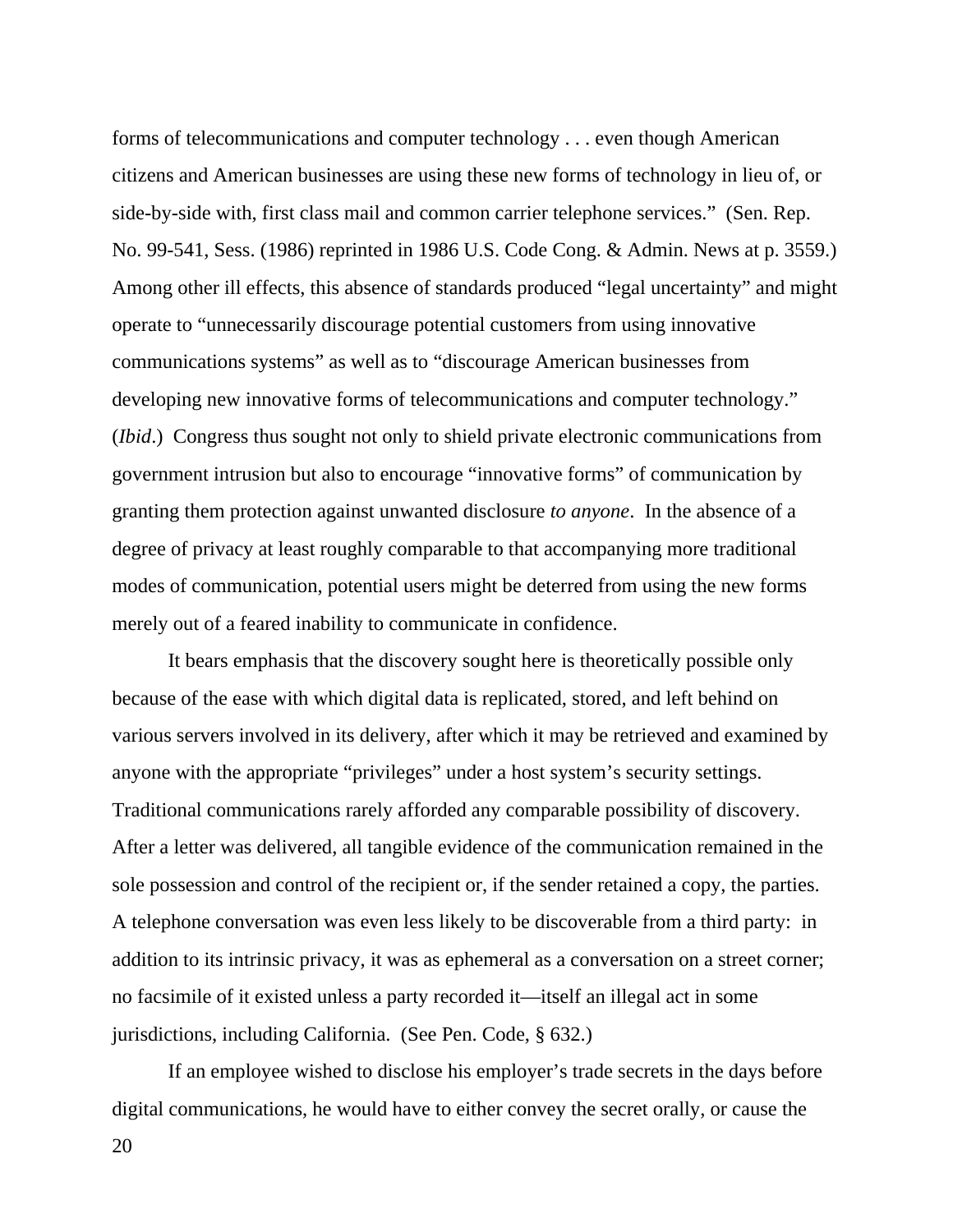delivery, by mail or otherwise, of written documents. In the case of oral communications there would be no facsimile to discover; in the case of written communication, the original and any copies would remain in the hands of the recipient, and perhaps the sender, unless destroyed or otherwise disposed of. In order to obtain them, a civil litigant in Apple's position would have had to identify the parties to the communication and seek copies directly from them. Only in unusual circumstances would there be any third party from whom such discovery might be sought.

 Given these inherent traits of the traditional media of private communication, it would be far from irrational for Congress to conclude that one seeking disclosure of the contents of email, like one seeking old-fashioned written correspondence, should direct his or her effort to the parties to the communication and not to a third party who served only as a medium and neutral repository for the message. Nor is such a regime as restrictive as Apple would make it sound. Copies may still be sought from the intermediary if the discovery can be brought within one of the statutory exceptions most obviously, a disclosure with the consent of a party to the communication. (18 U.S.C. § 2702(b)(3).) Where a party to the communication is also a party to the litigation, it would seem within the power of a court to require his consent to disclosure on pain of discovery sanctions. (See U.S. Internet Service Providers Assn., Electronic Evidence Compliance—A Guide for Internet Service Providers, *supra*, 18 Berkeley Tech. L.J. 945, 965; *Miranda v. 21st Century Ins. Co.* (2004) 117 Cal.App.4th 913, 929 [judgment of dismissal affirmed after claimant refused discovery order to sign authorization for release of medical records]; *Emerson Electric Co. v. Superior Court* (1997) 16 Cal.4th 1101, 1112 [sanctions available against deponent who refuses to comply with order requiring him to perform demonstration or reenactment of accident].)

 We also note the assertion by amicus United States Internet Industry Association (USIIA) that civil subpoenas are often served on service providers and that compliance with them would impose severe administrative burdens, interfering with the manifest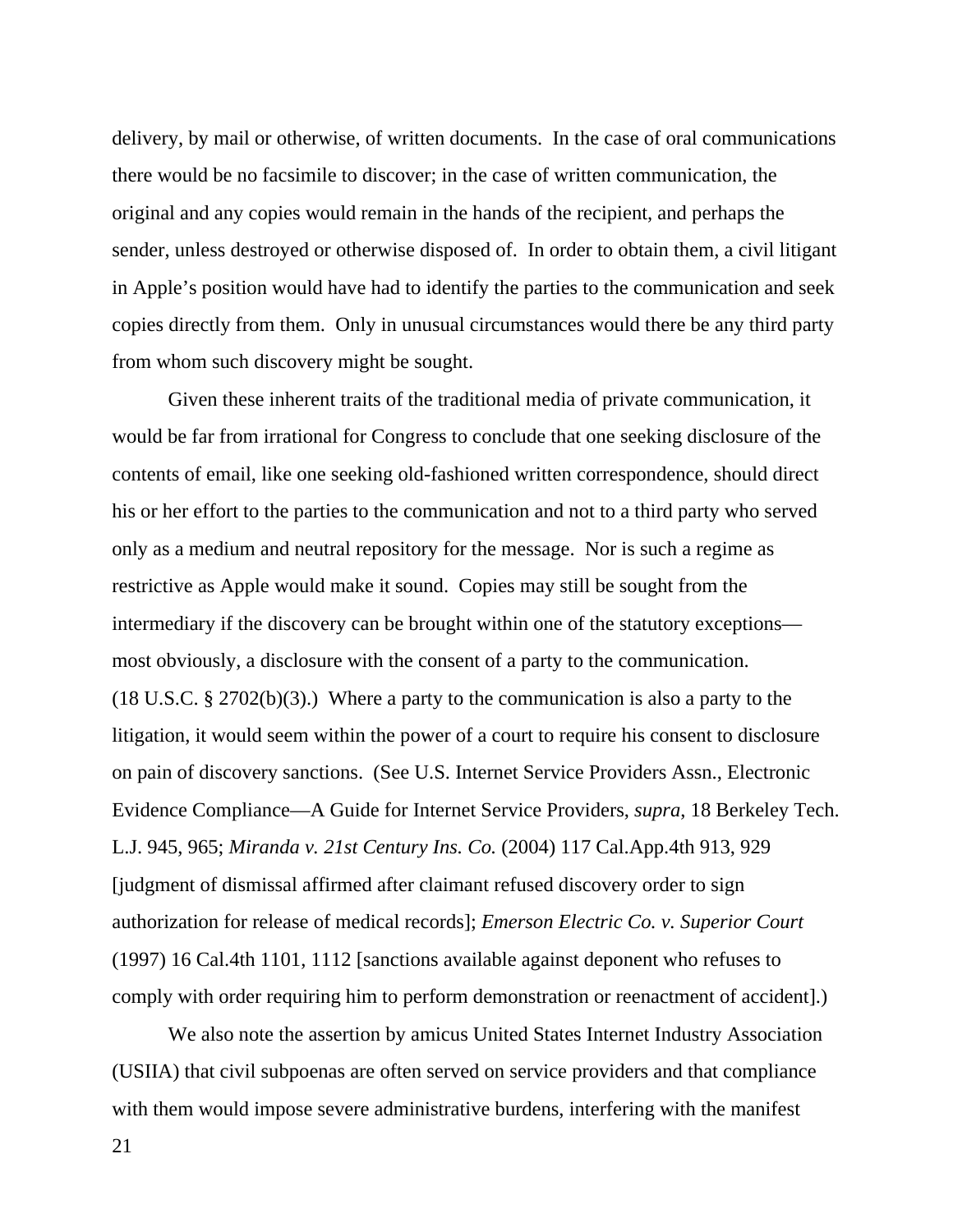congressional intent to encourage development and use of digital communications. The severity of this burden cannot be determined from this record, but the threat of routine discovery requests seems inherent in the implied exception sought by Apple, which would seemingly permit civil discovery from the service provider whenever its server is thought to contain messages relevant to a civil suit. Thus if a plaintiff had sent email to family members about injuries that later became the subject of a negligence case, the defendant could subpoena copies of the messages from not only the service provider for the plaintiff (who might be compelled to consent) but from those of the various family members. Responding to such routine subpoenas would indeed be likely to impose a substantial new burden on service providers. Resistance would likely entail legal expense, and compliance would require devoting some number of person-hours to responding in a lawful and prudent manner. Further, routine compliance might deter users from using the new media to discuss any matter that could conceivably be implicated in litigation—or indeed, corresponding with any person who might appear likely to become a party to litigation.

 It would hardly be irrational of Congress to deflect such hazards by denying civil discovery of stored messages and relegating civil litigants to such discovery as they can obtain from or through their adversaries. On the contrary, Congress could reasonably conclude that to permit civil discovery of stored messages from service providers without the consent of subscribers would provide an informational windfall to civil litigants at too great a cost to digital media and their users. Prohibiting such discovery imposes no new burden on litigants, but shields these modes of communication from encroachments that threaten to impair their utility and discourage their development. The denial of discovery here makes Apple no worse off than it would be if an employee had printed the presentation file onto paper, placed it in an envelope, and handed it to petitioners.

 In other words, Congress could quite reasonably decide that an email service provider is a kind of data bailee to whom email is entrusted for delivery and secure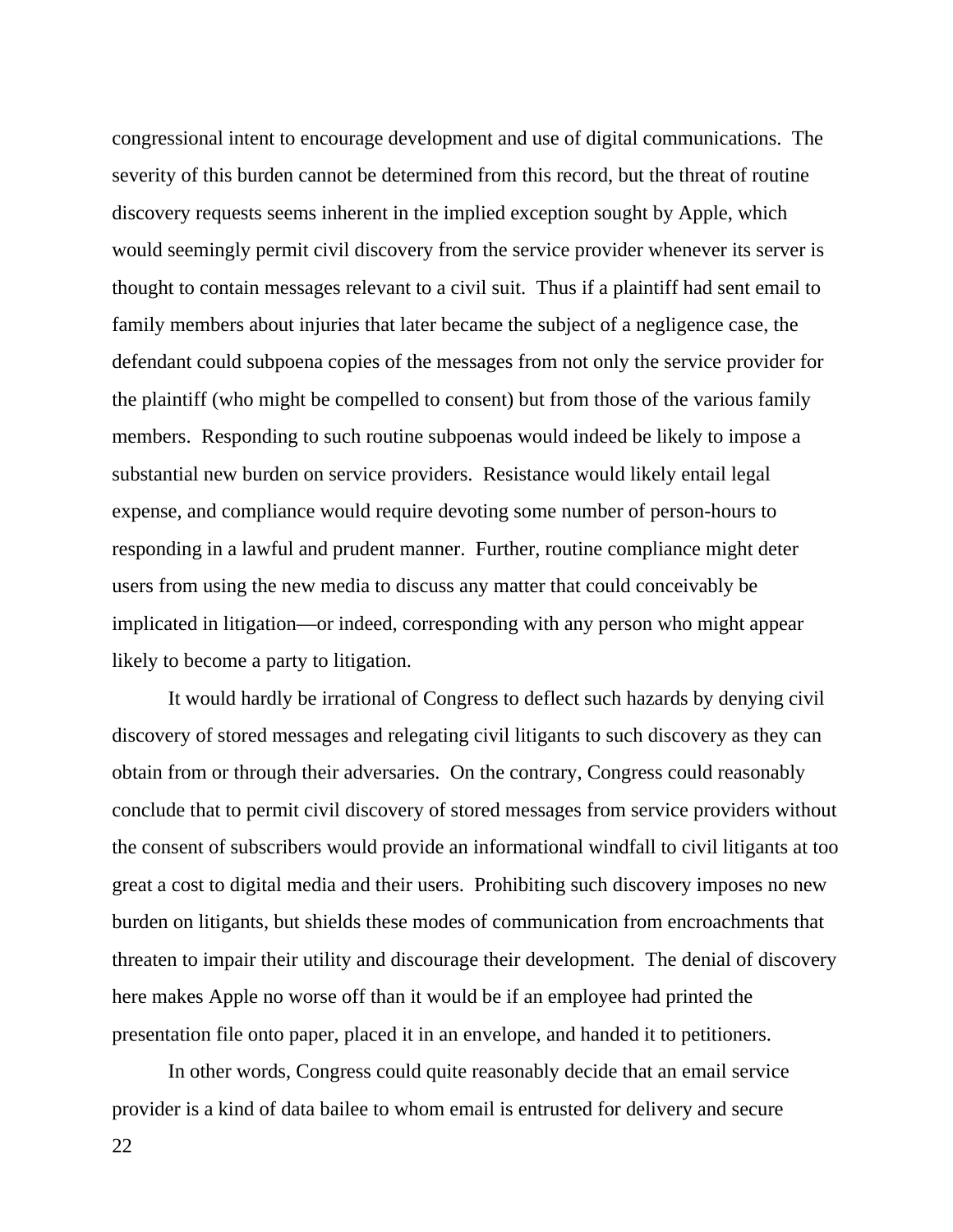storage, and who should be legally disabled from disclosing such data in response to a civil subpoena without the subscriber's consent. This does not render the data wholly unavailable; it only means that the discovery must be directed to the owner of the data, not the bailee to whom it was entrusted.

 Since the Act makes no exception for civil discovery and no repugnancy has been shown between a denial of such discovery and congressional intent or purpose, the Act must be applied, in accordance with its plain terms, to render unenforceable the subpoenas seeking to compel Kraft and Nfox to disclose the contents of emails stored on their facilities.

# *E. Disclosure Limited to Sender's Identity*

 Amicus Genentech argues that the SCA does not impede enforcement of the subpoenas to Kraft and Nfox because it prohibits only the disclosure of "contents of a communication" (18 U.S.C.  $\S 2702(a)(1)$ ) and explicitly permits a service provider to disclose, to a non-governmental entity, "a record or other information pertaining to a subscriber to or customer of such service (not including the contents of communications) . . ." (18 U.S.C.  $\S 2703(c)(1)$ ). According to Genentech, the subpoenas here do not offend the Act's prohibitions because (1) they seek only the identity of an author of a stored communication and (2) the Act expressly authorizes such disclosure.

 Both premises are incorrect. Apple seeks much more than the identity of the author or authors of specified emails. Its subpoenas to Nfox and Kraft demand "[a]ll *documents relating to* the identity of any person or entity who supplied information regarding an unreleased Apple product code-named 'Asteroid' or 'Q97' . . . ," including not only "documents identifying . . . individuals who provided information relating to the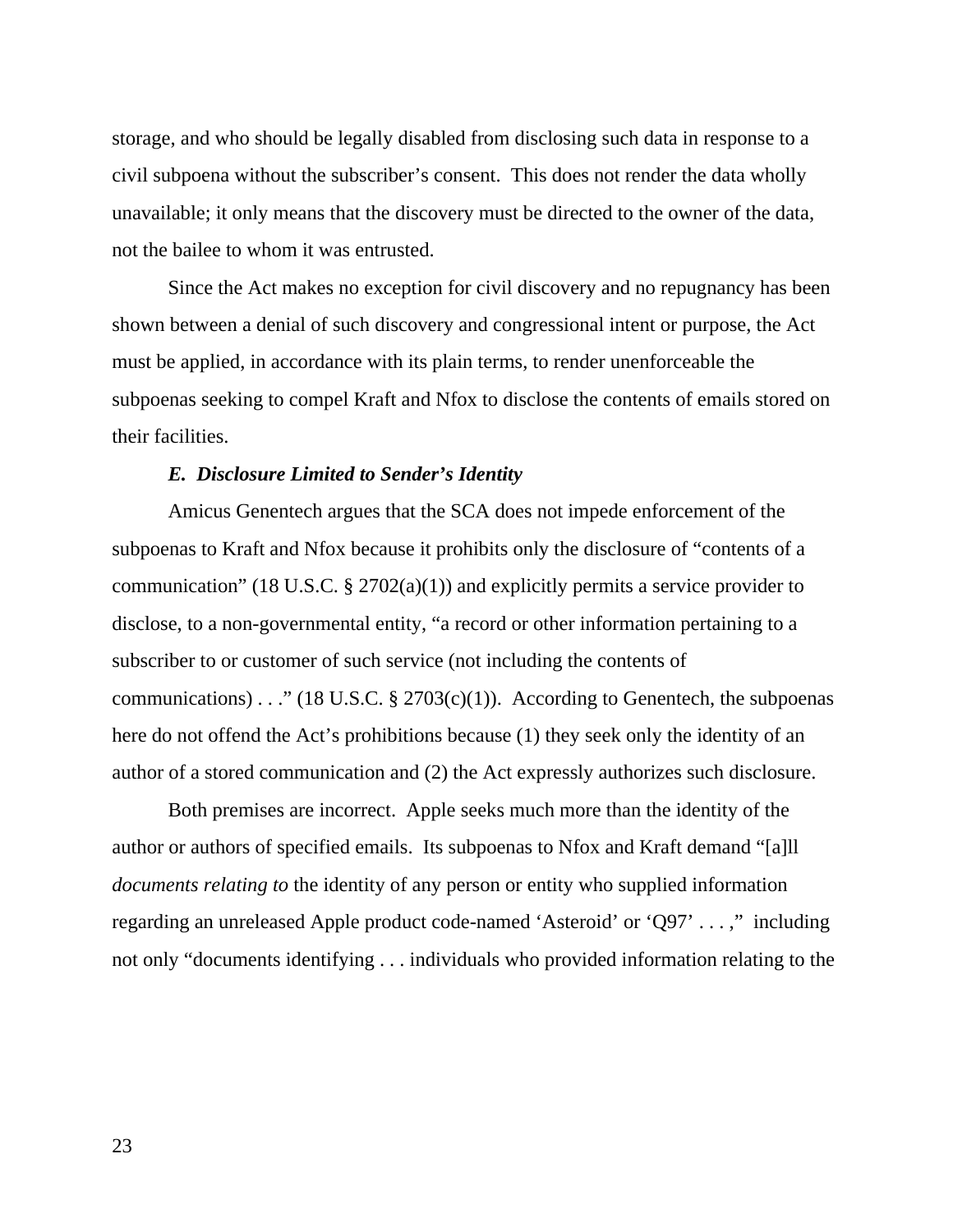Product ('Disclosing Person(s)')," but also "*all communications from or to any Disclosing Person(s)* relating to the Product."**<sup>13</sup>**

 Moreover, the logical effect of *any* affirmative response to Apple's subpoena would be to disclose the contents of communications by confirming that there are in fact stored messages on the system relating to Asteroid. Conceptually the situation resembles one in which an attorney is asked to identify all persons who sought advice on a specified legal issue, or a doctor to identify all patients who sought treatment for a specified affliction. Compliance with such an inquiry operates by simple logic to disclose the contents of privileged communications. (See *Rosso, Johnson, Rosso & Ebersold v. Superior Court* (1987) 191 Cal.App.3d 1514, 1519 [although client's identity usually not considered privileged, list of persons who contacted the firm about particular medical device was shielded from disclosure because it "would reveal the nature of a medical problem, ordinarily considered a confidential communication"].) Here, any identification of senders of messages concerning Asteroid would necessarily tend to disclose the "contents" of messages authored by those senders. (See 18 U.S.C. § 2510(8) [" 'contents', when used with respect to any wire, oral, or electronic communication, includes any information concerning the substance, purport, or meaning of that communication"].)

 Further, the Act does not authorize the disclosure of the identity of the *author* of a stored message; it authorizes the disclosure of "a record or other information pertaining to a *subscriber to or customer of such service* (not including the contents of communications) . . . ." (18 U.S.C.  $\S 2703(c)(1)$ , italics added.) Apple already knows the identities of the subscribers to the Nfox accounts: O'Grady and PowerPage. By

**<sup>13</sup>** Indeed there is no way under our code to subpoena *information* as such; a subpoena can require the party served to produce documents, to appear and give testimony, or both. It is not an interrogatory.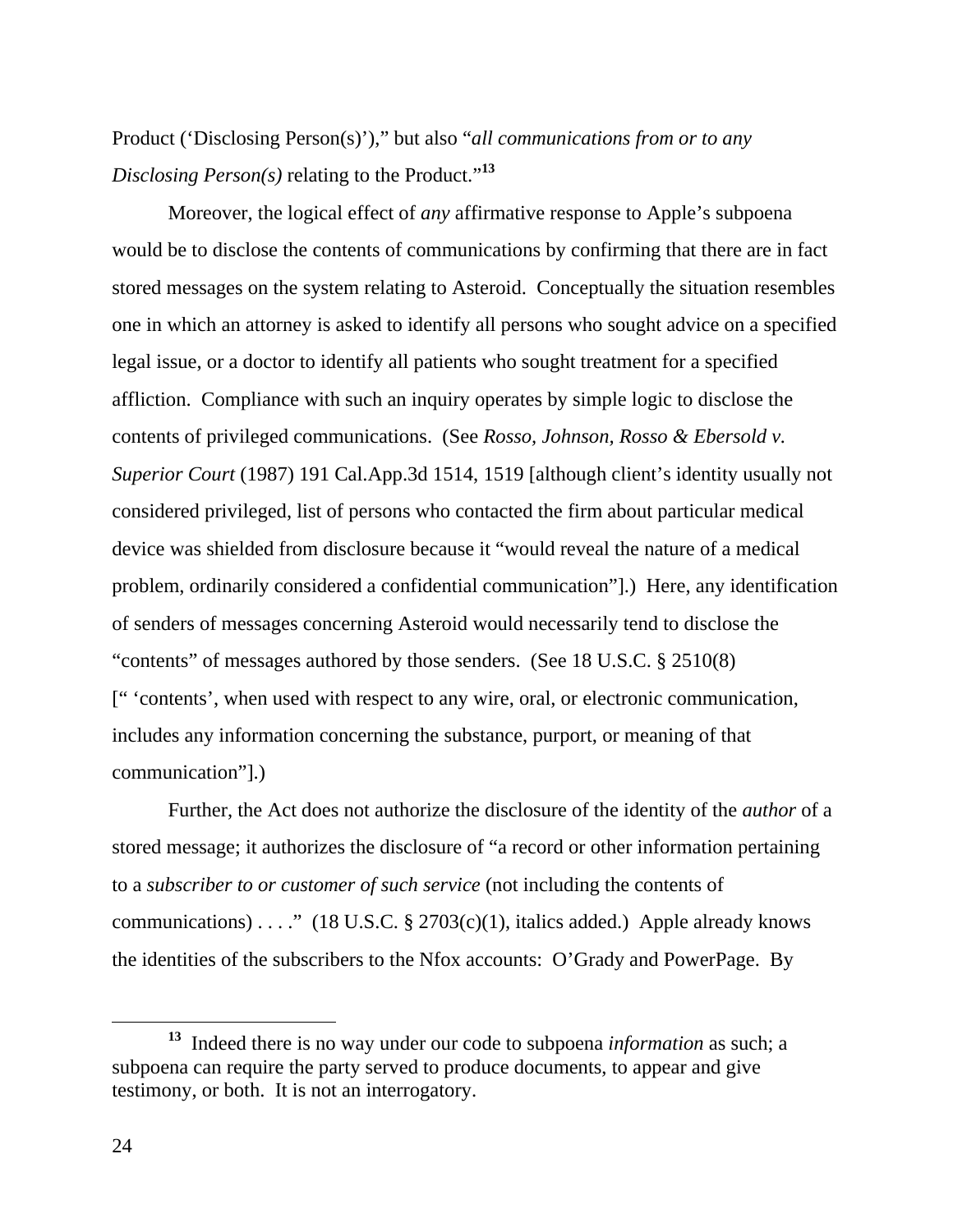seeking to identify the sender of communications *to* the subscriber, or the addressee of communications *from* the subscriber, Apple steps well outside the statutory authorization.

 Genentech's misreading of the Act is reflected in its attempt to analogize this case to *Jessup-Morgan v. America Online, Inc.* (E.D. Mich. 1998) 20 F.Supp.2d 1105 (*Jessup-Morgan*), where the court held that the SCA did not prevent a service provider from disclosing the identity of a *subscriber* who had "post[ed] publicly on the Internet" a malicious message about another person. (*Id.* at p. 1106, italics added.) Relying on the plain statutory language, the court distinguished between "[t]he 'content' of a communication" and "information identifying an . . . account customer," which is what was disclosed there. (*Id.* at p. 1108.) The case differs starkly from this one. The party seeking disclosure there already knew the content of the stored message, which an unidentified subscriber had broadcast to the world. The only information sought was the offending subscriber's identity. Here the situation is reversed. Apple already knows the identity of the *subscriber* whose messages are at issue. What it seeks to discover are the *contents* of *private messages* stored on Nfox/Kraft's facilities. Its main target may well be the *identities of correspondents* who discussed a particular subject, but that information cannot be disclosed without disclosing contents in violation of the Act.

 Genentech again overlooks this crucial distinction when it alludes to "an entire class of so-called 'John Doe' lawsuits in which civil litigants have successfully subpoenaed ISPs to obtain the identities of subscribers who posted anonymous defamatory messages on the Internet," stating "[t]hese lawsuits simply could not occur if the Act barred the type of discovery sought here." We need not consider the weight to be given this *argumentum ad consequentiam* because its conclusion is a non sequitur. The subpoenas before us do *not* concern a "subscriber" who "posted anonymously" on the internet, but the stored private communications of known persons who openly posted news reports based on information from confidential sources.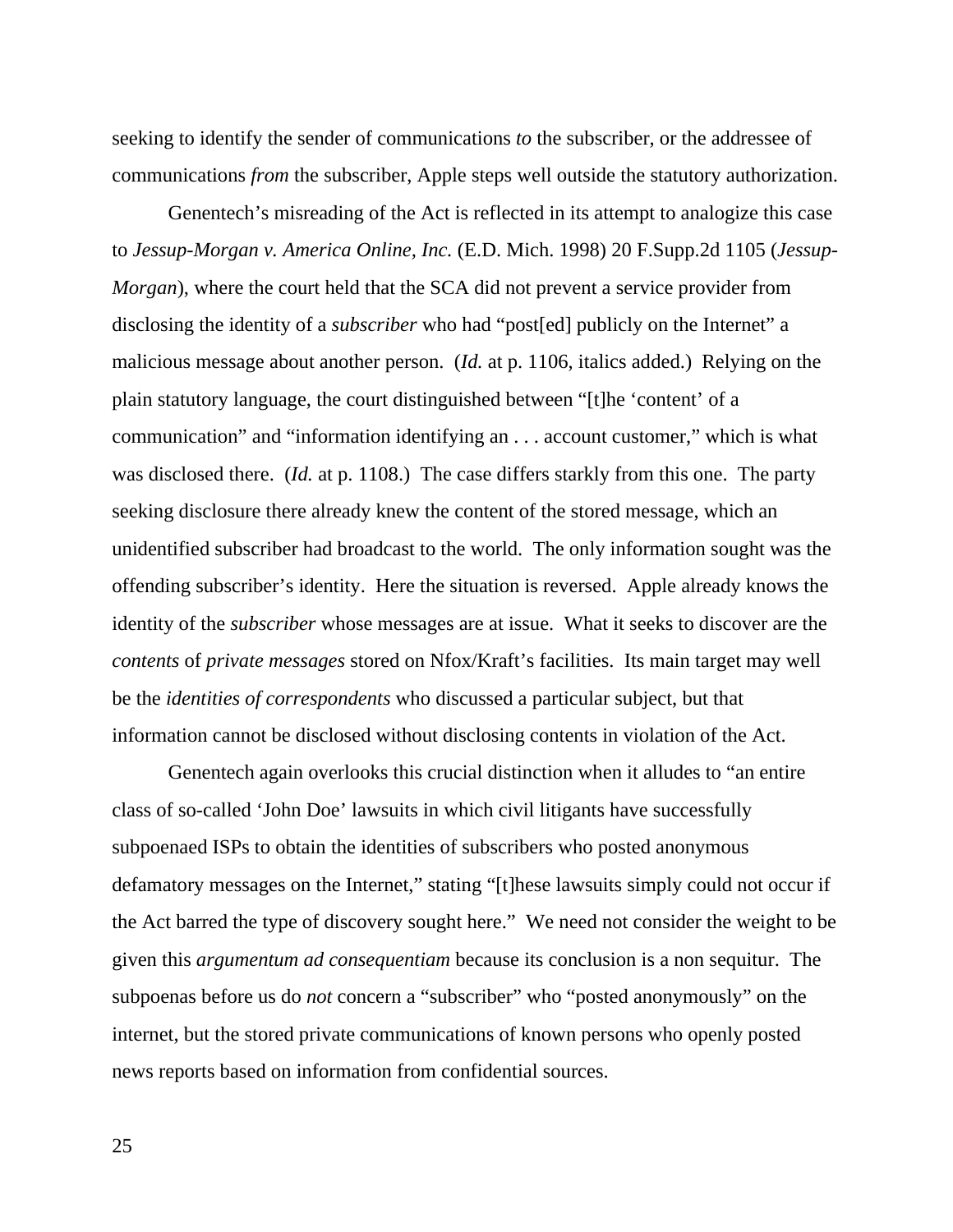Indeed, Genentech's assertions on this point, as well as Apple's pleadings and argument, betray a crucial confusion of terminology. In the world of digital communications, to "post" is "[t]o *send* (a message or data) to a mailing list, newsgroup, or other *online forum* on which it *will be* displayed; to *display or make available* online."**<sup>14</sup>** Posting thus consists of directly placing material on or in a Web site, bulletin board, discussion group, newsgroup, or similar internet site or "forum," where it will appear automatically and more or less immediately to be seen by anyone with access to that forum. In short, to "post" is to *directly publish content*. If the host system is accessible to the public, the act of "posting" constitutes publication to the world.**<sup>15</sup>**

 To merely supply information to someone else, who may use it or not as he chooses, is not to "post." Thus if I give someone information about an unannounced new product, and he places that information on a Web site for the public to read, it is *he* who posts it. It would be no more accurate to say *I* "posted" that information than it would be

**<sup>14</sup>** Online Oxford English Dictionary, Draft Additions Jun. 2003 <http://dictionary.oed.com/cgi/entry/50184816?query\_type=word&queryword=post&firs t=1&max to show=10&sort type=alpha&search\_id=9sQW-SfTuBM-433&result place=2> (as of May 23, 2006); some italics added.

**<sup>15</sup>** To be sure, there can be grey areas. Some newsgroups, discussion groups, and email discussion lists may be "moderated," meaning that one or more participants has the power either to screen content before it is posted or to "kill" it afterwards. (See Netlingo <http://www.netlingo.com/lookup.cfm?term=moderated%20mailing%20list>, as of May 23, 2006 [in "moderated mailing list," "[t]he messages are sent to the list owner first, so the moderator can review and approve them before they're distributed to subscribers."]; Wikipedia, The Free Encyclopedia <http://en.wikipedia.org/wiki/ Moderator %28 communications%29>, as of May 23, 2006 [defining "forum moderator" as person with "special powers to enforce the rules of an Internet forum," which may include power to edit or delete posts].) In the latter case, which appears to be the more common, the user still "posts" a message, though subject to the moderator's power to delete it. In the former case, though some might loosely say that the user "posts" a message, the statement would blur a critical distinction. It would be more accurate to say that the user submits the message to the moderator for posting.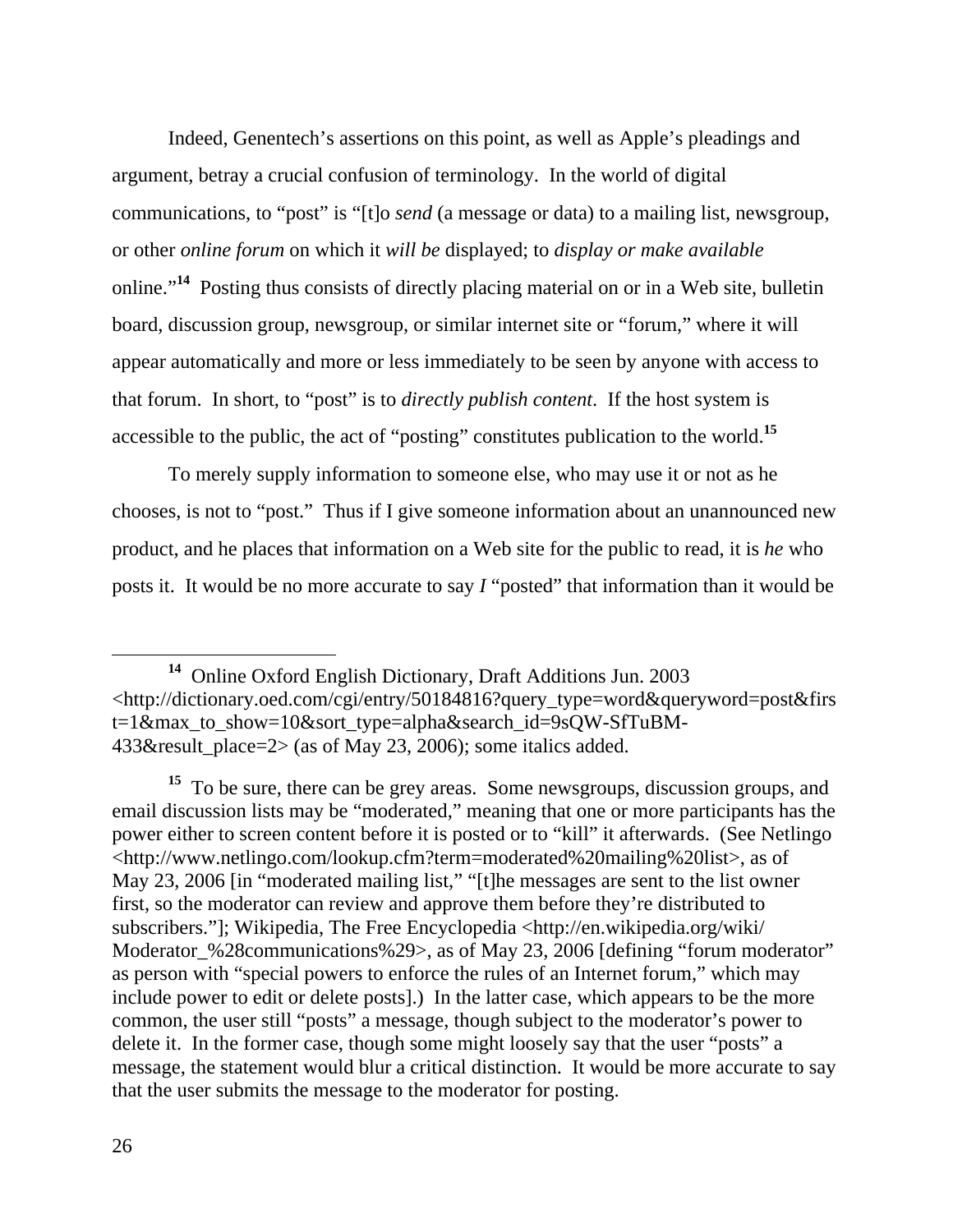to say that Daniel Ellsberg "published" the Pentagon Papers or that Deep Throat "published" reports of the Watergate break-in.

 News sites such as petitioners' reflect a kind and degree of editorial control that makes them resemble a newspaper or magazine far more closely than they do the primordial discussion systems that gave birth to the term "post" by analogy to the physical bulletin boards they were named and patterned after. (See *It's In the Cards, Inc. v. Fuschetto* (Wis.App. 1995) 193 Wis.2d 429, 436, 535 N.W.2d 11, 14 [noting that posting a message to a computerized bulletin board was "analogous to posting a written notice on a public bulletin board"].)<sup>16</sup> The ability to post the articles at issue here rested entirely in petitioners and their fellow staff members. It was they, and no one else, who "posted" the content of which Apple complains. Apple's attempt to secure copies of their correspondence thus bears no resemblance to the disclosures sought in *Jessup-Morgan*, which sought only the *identity* of a *subscriber* who had in fact *posted* offending material for the public to read.

 Apple's complaint reflects a similar misapprehension in its allegation that Doe defendants, meaning *persons unknown*, "posted technical details and images of an undisclosed future Apple product on publicly accessible areas of the Internet" and "posted trade secret information about Apple's unannounced and undisclosed product prior to the date Apple intended to disclose that product to the public." The undisputed facts of record contradict any claim that *unknown* persons *posted* material on PowerPage. Five days before Apple filed the complaint, its attorney emailed petitioner O'Grady, alluding to the articles in question as "[y]our  $\ldots$  post[s]." This characterization is, so far as this record shows, quite correct. Apple's subpoena to Nfox/Kraft therefore cannot be understood to seek the identify of anyone who *posted* anything on PowerPage—let alone

**<sup>16</sup>** See also Wikipedia, The Free Encyclopedia, <http://en.wikipedia.org/wiki/ Bulletin board system> (as of May 23, 2006).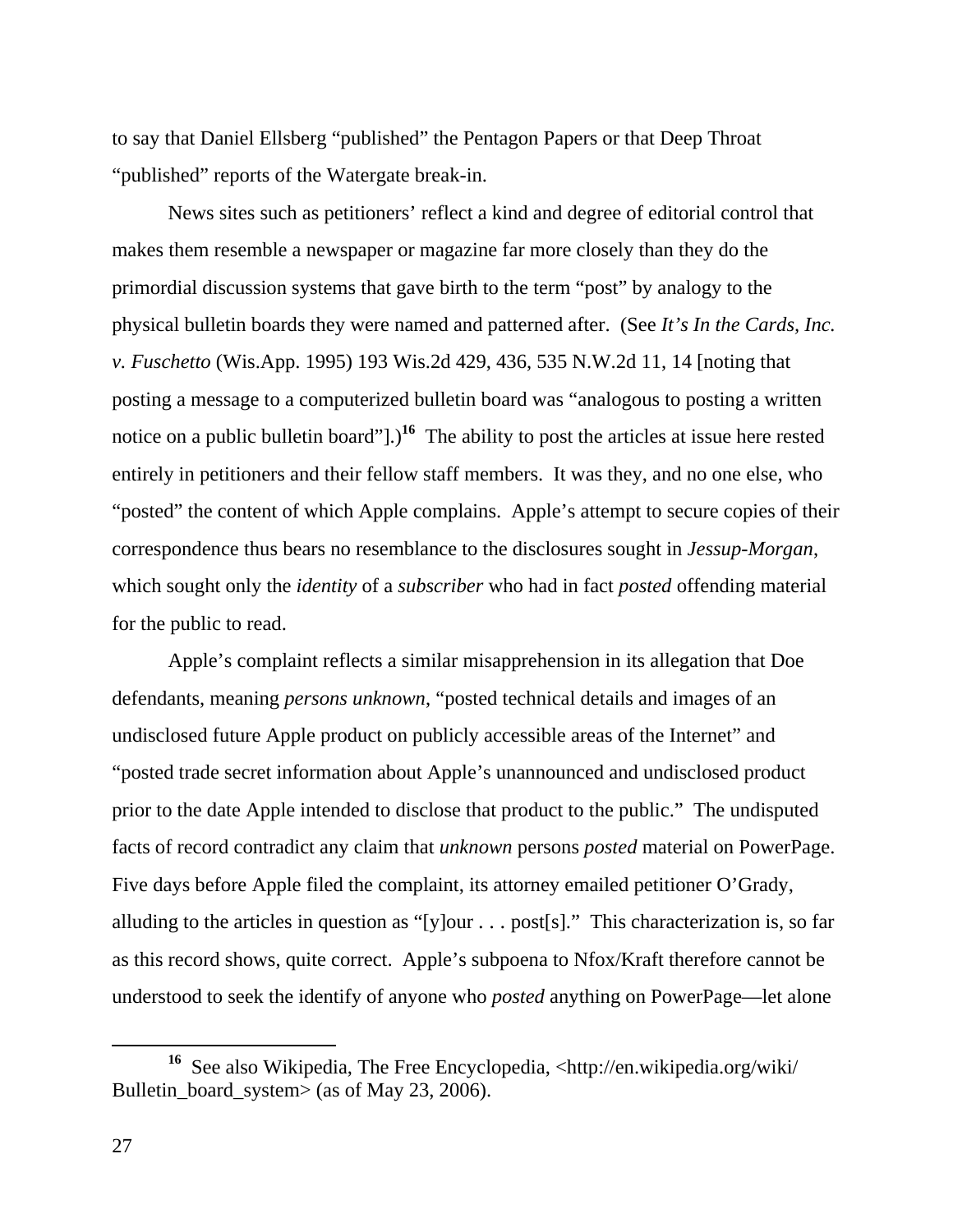a *subscriber* who posted—because those matters are already known to Apple. What it seeks is the identities of the *sources* of content posted by O'Grady and PowerPage, information Apple believes is contained in messages in the PowerPage email account. Nothing in the SCA or in *Jessup-Morgan* suggests that such discovery is permissible.

 We conclude that the outstanding subpoenas to Nfox and Kraft cannot be enforced without compelling them to violate the SCA. Since this would offend the principle of federal supremacy, the subpoenas are unenforceable, and should be quashed.

#### **III.** *Ripeness*

## *A. The Rule and Its Reasons*

 We next turn to the question whether the trial court properly refused to issue a protective order barring Apple from obtaining discovery directly from petitioners. The trial court refused to rule on the propriety of such discovery, holding that since no discovery had yet been propounded to petitioners, any ruling would constitute an advisory opinion. We consider the correctness of this ruling anew, without deference to the trial court's determination. (*Standard Alaska Production Co. v. Schaible* (9th Cir. 1989) 874 F.2d 624, 625.)

 A controversy is not deemed ripe for adjudication unless it arises from a genuine present clash of interests and the operative facts are sufficiently definite to permit a particularistic determination rather than a broad pronouncement rooted in abstractions. (See *Pacific Legal Foundation v. California Coastal Com.* (1982) 33 Cal.3d 158, 169.) " 'A controversy is "ripe" when it has reached, but has not passed, the point that the facts have sufficiently congealed to permit an intelligent and useful decision to be made.' " (*Id*. at p. 171, quoting *California Water & Telephone Co. v. County of Los Angeles* (1967) 253 Cal.App.2d 16, 22.)

 The doctrine arises from several considerations. The requirement of a *genuine* controversy reflects the desirability of avoiding not only collusive litigation, but cases in which one or both parties lack a real motive to diligently contest the issues. If the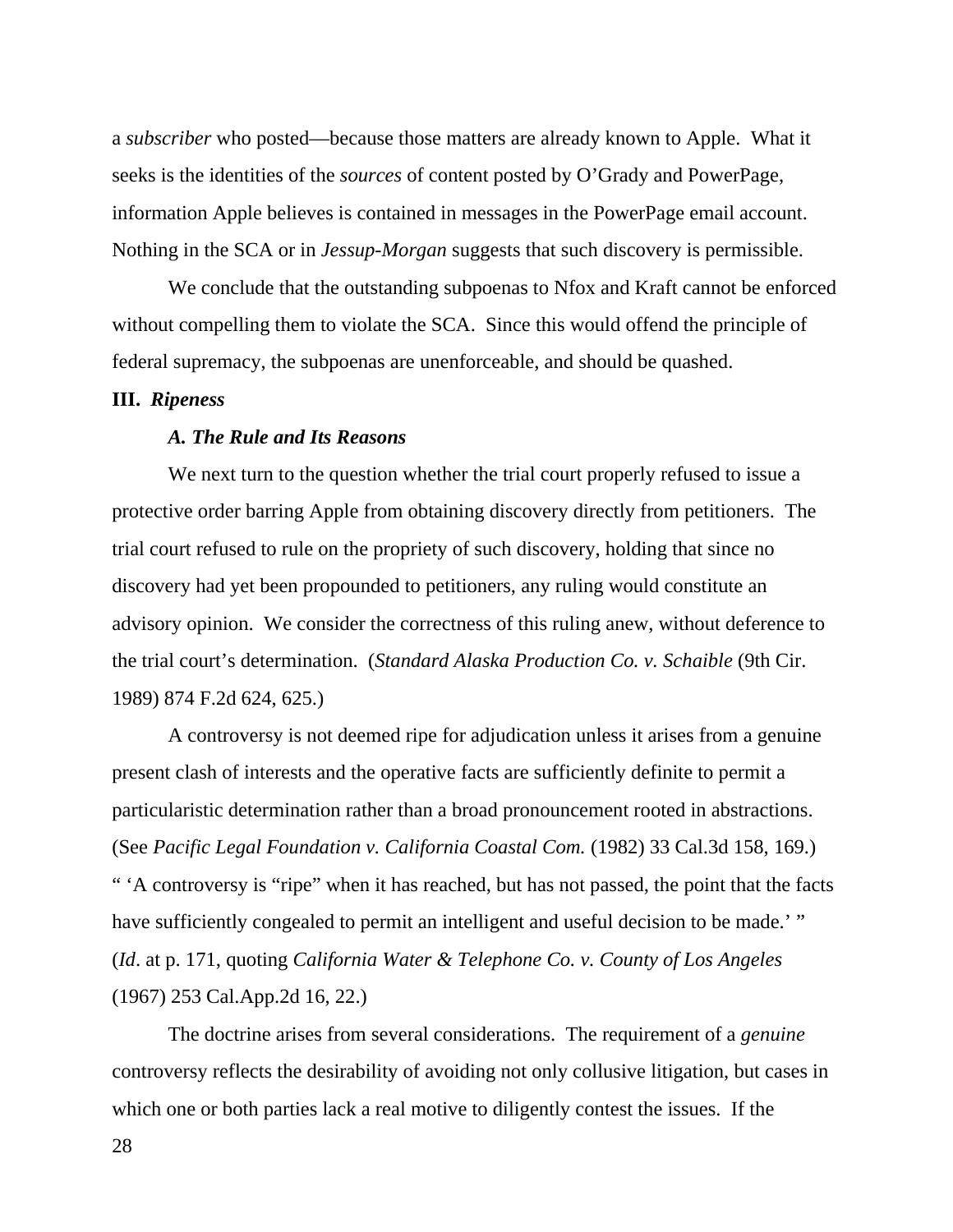competing considerations are not adequately explored and presented, the court may reach a less-than-circumspect result, potentially sending the law down a wrong precedential trail. The rule also reflects an aversion to the needless burden that courts and the public would assume if judicial resources could be diverted to resolving academic or inconsequential controversies.

 The ripeness doctrine also reflects a conception that the lawmaking function of courts should generally be confined to narrow interstitial questions, questions the political branches have failed or refused to resolve, or questions (such as matters of procedure) peculiarly within the judicial bailiwick. The broader and more abstract the issues presented for adjudication, the greater is the risk of encroachment onto legislative prerogatives. Such encroachment is to be avoided not only because it offends abstract conceptions of the separation of powers, but because it provides legislators with an escape route from controversial issues for the resolution of which they ought to be responsible to the electorate.

 The ripeness requirement reflects an even more fundamental recognition, i.e., that human judgment is fallible and that the risk of error increases with the level of abstraction at which a legal question is considered. The broadest holdings carry the greatest risk that details, nuances, and potential variations may be obliterated which, if naturally absorbed into the law during the incremental evolution of precedent, would lead to a different rule. In the famous words of Oliver Wendell Holmes, "The life of the law has not been logic; it has been experience. The felt necessities of the time, the prevalent moral and political theories, institutions of public policy, avowed or unconscious, even the prejudices which judges share with their fellow men, have had a good deal more to do than the syllogism in determining the rules by which men should be governed. The law embodies the story of a nation's development through many centuries, and it cannot be dealt with as if it contained only the axioms and corollaries of a book of mathematics." (Holmes, The Common Law (1923) p. 1.)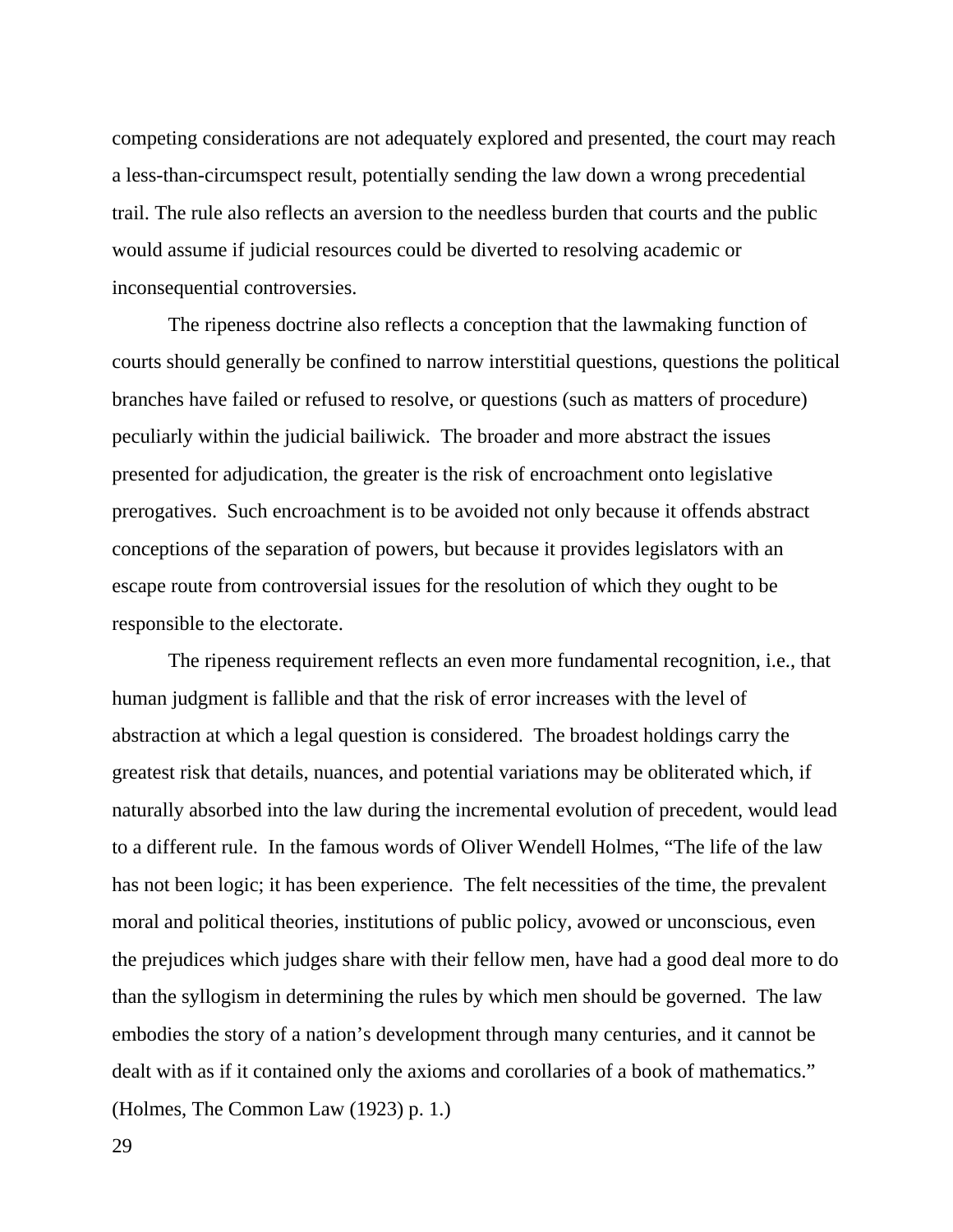Indeed, a lawsuit resembles less a mathematical problem with a single correct solution than a chemical reaction, the result of which may depend on any number of slight variations in the ingredients used and the conditions under which the reaction occurs. One may theorize endlessly about the likely outcome of a given reaction, but the most reliable result must always come from the test of real experience. Similarly, to yield true results, a lawsuit must present a collision of concrete interests in a particularized factual context; the affected interests may then be tested by a kind of practical logic against the potentially relevant legal principles to ascertain which interests shall prevail. Depending on the nature of the conflict and the principles, the factual details of the controversy may be critical.

 A fundamental goal of legal education is to instill the instinctive recognition that a particular solution to a legal problem, however obvious or indisputably correct as a generality, may appear quite intolerable with the introduction of one or two additional factual details. Justice in particular cases cannot be ensured by blind adherence to broad categorical rules, because the application of rules to particular circumstances often reveals latent defects or ambiguities within the rules themselves, or conflicts with other rules, or contradictions in the common social values on which all legal principles must ultimately rest. Such conflicts must be mediated by a deliberate and careful weighing of the effects a case may have on the values and policies implicated in it. Due attention to the facts may thus produce an exception or modification to a rule that, at a more abstract level, seemed perfectly suited to the dispute at hand.

#### *B. Application*

 The facts here are sufficiently "congealed" to permit a determination of the parties' respective rights in light of the particular details of their controversy. We know what information Apple seeks, what efforts it has made to secure that information by other means, what objections petitioners raise to disclosure, and what facts they cite in support of those objections.

30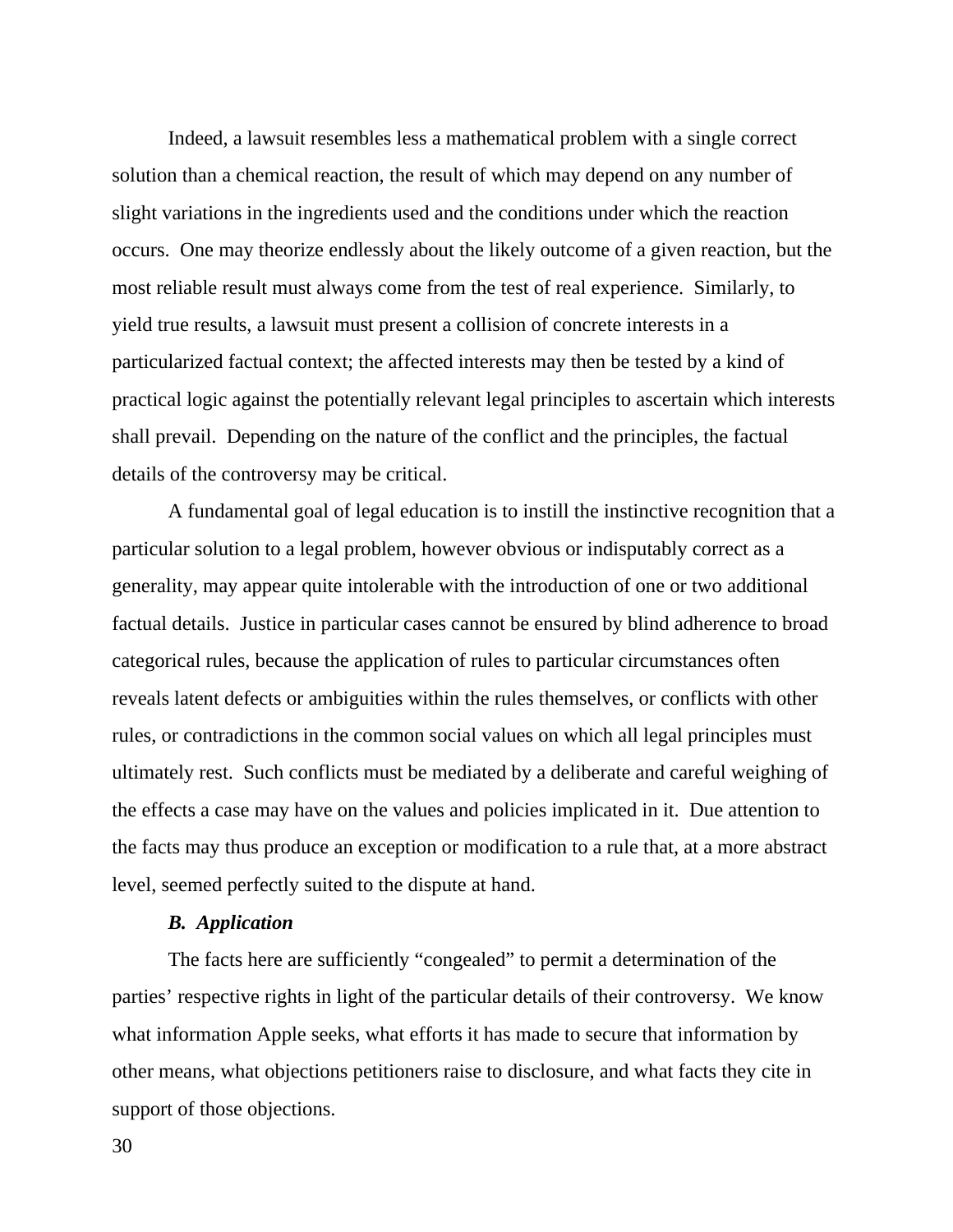Apple contends that it may never enforce its rights to discovery against petitioners, as embodied in the orders here under scrutiny. However Apple has already sought to obtain records from PowerPage by serving discovery on a Texas entity, Red Widget, which Apple's attorneys then believed to be the "owner of www.powerpage.org." According to a later declaration, Apple desisted from this attempt only when the owner of Red Widget told an Apple attorney that Red Widget was merely the internet service provider for PowerPage, not its owner, and that the owner was petitioner O'Grady. Apple was apparently diverted from its attempt to seek discovery directly from PowerPage when it learned from Kraft that he and Nfox might have the information Apple sought. We have now foreclosed that avenue by holding that Apple's subpoena to Kraft and Nfox cannot be enforced without violating the Stored Communications Act. (See pt. II, *ante*.) Accordingly there is no reason to suppose that the threat of discovery from petitioners is remote or theoretical. So far as this record shows, it is imminent and concrete.

 Apple suggests that, depending on what it learns about petitioners' involvement in the wrongful disclosures alleged in the complaint, it might join one or more petitioners as defendants, changing the complexion of one or more issues before us. But the ripeness doctrine does not require that events be frozen in time, only that they be fixed and specific enough to permit a reliable adjudication of the issues presented. Apple has created the present procedural circumstances; it cannot claim that they should be ignored merely because it may choose to alter them. (See pt. V(B)(1), *post*.)

 Apple asserts as a categorical rule that "disputes regarding unserved discovery are premature and not ripe." It is true as a general matter that there is little to recommend an attempted adjudication of the propriety of unpropounded discovery. But this is because in the typical suit, no one can know that he is a target of discovery, or the tenor of such discovery, until it is actually propounded. This flows from the fact that discovery is ordinarily served without leave of court. (See Code Civ. Proc., §§ 2025.210 [deposition

31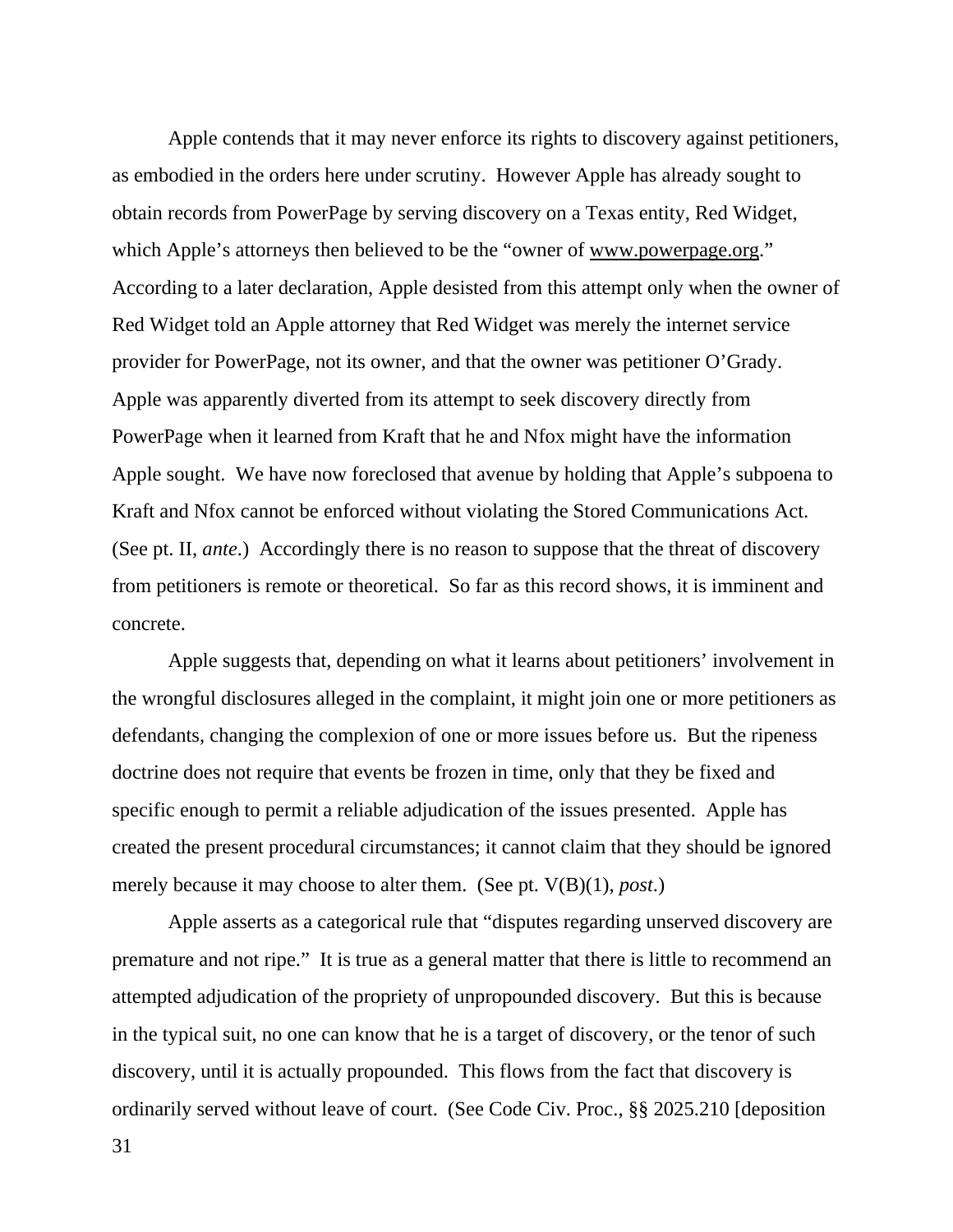notices], 2030.010 [interrogatories], 2031.020 [inspection of documents], 2033.020 [requests for admissions].)**<sup>17</sup>** As a result, there is ordinarily no reliable indication that discovery will be sought until it is actually served. A request for a protective order will thus appear premature, because there is nothing to protect against. Adjudication of a preemptive motion brought under such nebulous circumstances could well waste court resources, either because it ultimately proves unnecessary, or because it addresses the pertinent issues at too abstract and hypothetical a level for sound resolution.

 It does not follow, however, that a subpoena or other formal discovery device is or should be an invariable precondition for adjudication of a discovery dispute. Such a device is rightly required in the typical case because it confirms the existence of a real controversy and delineates the issues to be determined. It establishes the propounding party's fixed and earnest intention to obtain information the responding party wants not to disclose. It establishes the existence and character of a concrete dispute where before there had been only speculation, and where any ruling would have been hypothetical.

 Here, however, Apple made petitioners into targets of discovery by *securing orders* authorizing it to conduct discovery against them. It was required to secure such orders because, by statute, a plaintiff's power to conduct depositions without leave of court does not arise until "20 days after the service of the summons on, or appearance by, any defendant." (Code Civ. Proc., § 2025.210, subd. (b).) Not having yet named any defendant, and a fortiori having served none, Apple needed leave of court before it could propound discovery to petitioners or anyone else. By seeking and obtaining such leave, Apple ended any speculation about its intention to seek discovery from petitioners and created a concrete dispute concerning its right to do so. At that moment, the prospect of

<sup>&</sup>lt;sup>17</sup> We cite the discovery statutes as amended effective July 1, 2005, and currently in effect. For present purposes these provisions appear identical in substance to those in effect when the order under review was made.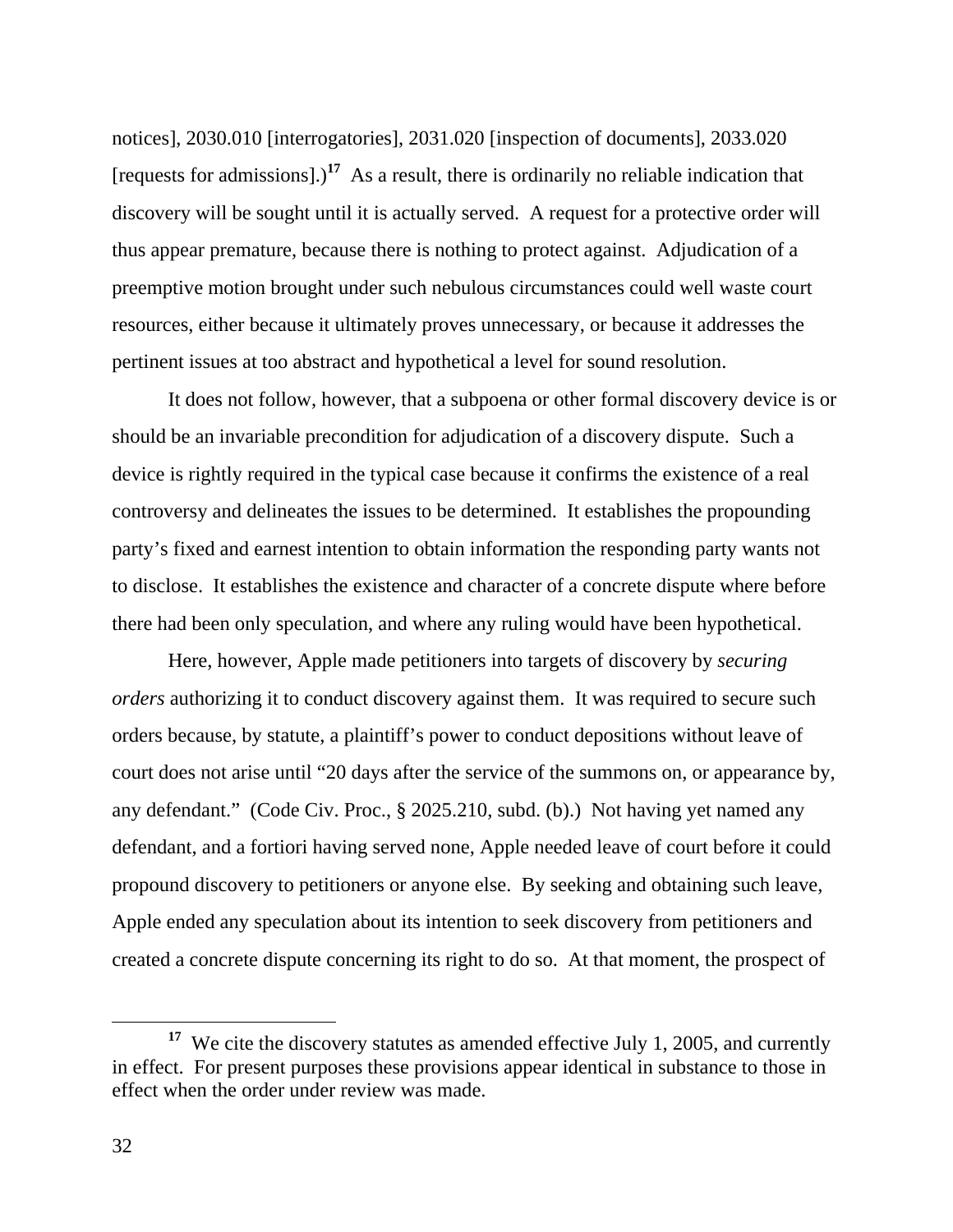an intrusion on petitioners' interests passed from apprehensive surmise into concrete expectation.

 This circumstance distinguishes the cases cited by Apple. In one of them, an internet service provider brought an action for declaratory relief seeking to establish that certain persons, whom it named as defendants, were not entitled to subpoena certain records from it. (*Pacific Bell Internet Services v. Recording Industry Ass'n of America, Inc.* (N.D.Cal. Nov. 26, 2003, No. C03-3560 SI) 2003 WL 22862662.) Two of the defendants argued that there was no actual controversy because they had merely sent letters notifying the plaintiff of their contention that some of its subscribers were engaged in copyright violations. The court agreed, holding that the case did not present an "actual controversy" under the federal Declaratory Judgment Act. (*Pacific Bell Internet Services v. Recording Industry Ass'n of America, Inc.*, *supra*, 2003 WL 22862662, \*4.) The letters did not threaten the plaintiff with litigation, the court observed, and neither of the defendants had "obtained a subpoena that is currently enforceable against" the plaintiff. (*Ibid*.) An actual controversy could not be predicated solely upon "apprehension" that the defendants "may at some future date obtain a pre-litigation subpoena which may or may not lead to a lawsuit  $\dots$  " (*Id.* at p.  $*5$ .)

 In *Morgan v. Roberts* (11th Cir. 1983) 702 F.2d 945, the court considered whether an objection to discovery had been rendered *moot* for purposes of appellate review when the objectors complied, so far as was possible, with the challenged subpoena. (*Id.* at p. 946.) The court held that the lack of any "remaining subpoenaed materials which could be produced pursuant to the district court's order," meant that "there is no issue still in litigation on which the district court could act." (*Ibid*.) Nor could the objectors invoke the exception to the mootness rule for issues likely to recur but tending to evade review, because they had failed to show a "reasonable likelihood of future subpoenas requiring them to produce similar videotapes." (*Id.* at p. 947.)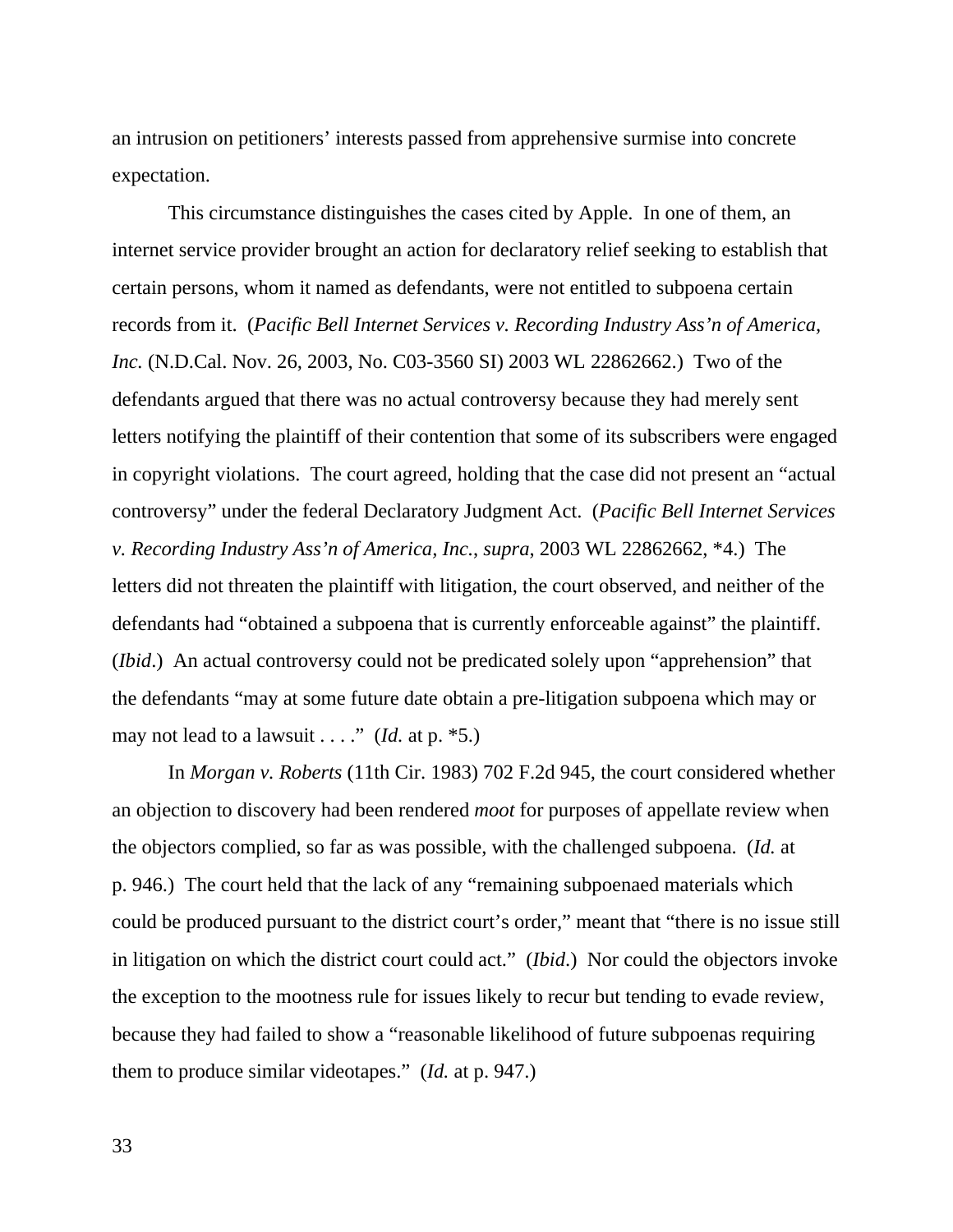In neither of these cases was there any pending effort to obtain discovery from the complaining party. As a result, questions about the propriety of discovery were necessarily hypothetical and academic. Here, Apple has done more than give petitioners cause for "apprehension" about discovery. It has sought and obtained an order authorizing discovery against them. This moved the prospect of discovery out of the realm of the speculative and into the imminent. Apple has never abandoned the power thus acquired. On the contrary, it has impliedly reserved that power by stating that if it obtains the information it seeks from Nfox and Kraft, it "*may* have no need to send discovery directly to Petitioners at all." (Italics added.) As we have held, Apple cannot obtain the information it seeks from Nfox and Kraft. In any event, the mere possibility that it might not exercise the authority it deliberately sought and obtained does not render the dispute too ethereal for adjudication.

 Again, one objective of the doctrine of ripeness is to use judicial resources efficiently. We have held that Apple may not obtain the discovery it seeks from Nfox and Kraft without causing them to violate federal law. To now hold that there is no ripe controversy concerning Apple's rights against petitioners would simply produce a multiplicity of proceedings as it returned to the trial court, subpoenaed petitioners directly, and forced them to bring a second motion for a protective order. We discern no reason to reserve half of this controversy for later adjudication.

 We conclude that Apple's discovery rights against petitioners are ripe for adjudication.

#### **IV.** *California Reporter's Shield*

# *A. Introduction*

 Article I, section 2, subdivision (b), of the California Constitution provides, "A publisher, editor, reporter, or other person connected with or employed upon a newspaper, magazine, or other periodical publication . . . shall not be adjudged in contempt . . . for refusing to disclose the source of any information procured while so

34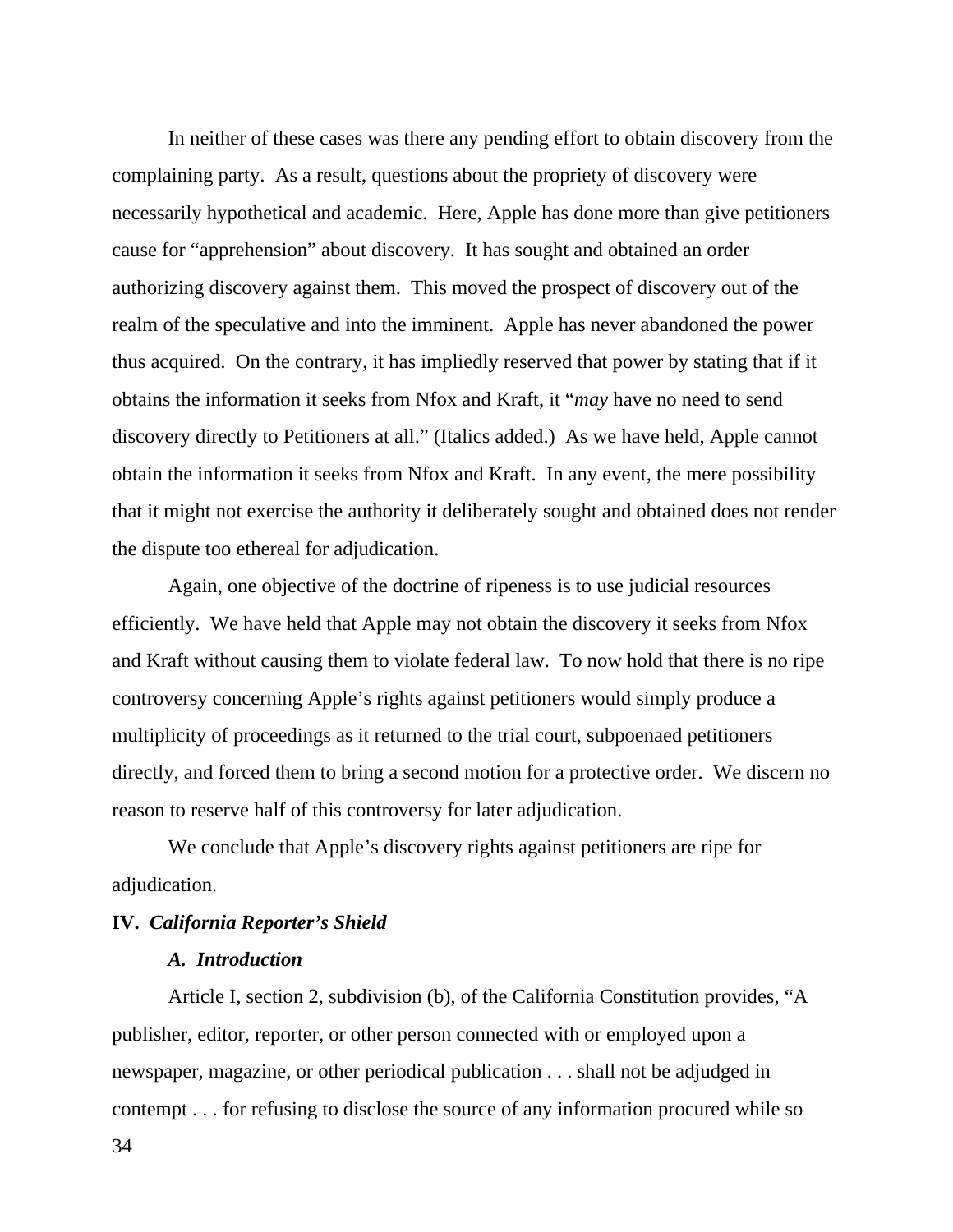connected or employed for publication in a newspaper, magazine or other periodical publication, or for refusing to disclose any unpublished information obtained or prepared in gathering, receiving or processing of information for communication to the public." Evidence Code section 1070, subdivision (a), is to substantially the same effect. Petitioners assert that these provisions, sometimes known as the California reporter's shield, preclude compelled disclosure of their sources or any other unpublished material in their possession. Apple argues that petitioners may not avail themselves of the shield because (1) they were not engaged in legitimate journalistic activities when they acquired the offending information; and (2) they are not among the classes of persons protected by the statute.**<sup>18</sup>**

 Since this controversy turns on questions of statutory interpretation, it is subject to review entirely independent of the trial court's ruling. (*City of Saratoga v. Hinz* (2004) 115 Cal.App.4th 1202, 1212.) In addition, because it implicates interests in freedom of expression, we review *all* subsidiary issues, including factual ones, independently in light of the whole record. (*People v. Jackson* (2005) 128 Cal.App.4th 1009, 1021.) While this standard does not permit an original evaluation of controverted live testimony, it is the equivalent of de novo review where, as here, the trial court decided the case on a paper record fully duplicated, as this one is, before the reviewing court. (*Ibid*.)

## *B. "Legitimate" Journalism*

 Apple contends that petitioners failed to carry their burden of showing that they are entitled to invoke the shield. (See *Rancho Publications, supra,* 68 Cal.App.4th at

**<sup>18</sup>** Apple also notes that the shield has been described as only a defense to a contempt judgment and not a substantive privilege. (See *KSDO v. Superior Court* (1982) 136 Cal.App.3d 375, 379-380; *Rancho Publications, supra,* 68 Cal.App.4th at p. 1543; *Mitchell v. Superior Court* (1984) 37 Cal.3d 268, 274.) Apple offers this point, however, only with respect to the subpoenas already served on Nfox and Kraft, not those threatened against petitioners.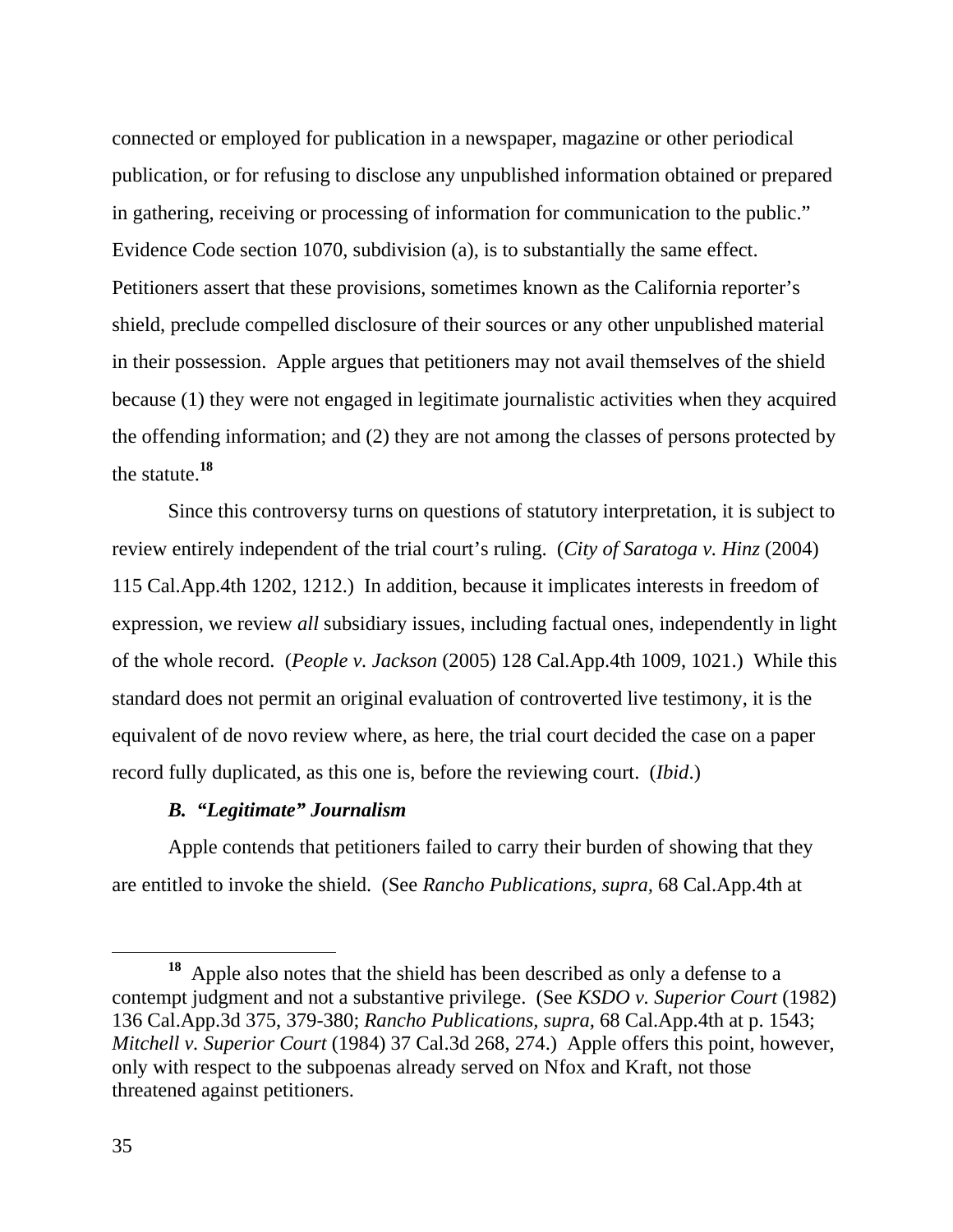p. 1546, quoting *Delaney v. Superior Court* (1990) 50 Cal.3d 785, 806, fn. 20 (*Delaney*), italics omitted [burden is on journalist asserting immunity to " 'prove [that] all the requirements of the shield law have been met' "].) In particular, Apple asserts, petitioners failed to establish that they acquired the information in question while "engag[ing] in legitimate journalistic purposes," or "exercis[ing] judgmental discretion in such activities." (*Rancho Publications*, *supra*, at p. 1545.) According to Apple, petitioners were engaged not in "legitimate journalism or news," but only in "trade secret misappropriation" and copyright violations. The trial court seemed to adopt this view, writing that "Mr. O'Grady took the information and turned around and put it on the PowerPage site with essentially no added value."

 We decline the implicit invitation to embroil ourselves in questions of what constitutes "legitimate journalis[m]." The shield law is intended to protect the gathering and dissemination of *news*, and that is what petitioners did here. We can think of no workable test or principle that would distinguish "legitimate" from "illegitimate" news. Any attempt by courts to draw such a distinction would imperil a fundamental purpose of the First Amendment, which is to identify the best, most important, and most valuable ideas not by any sociological or economic formula, rule of law, or process of government, but through the rough and tumble competition of the memetic marketplace.

 Nor does Apple supply any colorable ground for declaring petitioners' activities not to be legitimate newsgathering and dissemination. Apple asserts that petitioners merely reprinted "verbatim copies" of Apple's internal information while exercising "no editorial oversight at all." But this characterization, if accepted, furnishes no basis for denying petitioners the protection of the statute. A reporter who uncovers newsworthy documents cannot rationally be denied the protection of the law because the publication for which he works chooses to publish facsimiles of the documents rather than editorial summaries. The shield exists not only to protect editors but equally if not more to protect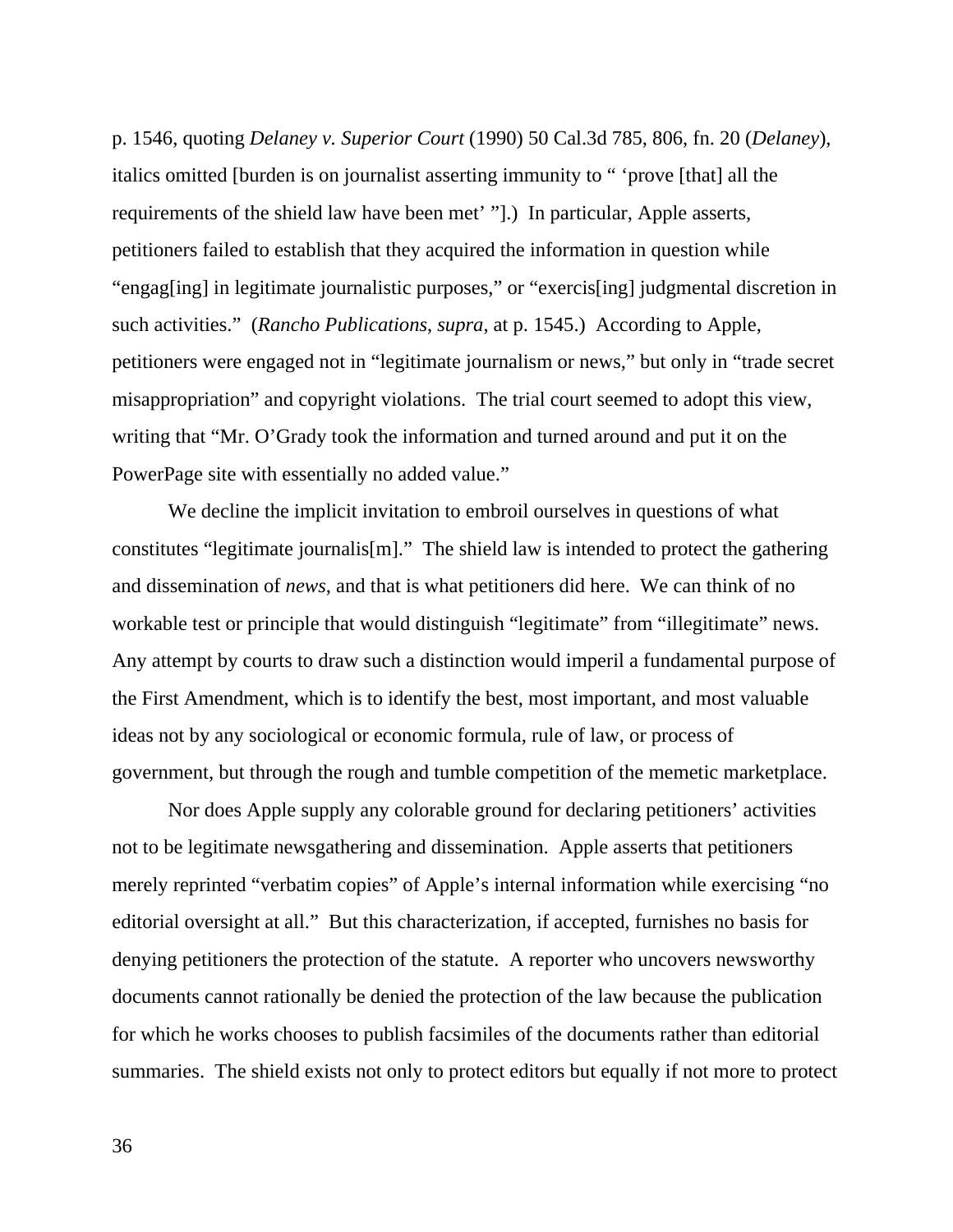newsgatherers. The primacy Apple would grant to editorial function cannot be justified by any rationale known to us.

 Moreover, an absence of editorial judgment cannot be inferred merely from the fact that some source material is published verbatim. It may once have been unusual to reproduce source materials at length, but that fact appears attributable to the constraints of pre-digital publishing technology, which compelled an editor to decide how to use the limited space afforded by a particular publication. This required decisions not only about what information to include but about how to compress source materials to fit. In short, editors were forced to summarize, paraphrase, and rewrite because there was not room on their pages to do otherwise.

 Digital communication and storage, especially when coupled with hypertext linking, make it possible to present readers with an unlimited amount of information in connection with a given subject, story, or report. The only real constraint now is time the publisher's and the reader's. From the reader's perspective, the ideal presentation probably consists of a top-level summary with the ability to "drill down" to source materials through hypertext links. The decision whether to take this approach, or to present original information at the top level of an article, is itself an occasion for editorial judgment. Courts ought not to cling too fiercely to traditional preconceptions, especially when they may operate to discourage the seemingly salutary practice of providing readers with source materials rather than subjecting them to the editors' own "spin" on a story.

 This view is entirely consistent with *Rancho Publications*, *supra*, 68 Cal.App.4th 1538, on which Apple relies heavily. The court there held that the publisher of an "advertorial," i.e., a paid advertisement in the form of editorial content (*id*. at p. 1541, fn. 1), could not claim the newsgatherer's shield where there was no evidence that the publisher had done anything more than *sell space* on its pages to the anonymous originators of an allegedly tortious publication (*id.* at pp. 1545-1546). The court did not find a categorical exemption from the privilege, but held instead that the publisher had

37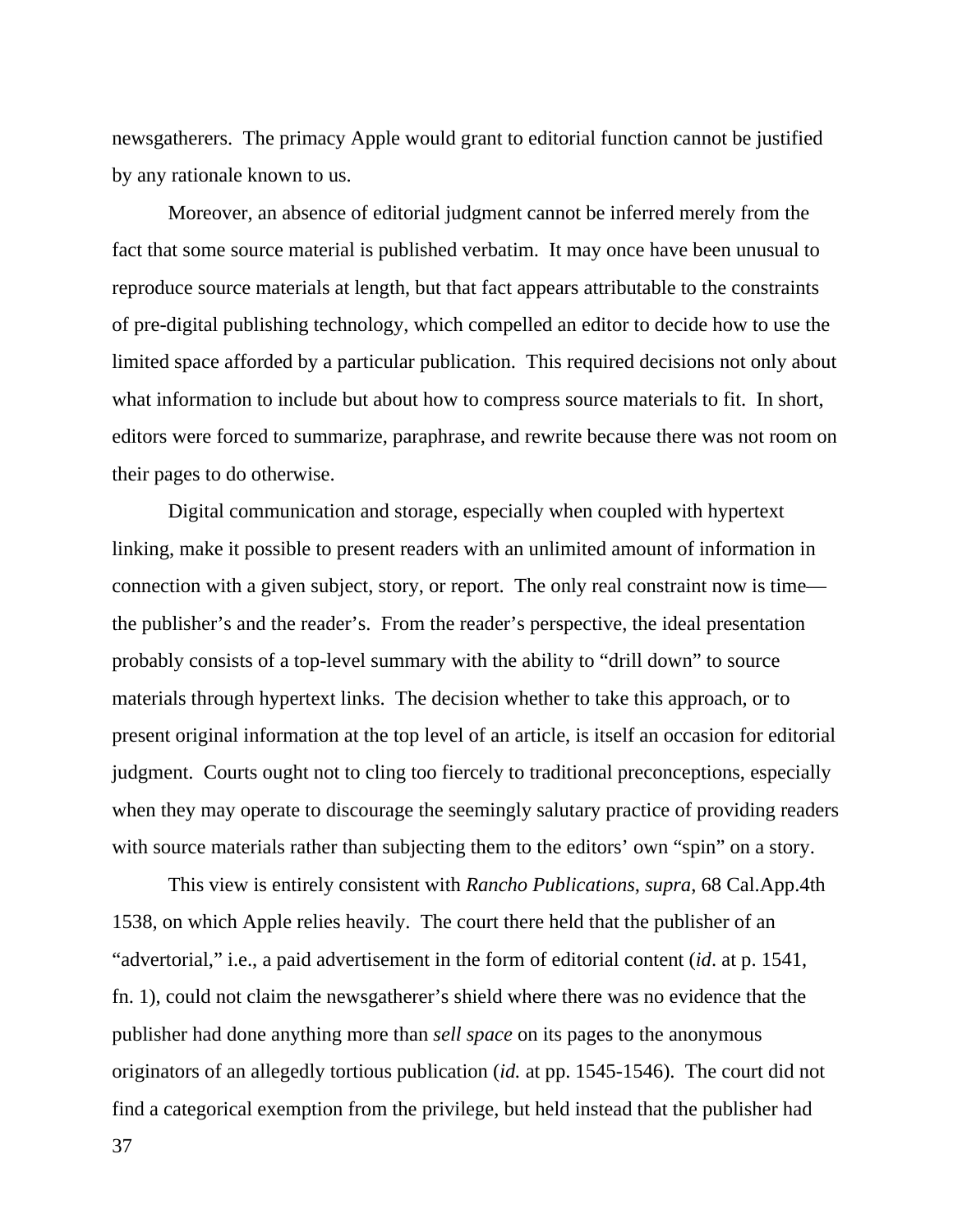failed to carry its burden of showing that it had acquired the information sought while engaged in activities related to newsgathering. (*Id*. at p. 1546.)Apple's attempt to bring the present case within this holding must fail because there is no basis to conclude, and it does not appear, that petitioners simply opened their Web sites to anonymous tortfeasors, for a fee or otherwise. Rather it appears that petitioners came into possession of, and conveyed to their readers, information those readers would find of considerable interest.

 The result in *Rancho Publications* turns on the fact not that the publisher set out source material verbatim, but that it relinquished *any* newsgathering function, sold its editorial prerogatives to another, and acted as nothing more than a paid mouthpiece. This record contains no suggestion that petitioners provided such a service. Rather, like any newspaper or magazine, they operated enterprises whose *raison d'etre* was the dissemination of a particular kind of information to an interested readership. Toward that end, they gathered information by a variety of means including the solicitation of submissions by confidential sources. In no relevant respect do they appear to differ from a reporter or editor for a traditional business-oriented periodical who solicits or otherwise comes into possession of confidential internal information about a company. Disclosure of that information may expose them to liability, but that is not the question immediately of concern; the point here is that such conduct constitutes the gathering and dissemination of news, as that phrase must be understood and applied under our shield law.

#### *C. Covered Persons*

 Apple contends that petitioners have failed to show that they are among "the types of persons enumerated in the [shield] law." (*Delaney*, *supra*, 50 Cal.3d at p. 805, fn. 17.) The law extends to "[a] publisher, editor, reporter, or other person connected with or employed upon a newspaper, magazine, or other periodical publication . . . ." (Cal. Const., art. I, § 2, subd. (b).) In seeking to place petitioners outside this description, Apple does not address the actual language of the statute. It simply asserts that (1) the shield law has been "repeatedly amended to include new forms of media," but "has never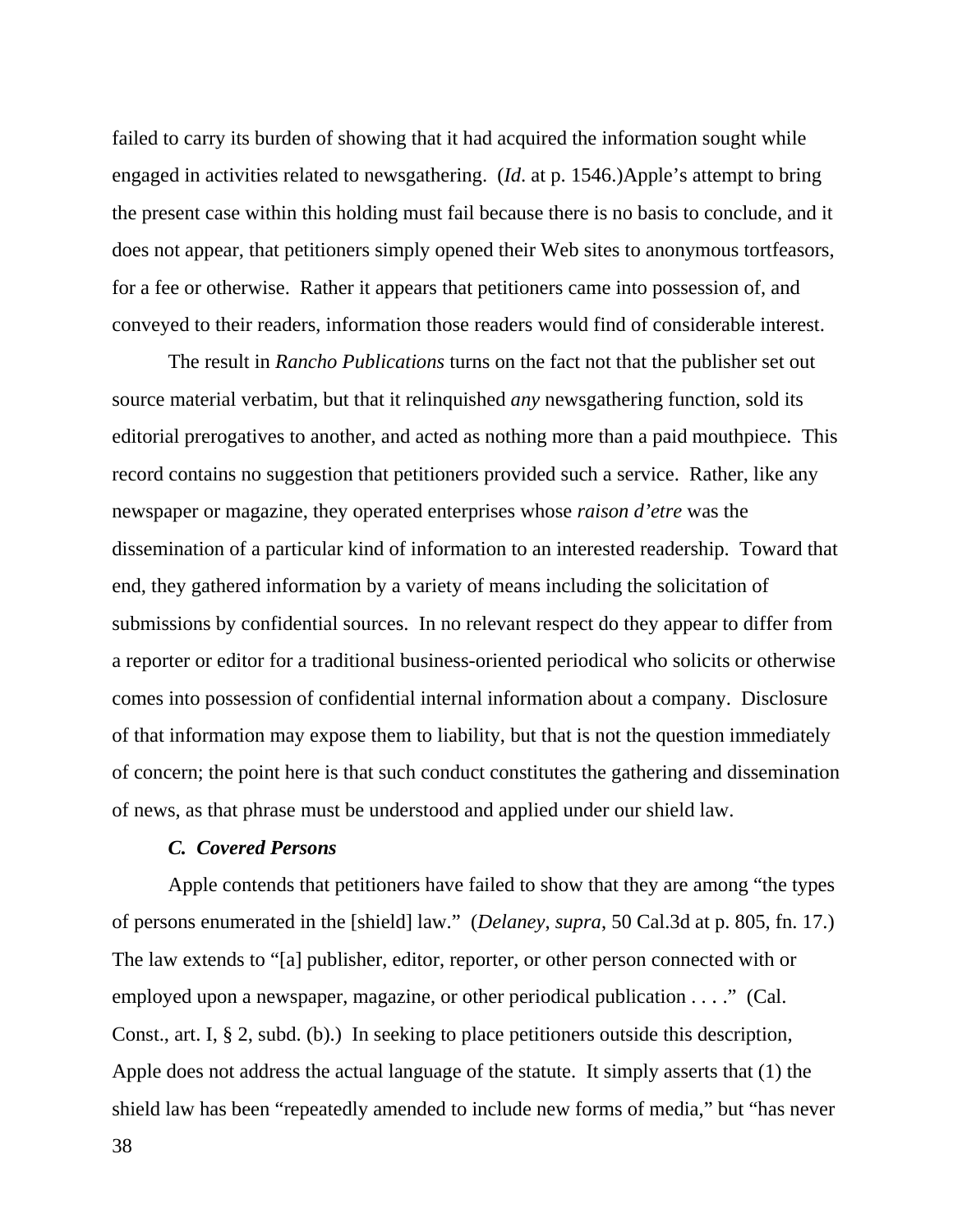been enlarged to cover posting information on a website"; (2) "[p]ersons who post such information . . . are not members of any professional community governed by ethical and professional standards"; and (3) "if Petitioners' arguments were accepted, anyone with a computer and Internet access could claim protection under the California Shield and conceal his own misconduct."

 These arguments all rest on the dismissive characterization of petitioners' conduct as "posting information on a website." We have already noted the pervasive misuse of the verb "post" by Apple and allied amici. (See pt. II(E), *ante*.) Here they compound the problem by conflating what occurred here—the open and deliberate publication on a news-oriented Web site of news gathered for that purpose by the site's operators—with the deposit of information, opinion, or fabrication by a casual visitor to an open forum such as a newsgroup, chatroom, bulletin board system, or discussion group. Posting of the latter type, where it involves "confidential" or otherwise actionable information, may indeed constitute something other than the publication of news. But posting of the former type appears conceptually indistinguishable from publishing a newspaper, and we see no theoretical basis for treating it differently.

 Beyond casting aspersions on the legitimacy of petitioners' enterprise, Apple offers no cogent reason to conclude that they fall outside the shield law's protection. Certainly it makes no attempt to ground an argument in the language of the law, which, we reiterate, extends to every "publisher, editor, reporter, or other person connected with or employed upon a newspaper, magazine, or other periodical publication." (Cal. Const., art. I, § 2, subd. (b).) We can think of no reason to doubt that the operator of a public Web site is a "publisher" for purposes of this language; the primary and core meaning of "to publish" is "[t]o make publicly or generally known; to declare or report openly or publicly; to announce; to tell or noise abroad; also, to propagate, disseminate (a creed or system)." (12 Oxford English Dict. (2d ed. 1989) pp. 784-785.) Of course the term "publisher" also possesses a somewhat narrower sense: "One whose business is the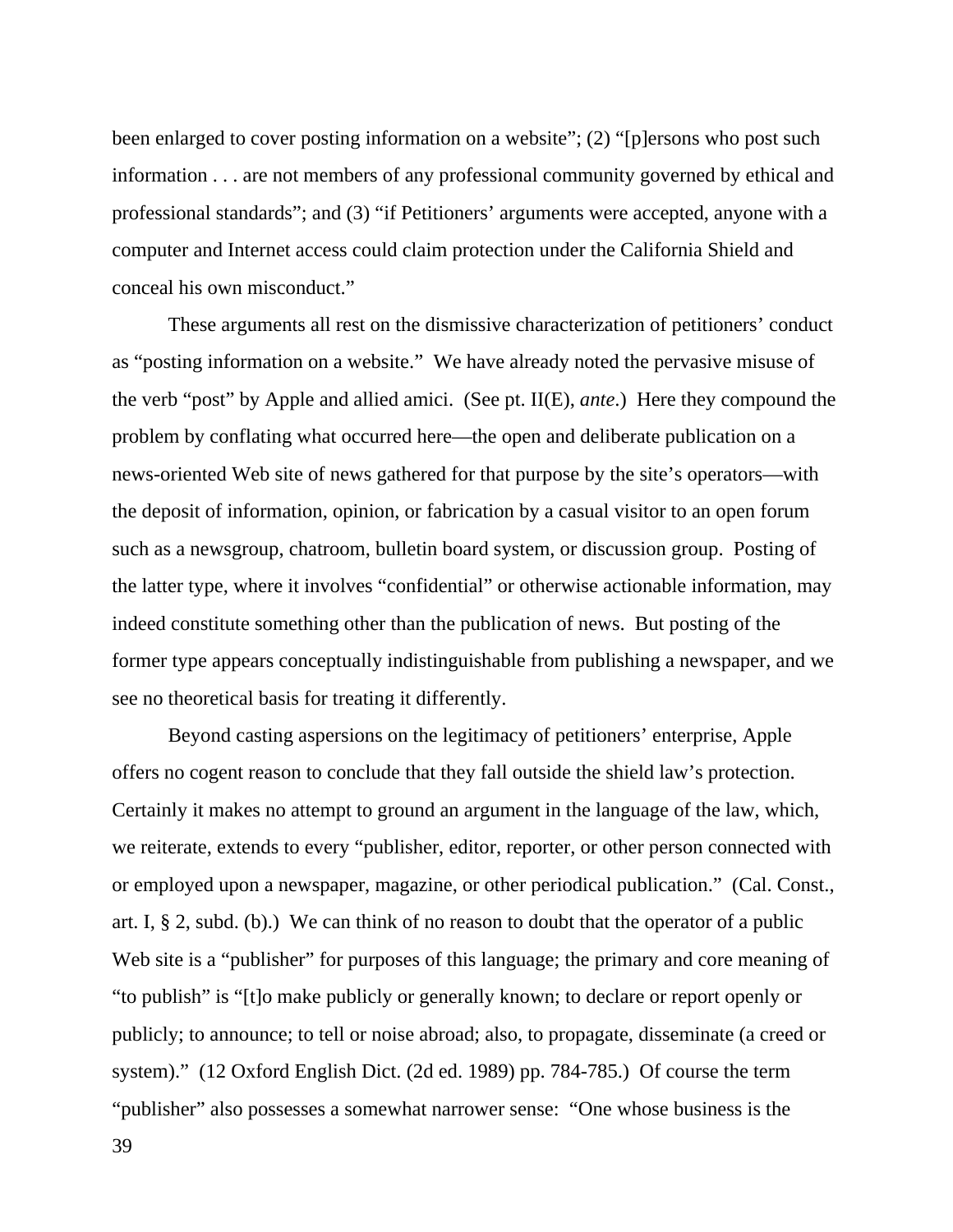issuing of books, newspapers, music, engravings, *or the like*, as the agent of the author or owner; one who undertakes the printing or production of copies of such works, and their distribution to the booksellers and other dealers, or to the public. (Without qualification generally understood to mean a *book-publisher* or (in the *U.S.*) also a newspaper proprietor.)" (*Id*. at p. 785, first italics added.) News-oriented Web sites like petitioners' are surely "like" a newspaper or magazine for these purposes. Moreover, even if petitioners' status as "publishers" is debatable, O'Grady and Jade have flatly declared that they are also editors and reporters, and Apple offers no basis to question that characterization.

## *D. Covered Publications*

 We come now to the difficult issue, which is whether the phrase "newspaper, magazine, or other periodical publication" (Cal. Const., art. I, § 2, subd. (b)) applies to Web sites such as petitioners'. Again, Apple offers little if any argument concerning the construction to be given this language, beyond the general notion that it should not extend to petitioners.

 As potentially applicable here, the phrase, "newspaper, magazine, or other periodical publication" (Cal. Const., art. I, § 2, subd. (b); Evid. Code, § 1070, subd. (a)) is ambiguous. The term "newspaper" presents little difficulty; it has always meant, and continues to mean, a regularly appearing publication printed on large format, inexpensive paper. The term "magazine" is more difficult. Petitioners describe their own sites as "magazines," and Apple offers no reason to take issue with that characterization. The term "magazine" is now widely used in reference to Web sites or other digital publications of the type produced by petitioners. Thus a draft entry in the Oxford English Dictionary defines "e-zine" as "[a] magazine published in electronic form on a computer network, esp. the Internet. [¶] Although most strongly associated with special-interest fanzines only available online, *e-zine* has been widely applied: to regularly updated general-interest web sites, to electronic counterparts of print titles (general and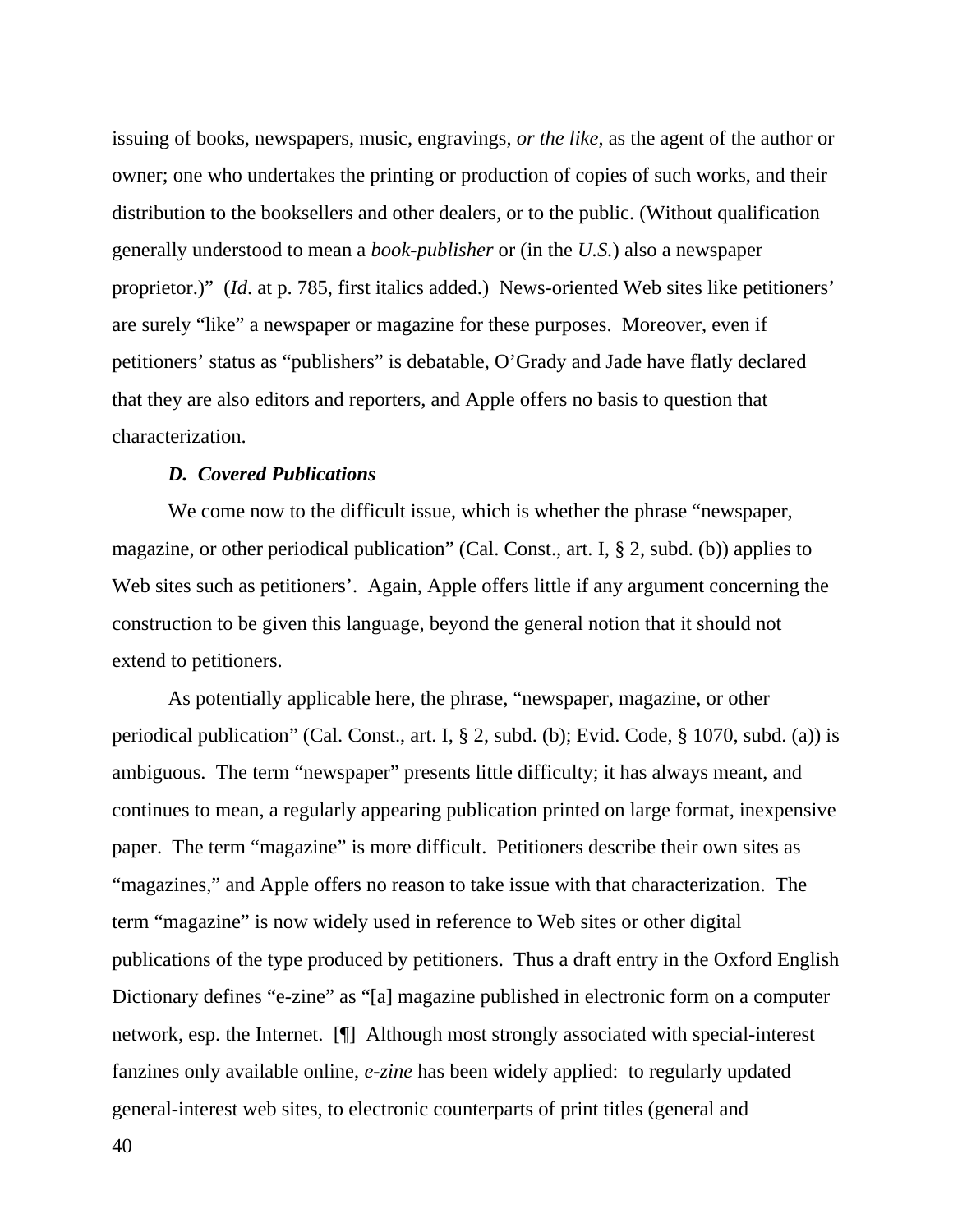specialist), and to subscription-only e-mail newsletters."**<sup>19</sup>** Similarly, an online dictionary of library science defines "electronic magazine" as "[a] digital version of a print magazine, or a magazine-like electronic publication with no print counterpart (*example: Slate*), made available via the Web, e-mail, or other means of Internet access."**<sup>20</sup>** And a legal encyclopedia notes that "[a]s with newspapers, the nature of magazines has changed because of the internet. Magazines may be published solely on the internet, or as electronic adjuncts of a print magazine." (58 Am.Jur.2d (2002) Newspapers, Periodicals, and Press Associations, § 5, p. 11, fn. omitted.)

 Of course, in construing an ambiguous statute, courts will "attempt to ascertain the Legislature's purpose by taking its words '" 'in the sense in which they were understood *at the time the statute was enacted*.' " ' " (*Resure, Inc. v. Superior Court* (1996) 42 Cal.App.4th 156, 164, quoting *People v. Fair* (1967) 254 Cal.App.2d 890, 893, italics added; see *People v. Williams* (2001) 26 Cal.4th 779, 785.) The term "magazine" was added to Evidence Code section 1070 in 1974, as was "or other periodical publication." (Stats. 1974, ch. 1456, § 2, p. 3184.) Presumably the Legislature was not prescient enough to have consciously intended to include digital magazines within the sweep of the term. By the same token, however, it cannot have meant to *ex*clude them. It could not advert to them at all because they did not yet exist and the potential for their existence is not likely to have come within its contemplation.

 However, even were we to decide—which we do not—that Web sites such as petitioners' cannot properly be considered "magazines" for purposes of the shield law,

**<sup>19</sup>** Oxford English Dictionary (Draft Entry Sept. 2001) <http://dictionary.oed.com/cgi/entry/00305686?single=1&query\_type=word&queryword  $=$ e-zine&first=1&max\_to\_show=10> (as of May 23, 2006).

**<sup>20</sup>** Reitz, ODLIS—Online Dictionary for Library and Information Science, <http://lu.com/odlis/odlis\_e.cfm#electronicmagazine> (as of May 23, 2006).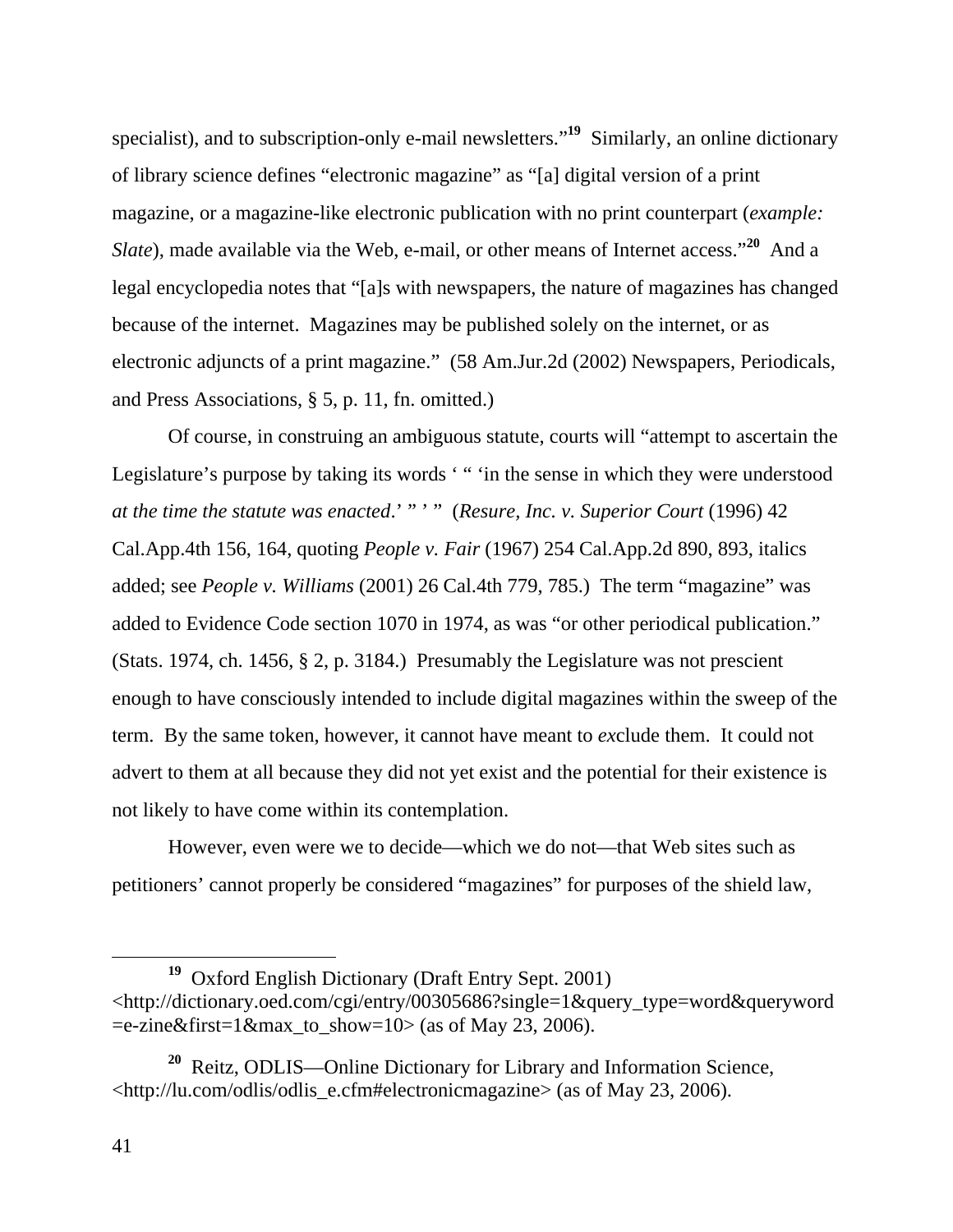we would still have to address the question whether they fall within the phrase "other periodical publications." That phrase is obviously intended to extend the reach of the statute beyond the things enumerated (newspapers and magazines). The question is how to delineate the class of *unspecified* things thus included within the sweep of the law.

 The canon of interpretation known as *ejusdem generis* is supposedly suited to just such questions. Under this doctrine, " 'where general words follow the enumeration of particular classes of persons or things, the general words will be construed as applicable only to persons or things of the same general nature or class as those enumerated.' " (*Sears, Roebuck & Co. v. San Diego County Dist. Council of Carpenters* (1979) 25 Cal.3d 317, 331, fn. 10; *Scally v. Pacific Gas & Electric Co.* (1972) 23 Cal.App.3d 806, 819.) The doctrine is said to rest on the supposition that " 'if the Legislature had intended the general words to be used in their unrestricted sense, it would not have mentioned the particular things or classes of things which would in that event become mere surplusage.' " *(Ibid.)* This may seem a tortuous and uncertain route to an inference about legislative intent, grounded as it seems to be in facile abstractions drawn from dubious semantic generalities. (See 2A Singer, Statutory Construction (6th ed. 2000), § 47.18, p. 289, fn. omitted ["The doctrine of ejusdem generis calls for more than merely an abstract exercise in semantics and formal logic. It rests on practical insights about everyday language usage . . . . The problem is to determine what unmentioned particulars are sufficiently like those mentioned to be made subject to the act's provisions by force of the general reference. In most instances there is a wide range of ways in which classes could be defined, any one of which would embrace all of the members in an enumeration. Germaneness to the subject and purpose of the statute, viewed in terms of legislative intent or meaning to others, is the basis for determining which among various semantically correct definitions of the class should be given effect"].)

 The rule of *ejusdem generis* assumes that the general term chosen by the Legislature conveys a relatively "unrestricted sense." Sometimes this is so; sometimes it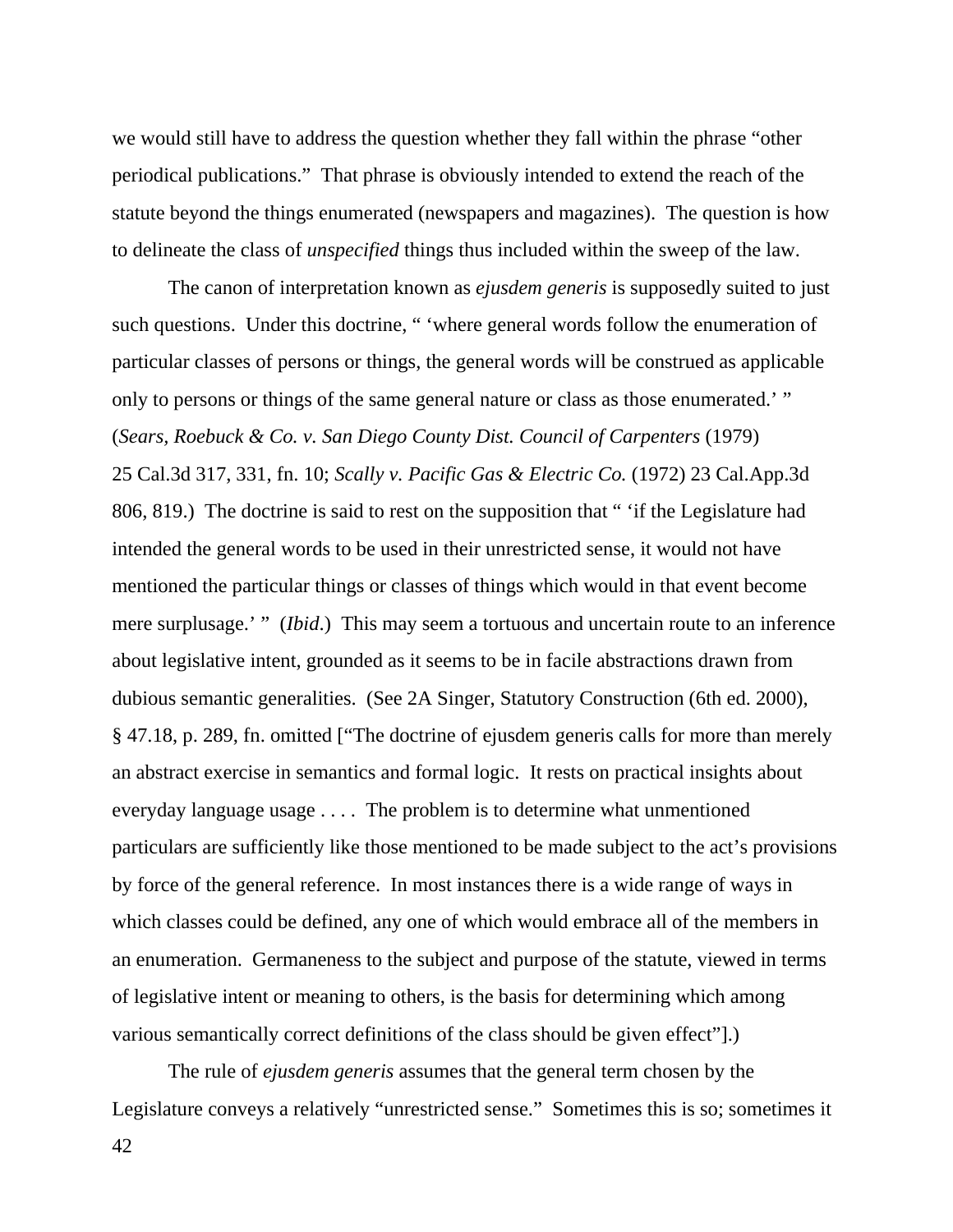is not. The rule also supposes that the operative characteristics of the enumerated things may be readily discerned from the face of the statute, but that is not necessarily the case. With or without *ejusdem generis*, the real intent of an inclusive or expansive clause must ordinarily be derived from the statutory context and, if necessary, other permissible indicia of intent. *Ejusdem generis*, with its emphasis on abstract semantical suppositions, may do more to obscure than disclose the intended scope of the clause.

 Here it might be suggested that the shield law only applies to "periodical publications" *in print*, because that was a common feature of newspapers and magazines at the time the law was enacted. Yet there is no apparent link between the core purpose of the law, which is to shield the gathering of news for dissemination to the public, and the characteristic of appearing in traditional print, on traditional paper. Indeed, the shield law manifests a clear intention *not* to limit its reach to print publications by also protecting "person[s] connected with or employed by a radio or television station." (Cal. Const., art. I, § 2, subd. (b); Evid. Code, § 1070, subd. (b).) Apple alludes to the absence of any similar explicit extension to digital publications such as petitioners', but this consideration is far from compelling. No one would say that the evening news on television, or an hourly news report on radio, is a "newspaper, magazine, or other periodical publication." The broadcast media represent a radical departure from the preexisting paradigm for news sources. Because no one thought of those media as "publications," an explicit extension was necessary to ensure their inclusion. Petitioners' Web sites are not only "publications" under various sources we have noted but also bear far closer resemblance to traditional print media than do television and radio. They consist primary of text, sometimes accompanied by pictures, and perhaps occasionally by multimedia content. Radio consists entirely of sounds, and television consists almost entirely of sounds and pictures. While television could be used to deliver text, it almost never is.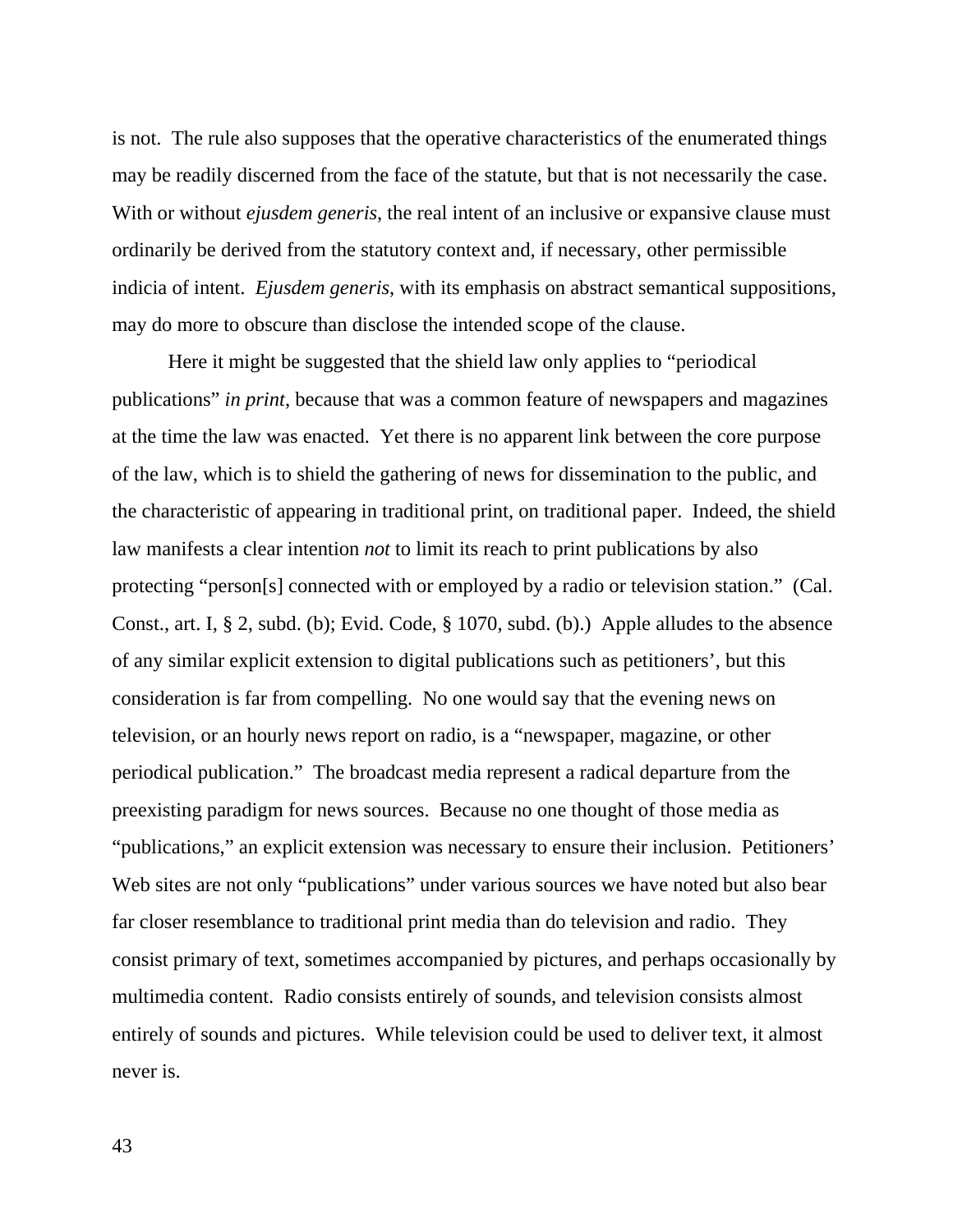For these reasons the explicit inclusion of television and radio in the shield law does not imply an exclusion of digital media such as petitioners'. As we have noted, the electorate cannot have intended to exclude those media because they did not exist when the law was enacted. The surest guide to the applicability of the law is thus its purpose and history.

 As we have noted, the words "magazine, or other periodical publication" were added to the shield law in 1974. (Stats. 1974, ch. 1323, § 2, p. 2877; Stats. 1974, ch. 1456, § 2, p. 3184.) The purpose of the amendment, obviously, was to extend the statute's protections to persons gathering news for these additional publications. (Sen. Com. on Judiciary, Bill Digest of Assem. Bill No. 3148 (1973-1974 Reg. Sess.) hrg. date Apr. 16, 1974, p. 1 ["This bill broadens the scope of the privilege to include individuals connected with a magazine or other periodical"].) A senate committee report explained the bill and its potential effects as follows (see *In re J.W.* (2002) 29 Cal.4th 200, 211 ["To determine the purpose of legislation, a court may consult contemporary legislative committee analyses of that legislation, which are subject to judicial notice"]): "One effect of this bill is to clear up one ambiguity in existing law and create another. The word, 'newspaper' is not defined in the existing statute. As a result it is not clear whether the law covers periodic newsletters and other such publications. Under this bill these kinds of publications would clearly be covered. If they are technically not newspapers, they are at least periodical publications. On the other hand, it is not clear how far the words 'magazine, or other periodical publication' will stretch. For instance, would it cover legislators' occasional newsletters?" (*Id.* at p. 1.)

 It is "technically" debatable whether petitioners' Web sites constitute "periodical publication[s]" within the contemplation of the statute.**<sup>21</sup>** In its narrowest sense the term

**<sup>21</sup>** Neither of the parties has directly addressed the question whether petitioners' Web sites may properly be viewed as "periodical publications." Amicus Bear Flag League, an association of "bloggers," comes nearest to the point by citing judicial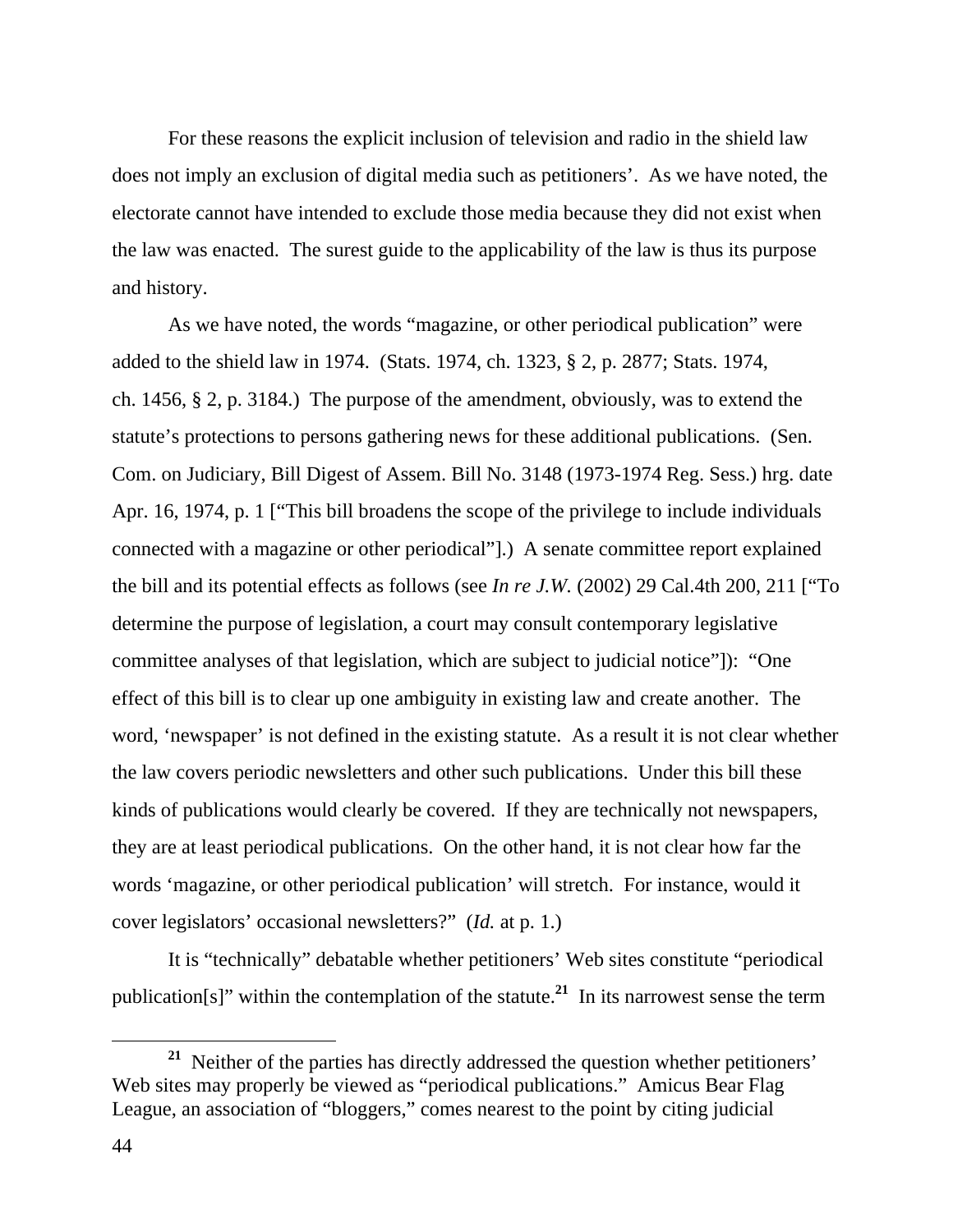"publication" has tended to carry the connotation of printed matter. But petitioners' Web sites are highly analogous to printed publications: they consist predominantly of text on "pages" which the reader "opens," reads at his own pace, and "closes." The chief distinction between these pages and those of traditional print media is that the reader generally gains access to their content not by taking physical possession of sheets of paper bearing ink, but by retrieving electromagnetic impulses that cause images to appear on an electronic display.**<sup>22</sup>** Thus, even if there were evidence that the Legislature

authority defining "periodical publication" to mean a publication appearing at regular intervals. (*Houghton v. Payne* (1904) 194 U.S. 88, 96-97 [holding literary series to constitute books and not periodical publications, for purposes of postal regulations, due to lack of "continuity of literary character, a connection between the different numbers of the series in the nature of the articles appearing in them"]; *Fifeld v. American Auto. Ass'n* (D.C. Mont. 1967) 262 F.Supp. 253, 257 [annual tour guide was "book," not "periodical," so as to require notice of claimed defamation to publisher under state law].)

 Amicus Bear Flag League asserts that nothing in these definitions "exclude[s] Bloggers who publish (i.e. post) fairly regularly." However, we have avoided the term "blog" here because of its rapidly evolving and currently amorphous meaning. It was apparently derived from "we blog," a whimsical deconstruction of "weblog," a compounding of "web log," which originally described a kind of online public diary in which an early web user would provide links to, and commentary on, interesting Web sites he or she had discovered. (See Wikipedia, The Free Encyclopedia <http://en.wikipedia.org/wiki/Blog> (as of May 23, 2006).) The term may now be applied to any Web site sharing some of the characteristics of these early journals. (See *ibid*.) It is at least arguable that PowerPage and Apple Insider, by virtue of their multiple staff members and other factors, are less properly considered blogs than they are "emagazines," "ezines," or "webzines." (See Wikipedia, The Free Encyclopedia <http://en.wikipedia.org/wiki/Webzine> (as of May 23, 2006) ["A distinguishing characteristic from blogs is that webzines bypass the strict adherence to the reversechronological format; the front page is mostly clickable headlines and is laid out either manually on a periodic basis, or automatically based on the story type."].) However, the meanings ultimately to be given these neologisms, as well as their prospects for survival, remain unsettled.

**<sup>22</sup>** Even this distinction is permeable. A web page may readily become printed matter by sending it to the printer typically attached to a reader's computer. The distinction may be still further blurred in the near future by the development of electronic

 $\overline{a}$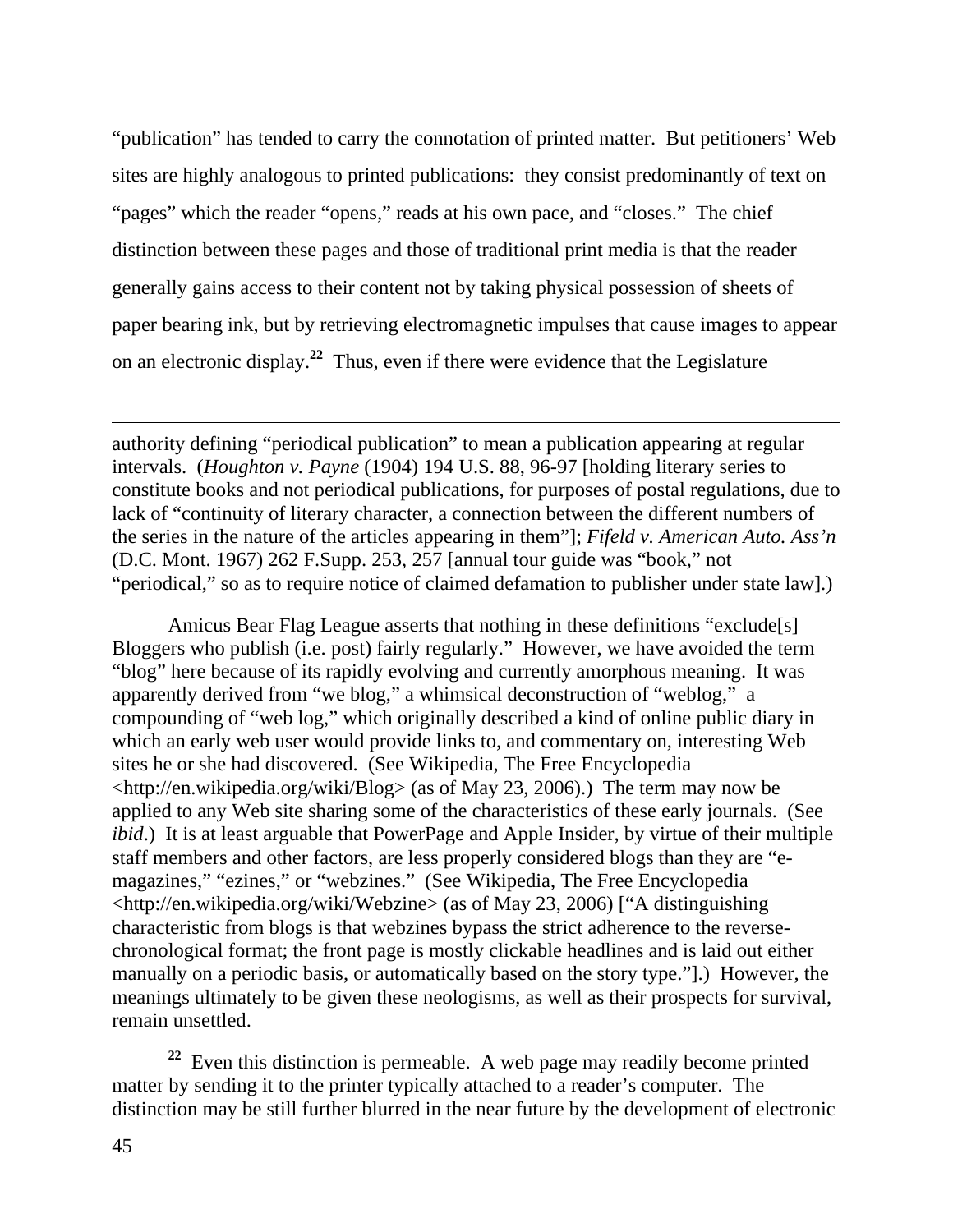intended the term "publication" in this narrower sense, it would be far from clear that it does not apply to petitioners' Web sites. Thus the online library science dictionary to which we have previously adverted defines "electronic publication" to include Web sites.**<sup>23</sup>**

 Ambiguities also attend the term "periodical" as a modifier of "publication" in the present context. In general usage the adjective "periodical" is roughly synonymous with "recurring" or "repeating." Although it sometimes connotes a degree of regularity, it may also be applied where the recurrence lacks an inflexible frequency. Thus a leading

or "smart" paper, permitting the display of text and other content on a device resembling a piece of paper. (See Wikipedia, The Free Encyclopedia <http://en.wikipedia.org/wiki/ Electronic\_paper (as of May 23, 2006) ["There are many approaches to electronic paper, with many companies developing technology in this area."].) In a decade or two, a traveler may pull a sheet from his briefcase and use it to retrieve and read that morning's news, then mark up a draft agenda for an upcoming meeting, then work on a crossword puzzle, then resume a novel he was reading the night before. Only a sophist could relish the question whether content so displayed is "printed" matter.

**<sup>23</sup>** See ODLIS, *supra*, at <http://lu.com/odlis/odlis\_e.cfm#elecpublication> (as of May 23, 2006).

 In several important respects, petitioners' websites more nearly resemble traditional printed "publications" than they do the older electronic media commonly distinguished from printed matter by the generic term "broadcasting." As we have noted, radio cannot convey anything resembling printed matter, and while television can convey text it only does so incidentally, as captions or subtitles for the pictures (mostly moving) which are its raison d'être. Moreover, the recipient of broadcast content was, traditionally, almost entirely passive. He did not read, but listened or watched. He might change stations or channels, or adjust the sound or the picture, but he could not navigate within a given presentation—could not skip to the next program or go back to the previous one. It is not surprising that these media were not brought within the term "publication," which had always been applied to media that were textual, persistent, and redistributable. In these respects broadcasting more nearly resembled ephemeral productions such as plays, lectures, and concerts, whereas petitioners' Web sites have much more in common with traditional "publications" than they do with broadcasting.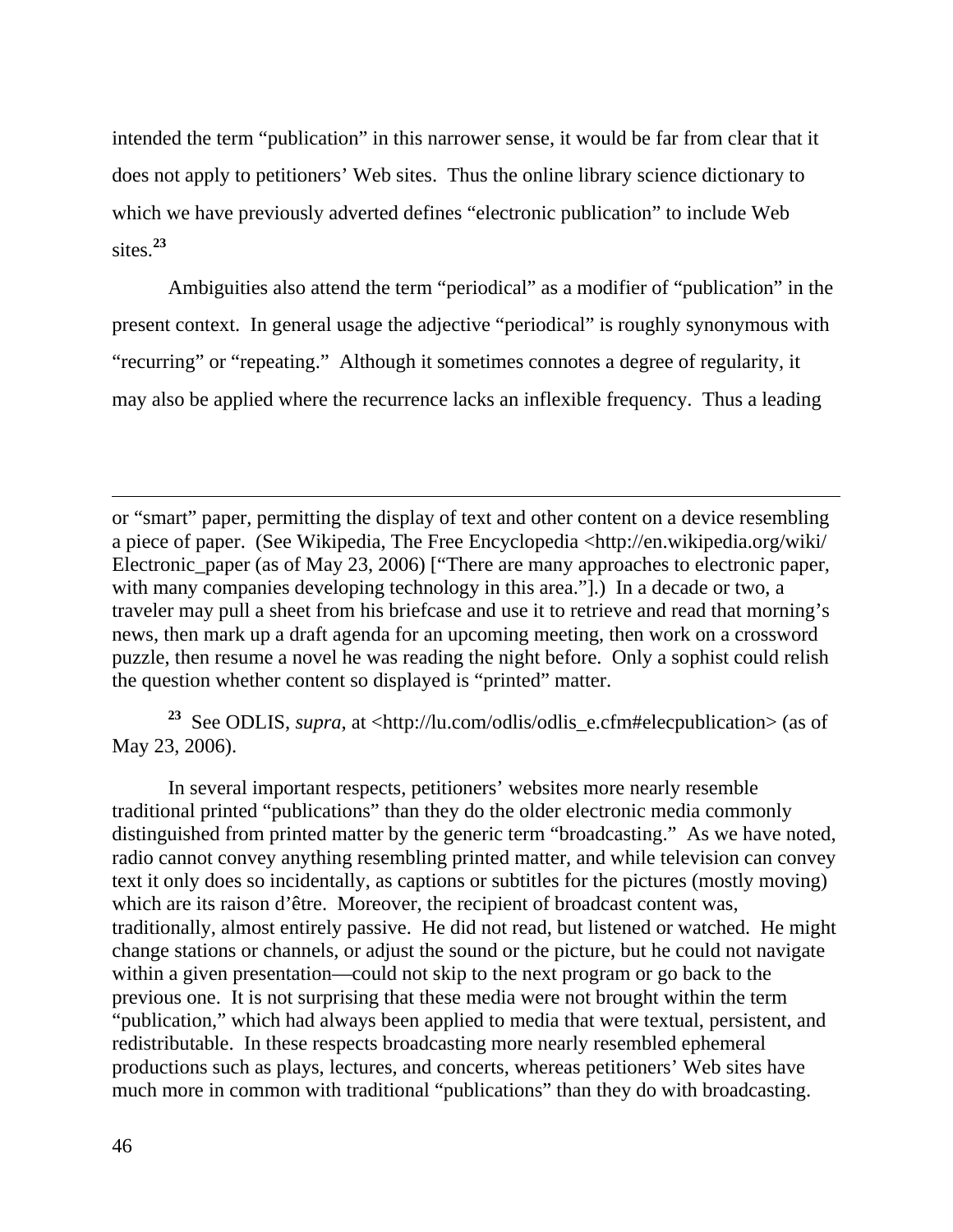dictionary defines "periodical" as "[r]ecurring after *more or less* regular periods of time . . . ." (11 Oxford English Dict., *supra*, p. 560, italics added.)

 The term "periodical" is also commonly understood to apply to recurring *publications*, most notably magazines. (See 11 Oxford English Dict., *supra*, p. 560.) In the world of publishing, "periodical" refers specifically to a type of "serial" distinguished mainly by its appearance at regular intervals. (See Merriam-Webster's Collegiate Dict. (10th ed. 1999) p. 864 ["published with a fixed interval between the issues or numbers"]; American Heritage College Dict. (3d ed. 1997), p. 1016 ["[p]ublished at regular intervals of more than one day"].)**<sup>24</sup>**

 It does not appear that petitioners' Web sites are published in distinct issues at regular, stated, or fixed intervals. Rather, individual articles are added as and when they become ready for publication, so that the home page at a given time may include links to articles posted over the preceding several days. This kind of constant updating is characteristic of online publications but is difficult to characterize as publication at

**<sup>24</sup>** See also ODLIS, *supra*, at <http://lu.com/odlis/odlis\_s.cfm#serial> (as of May 23, 2006) [defining "serial" as "[a] publication in any medium issued under the same title in a succession of discrete parts, usually numbered (or dated) and appearing at regular or irregular intervals with no predetermined conclusion."]; *id*. at <http://lu.com/odlis/odlis\_p.cfm#periodical> (as of May 23, 2006) ["periodical" as "[a] serial publication . . . issued . . . more than once, generally at regular stated intervals of less than a year"].

In *It's In the Cards, Inc. v. Fuschetto*, *supra*, 535 N.W.2d 11, an intermediate appellate court held that messages posted on a bulletin board system were not a "periodical" for purposes of Wisconsin's law requiring a demand for retraction of allegedly libelous matter. We certainly agree with this holding, though we take issue with some of the court's reasoning, including its refusal to analogize online text to the printed matter constituting pre-digital "periodicals."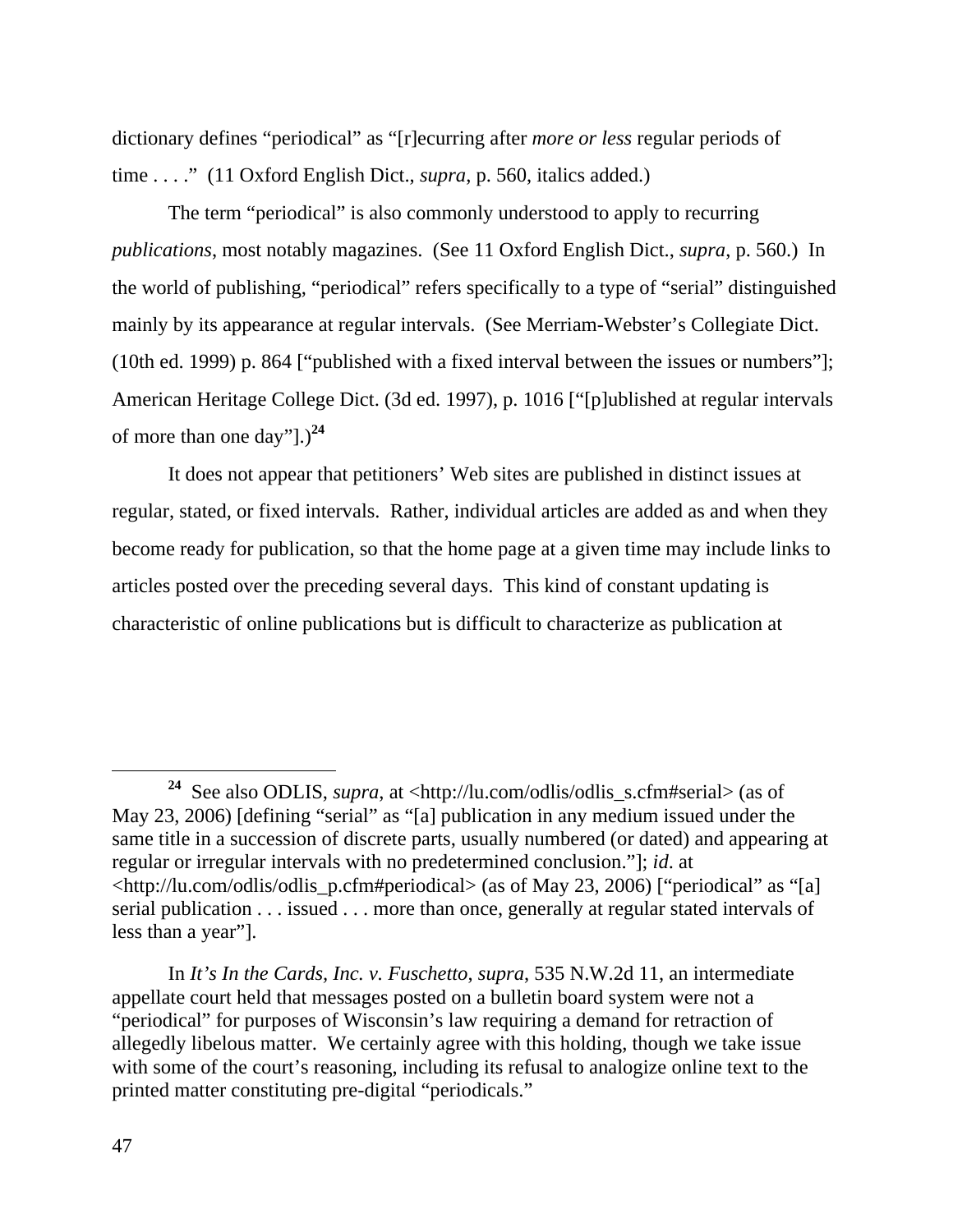"regular intervals." That fact, however, has not kept an online dictionary of library science from referring to such a Web site as a "periodical."**<sup>25</sup>**

 Moreover, many familiar print publications universally viewed as "periodicals" (or "periodical publications") do not appear with absolute regularity. The New Yorker Magazine is considered a periodical and a magazine (a subset of periodicals) even though it publishes 47, not 52, issues a year. (*The New Yorker* (March 6, 2006), p. 93 ["published weekly (except for five combined issues . . .)"].) Similarly, the New York Review of Books is "[p]ublished 20 times a year, biweekly except in January, August, and September, when monthly." (*New York Review of Books* (Feb. 23, 2006), p. 3.)

 Given the numerous ambiguities presented by "periodical publication" in this context, its applicability must ultimately depend on the purpose of the statute. (See *McGarity v. Department of Transportation* (1992) 8 Cal.App.4th 677, 682-683 [purpose of statute limiting cross-examination of experts warranted broad construction of "similar publication" and justified its application to crash impact study although it "was apparently not published for mass consumption"].) It seems likely that the Legislature intended the phrase "periodical publication" to include all ongoing, recurring news publications while excluding non-recurring publications such as books, pamphlets, flyers, and monographs. The Legislature was aware that the inclusion of this language could extend the statute's protections to something as occasional as a legislator's newsletter. (See Sen. Com. on Judiciary, Bill Digest of Assem. Bill No. 3148 (1973-1974 Reg. Sess.) hrg. date Apr. 16, 1974, p. 1.) If the Legislature was prepared to sweep that broadly, it must have intended that the statute protect publications like petitioners', which differ

**<sup>25</sup>** ODLIS, *supra*, at <http://lu.com/odlis/odlis\_p.cfm#periodical> (as of May 23, 2006) ["Some periodicals are born digital and never issued in print (example: *Slate*)"].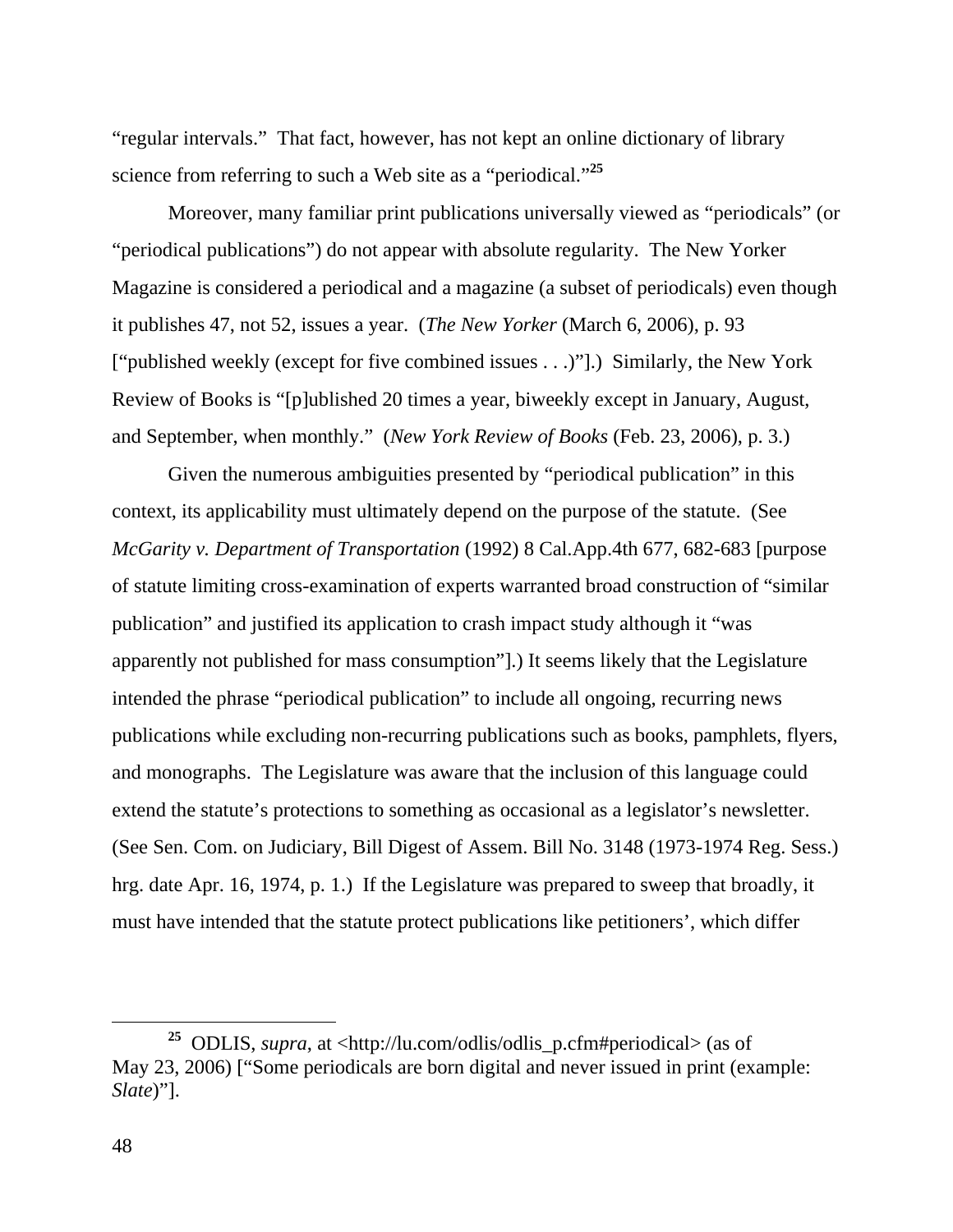from traditional periodicals only in their tendency, which flows directly from the advanced technology they employ, to continuously update their content.**<sup>26</sup>**

 We conclude that petitioners are entitled to the protection of the shield law, which precludes punishing as contempt a refusal by them to disclose unpublished information.

# **V. Constitutional Privilege**

## *A. Availability to Online Journalists*

 Petitioners also assert that the discovery sought by Apple is barred, on the present record, by a conditional privilege arising from the state and federal guarantees of a free press. The gist of the privilege is that a newsgatherer cannot to be compelled to divulge the identities of confidential sources without a showing of need sufficient to overbalance the inhibitory effect of such disclosure upon the free flow of ideas and information which is the core object of our guarantees of free speech and press. This argument raises two subsidiary questions: (1) Is such a privilege available to petitioners? (2) If so, has Apple made a sufficient showing to overcome it?

 Because a constitutional privilege is implicated, we must subject the trial court's order to the relatively searching standards of " 'constitutional fact review.' " (*DVD Copy Control Association v. Bunner* (2003) 31 Cal.4th 864, 889 (*Bunner*), quoting *Rankin v. McPherson* (1987) 483 U.S. 378, 385, fn. 8.) " '[W]here a Federal right has been denied as the result of a [factual] finding . . . or where a conclusion of law as to a Federal right and a finding of fact are so intermingled as to make it necessary, in order to pass upon the

**<sup>26</sup>** The nearest analogue in traditional print media is probably the specialized looseleaf services familiar to lawyers and, we presume, other professions. We have no occasion to consider whether such publications should be deemed "periodical," but if they are not it is because they are books, which the Legislature pointedly *omitted* from the statute. The device of continuously updating with looseleaf inserts was devised not as a way not of publishing wholly new content in the manner of a magazine, but of keeping an existing *book* current by a means less costly than printing and binding a whole new volume.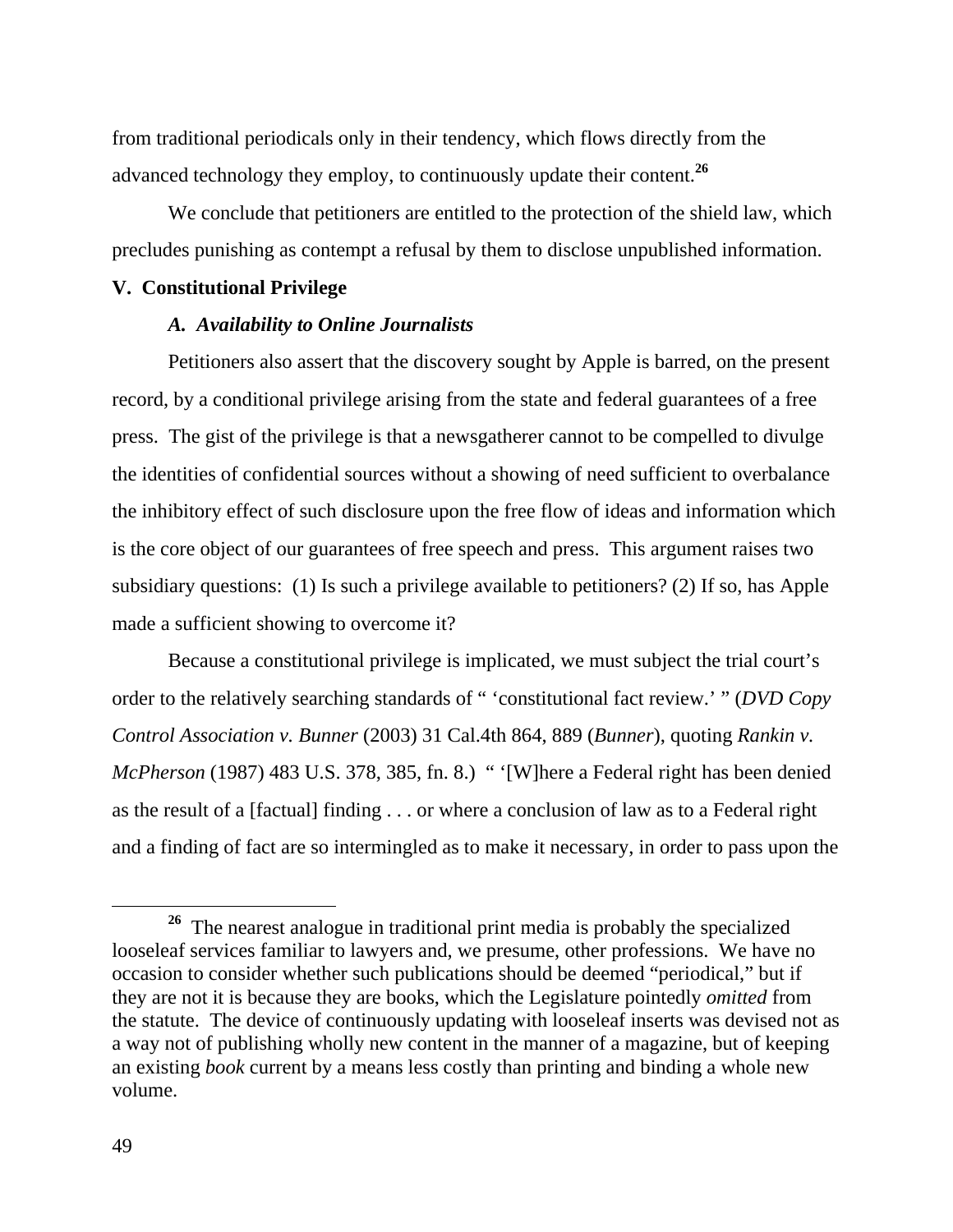Federal question, to analyze the facts,' the reviewing court must independently review these findings. [Citation.] '[F]acts that are germane to' the First Amendment analysis 'must be sorted out and reviewed de novo, independently of any previous determinations by the trier of fact.' [Citation.] And 'the reviewing court must " 'examine for [itself] the statements in issue and the circumstances under which they were made to see . . . whether they are of a character which the principles of the First Amendment . . . protect.' " ' [Citations.]" (*Bunner*, *supra*, 31 Cal.4th at pp. 889-890.) We must therefore " 'make an independent examination of the entire record' [citation], and determine whether the evidence in the record supports the factual findings necessary" to sustain the trial court's order denying a protective order. (*Id.* at p. 890.)**<sup>27</sup>**

 The leading exposition of this privilege as applied in this state appears in *Mitchell*, *supra*, 37 Cal.3d 268, a libel action in which the defendant newsmagazine and its reporters sought to avoid compelled disclosure of confidential sources by asserting "a nonstatutory privilege based on the broad protections for freedom of the press enshrined in the United States Constitution and the correlative provision (art. I, § 2, subd. (a)) of the California Constitution." (*Id.* at p. 274.) The court held that "in a civil action a reporter, editor, or publisher has a qualified privilege to withhold disclosure of the identity of confidential sources and of unpublished information supplied by such sources. The scope of that privilege in each particular case will depend upon the consideration and weighing of a number of interrelated factors." (*Id.* at p. 279.)

 Before turning to the relevant factors we must of course decide whether petitioners are reporters, editors, or publishers for purposes of this privilege. Our answer to this question is anticipated by the preceding discussion of the California reporter's shield.

**<sup>27</sup>** Although the court spoke in terms of the standard of review applicable to claimed infringements on the *federal* right to free speech, we have little doubt that the same standard applies to infringements of our state constitutional guarantee.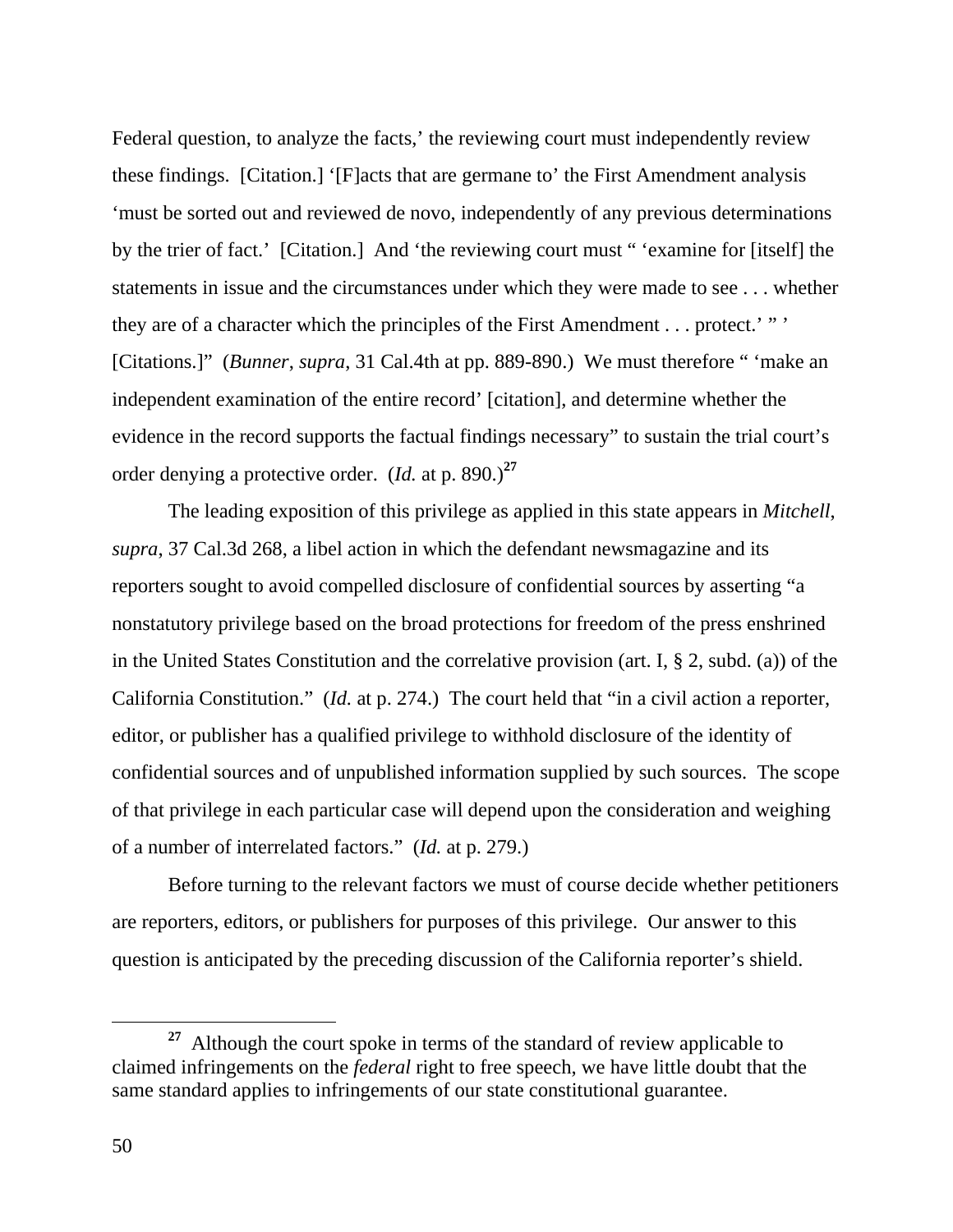Whereas we there had to construe relatively specific statutory language, we are concerned here with broad constitutional principles. In that light, we can see no sustainable basis to distinguish petitioners from the reporters, editors, and publishers who provide news to the public through traditional print and broadcast media. It is established without contradiction that they gather, select, and prepare, for purposes of publication to a mass audience, information about current events of interest and concern to that audience.

 Indeed, we do not understand Apple to contend that the constitutional privilege is inapplicable to petitioners. Its argument seems to assume that petitioners are within the zone of the privilege's protection and that the pivotal question is whether the weighing process discussed in *Mitchell* supports disclosure. Similarly, the brief of amici Intel Corporation and Business Software Alliance "assumes (without taking the position) that petitioners qualify in this instance as 'media' and 'reporters.' " Amicus Internet Technology Industry Council (ITIC) does not contest the point either, but contends that our weighing of the relevant factors should be colored by the unique dangers the internet poses to the preservation of trade secrets.**<sup>28</sup>** We agree with these implied concessions, and with petitioners' arguments, that petitioners are reporters, editors, or publishers entitled to the protections of the constitutional privilege.<sup>29</sup> If their activities and social

**<sup>28</sup>** ITIC notes that the internet has "contribute[d] to dramatic increases in business productivity. Accordingly, ITIC and its members strongly favor policies that protect the flow of free speech across the Internet." It then goes on to suggest that the supposedly unique hazard posed by the internet to trade secrets warrants special restrictions on the constitutional privilege in this context.

**<sup>29</sup>** Although the point is not argued, the record may leave some uncertainty as to the role and status of petitioner Bhatia. He is declared by "Kasper Jade" to be the "publisher" of another Macintosh-related Web site and the provider of hosting services, including "systems administration [and] bandwidth allocation," to Apple Insider. We assume, without deciding, that he is a "publisher" of Apple Insider for purposes of the privilege.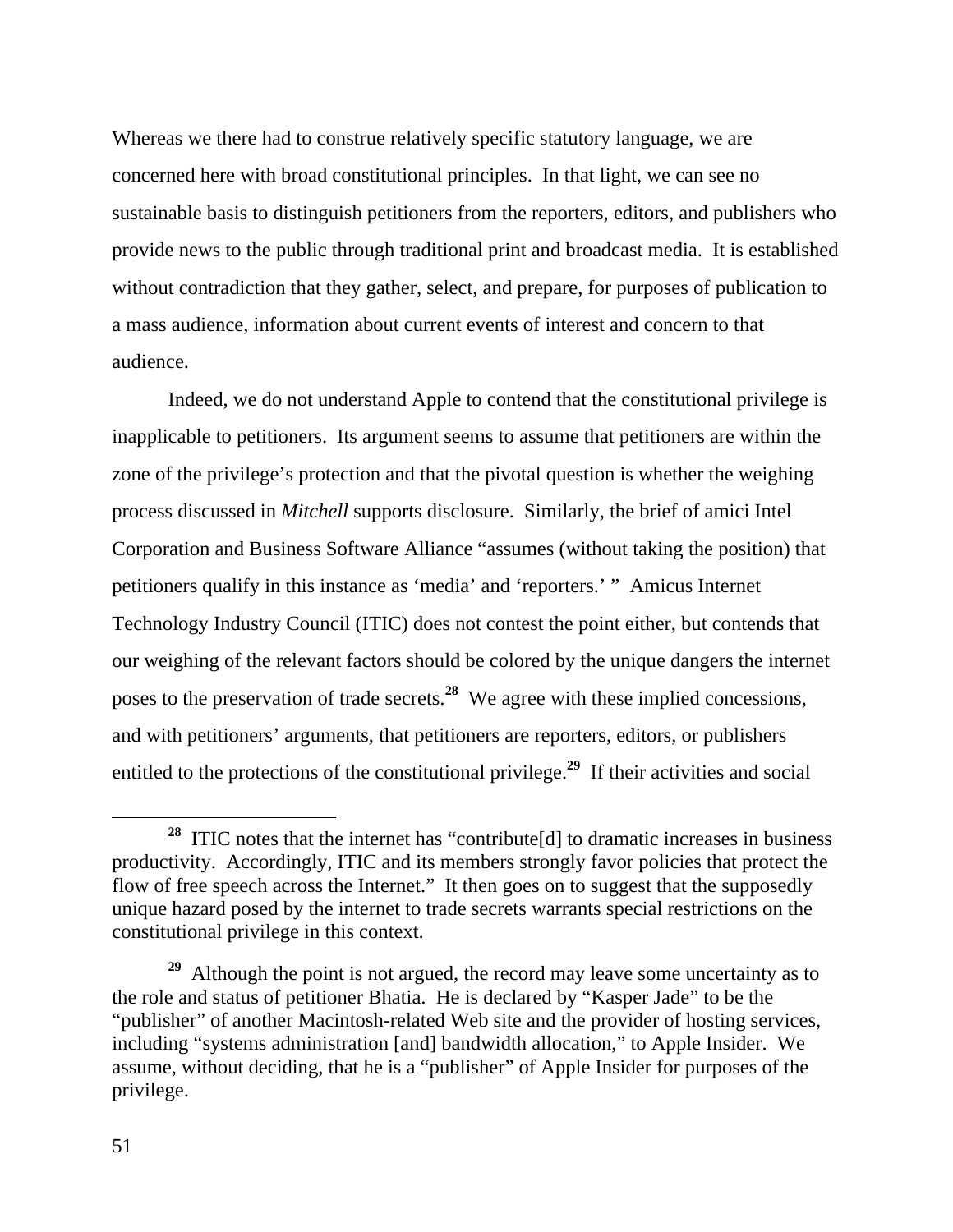function differ at all from those of traditional print and broadcast journalists, the distinctions are minute, subtle, and constitutionally immaterial.

## *B. Application of Mitchell Factors*

#### **1. Nature of, and Role in, Litigation**

 We turn then to the balancing process outlined in *Mitchell*. The first factor identified there was "the nature of the litigation and whether the reporter is a party." (*Mitchell*, *supra*, 37 Cal.3d at p. 279.) Discovery is peculiarly appropriate when the reporter is a defendant in a libel action, because successful assertion of the privilege may shield the reporter himself from a liability he ought to bear. (*Ibid*.) This danger arises from the requirement, in many libel cases, that the plaintiff prove the reporter's publication of the challenged statements with knowledge of their falsity or reckless disregard for the truth. (*Id.* at pp. 279-280.) That burden may be impossible to carry if the statements can only be attributed to an unidentified source whose reliability cannot be evaluated. (*Ibid*.) Even in those cases, however, " 'disclosure should by no means be automatic.' " (*Id.* at p. 280, quoting *Zerilli v. Smith* (D.C.Cir. 1981) 656 F.2d 705, 714.)

 Here this factor obviously favors nondisclosure. Of course this is not a libel action, but more fundamentally, petitioners are not defendants. If they were defendants, an analogy might be drawn between the requirement of a knowing and reckless falsehood in libel, and the various mental states that may be elements of a claim for violation of the trade secret laws. (See Civ. Code, § 3426.1, subd. (b).) But so long as petitioners are not parties, the validity of such a comparison is academic.

 Apple argues that ". . . Petitioners may, in fact, be one or more of the Doe Defendants named in the complaint." This assertion is worse than speculative; it contradicts Apple's own allegations that the Doe defendants are persons unknown to Apple. Petitioner O'Grady, at least, is not unknown to Apple, and was not unknown when the complaint was filed. Moreover Apple has repeatedly accused petitioners, if somewhat obliquely, of misappropriating trade secrets. Thus Apple asserted below that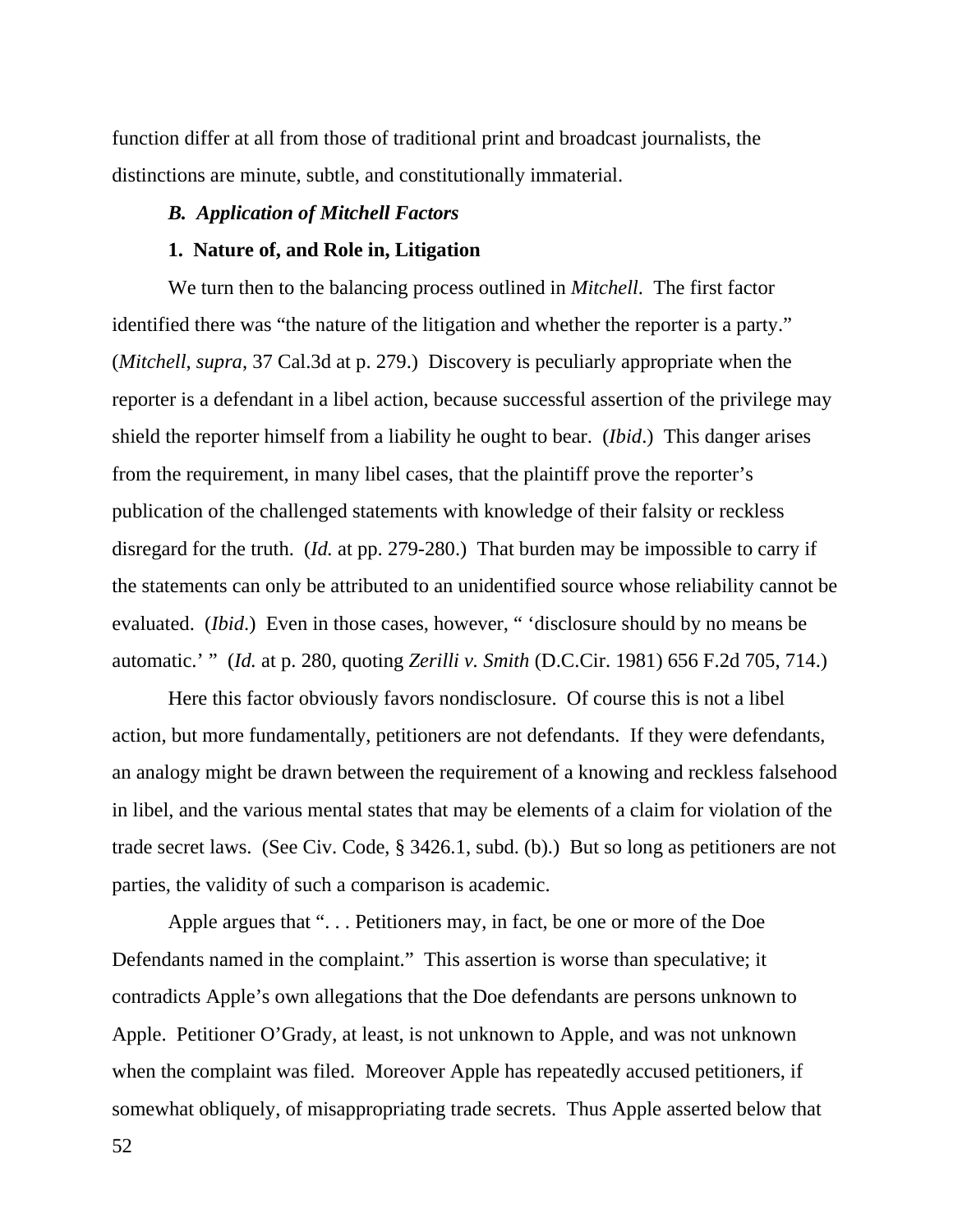"illegal misappropriations occurred not only when [the trade secret] information was taken from Apple, but when it was disseminated by a person who had reason to know that it was a trade secret. The clear markings on the slides—'Apple Need-To-Know Confidential'—as well as the text of the postings themselves—describing the unreleased Asteroid product by its internal code name—establish that the dissemination was caused by a person who knew, or had reason to know, that the information was a trade secret." The concluding clause of that sentence echoes the provisions of the Uniform Trade Secrets Act defining "misappropriation" to include disclosure of a trade secret by one who, "[a]t the time of disclosure . . ., knew or had reason to know that his or her knowledge of the trade secret was: [¶] (i) Derived from or through a person who had utilized improper means to acquire it; [¶] (ii) Acquired under circumstances giving rise to a duty to maintain its secrecy or limit its use; or [¶] (iii) Derived from or through a person who owed a duty to the person seeking relief to maintain its secrecy or limit its use . . . ." (Civ. Code,  $\S 3426.1$ , subd. (b)(2)(B).)

 Apple quotes this statutory language in its opposition to the petition, but then asserts only that the persons liable for misappropriation of the Asteroid trade secrets "*potentially* include[e] Petitioners." (Italics added.) Apple cannot have it both ways. If it is unprepared to charge petitioners with liability for trade secret misappropriation, it cannot count in its favor their status vis à vis the litigation, however culpable it may claim them to be.

 We reach this conclusion not by merely taking the comments in *Mitchell* at face value, but by considering several factors bearing on the wisdom of Apple's proposed departure from those comments. First, the plaintiff in litigation has complete control over whom to join as defendants and when to do so. If the plaintiff elects not to join a journalist as a defendant, it will hardly lie in the plaintiff's mouth to insist that the journalist should be viewed and treated as if he *had* been joined. A plaintiff cannot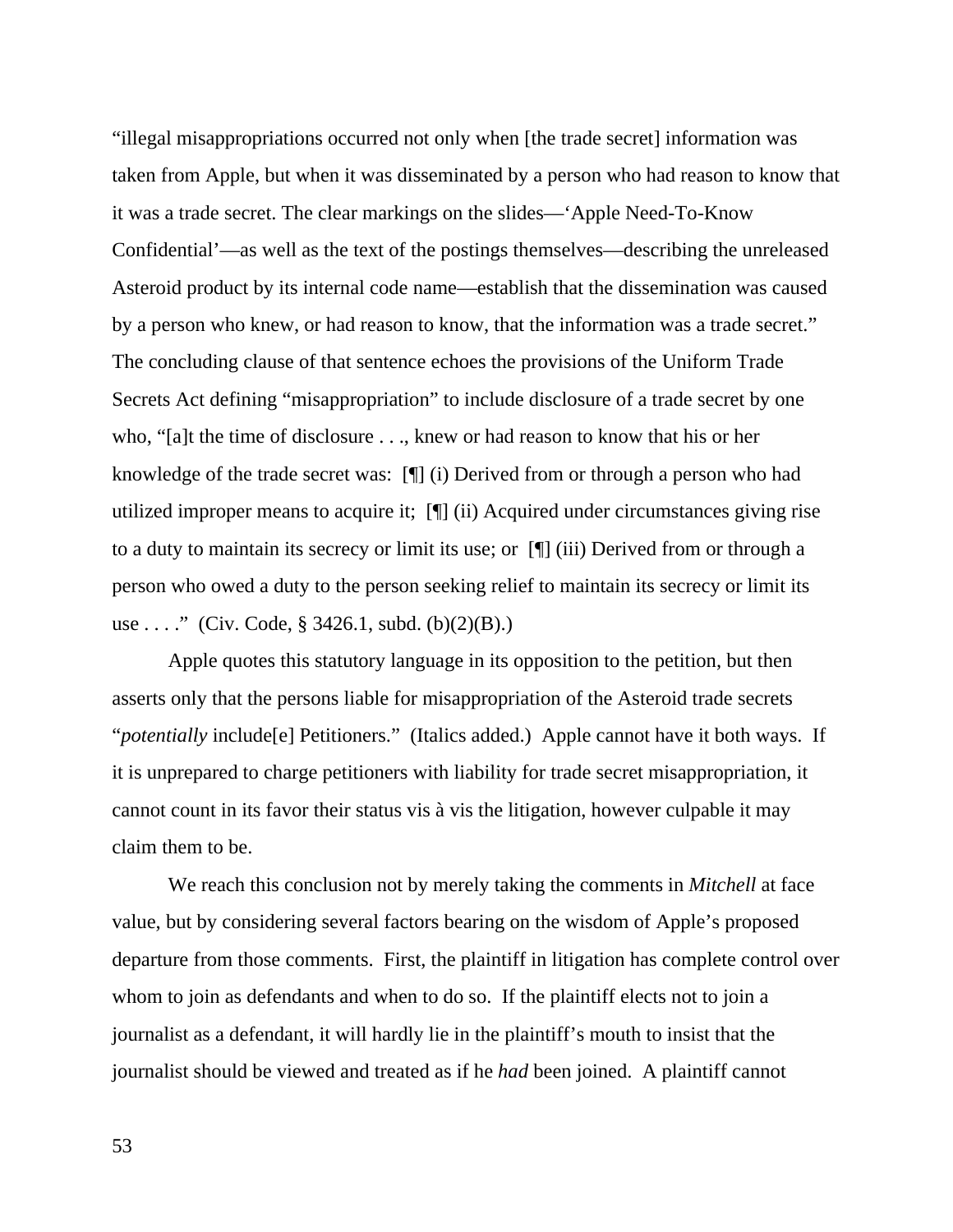decline to exercise the power to bring a person into the action, and then ask to be granted the fruits that would flow from an exercise of that power.

 Further, the discovery process is intended as a device to facilitate adjudication, not as an end in itself. To accept Apple's position on the present point would empower betrayed employers to clothe themselves with the subpoena power merely by suing fictitious defendants, and then to use that power solely to identify treacherous employees for purposes of discipline, all without any intent of pursuing the underlying case to judgment. An employer pursuing such an objective might prefer not to join any defendants lest it expose itself to negative consequences up to and including a countersuit for malicious prosecution or abuse of process. Our sympathy for employers in such a position cannot blind us to the gross impropriety of using the courts and their powers of compulsory process as a tool and adjunct of an employer's personnel department.

 Finally, viewing petitioners as if they were defendants when they have not in fact been joined would permit a plaintiff in Apple's position to subvert the usual prerogative of civil defendants to propound discovery first. (See Code Civ. Proc., § 2025.220; *California Shellfish Inc. v. United Shellfish Co.* (1997) 56 Cal.App.4th 16, 22, italics removed ["Every section of the Discovery Act . . . requires that at least one defendant ha[ve] been served with the summons and complaint, and . . . subject[s] [the plaintiff] to a holding period after service on a defendant, or requires that the party to whom the discovery is propounded ha<sup>[ve]</sup> been served with the summons and complaint".) Plaintiffs could easily circumvent this prerogative if they were allowed to obtain documents and testimony from a prospective defendant while refusing, without explanation, to join that person as a party.

Since petitioners are not parties, the first factor weighs against disclosure.

#### **2. Cruciality of Information**

 The second factor noted in *Mitchell* is "the relevance of the information sought to plaintiff's cause of action." (*Mitchell*, *supra*, 37 Cal.3d at p. 280.) The court adopted the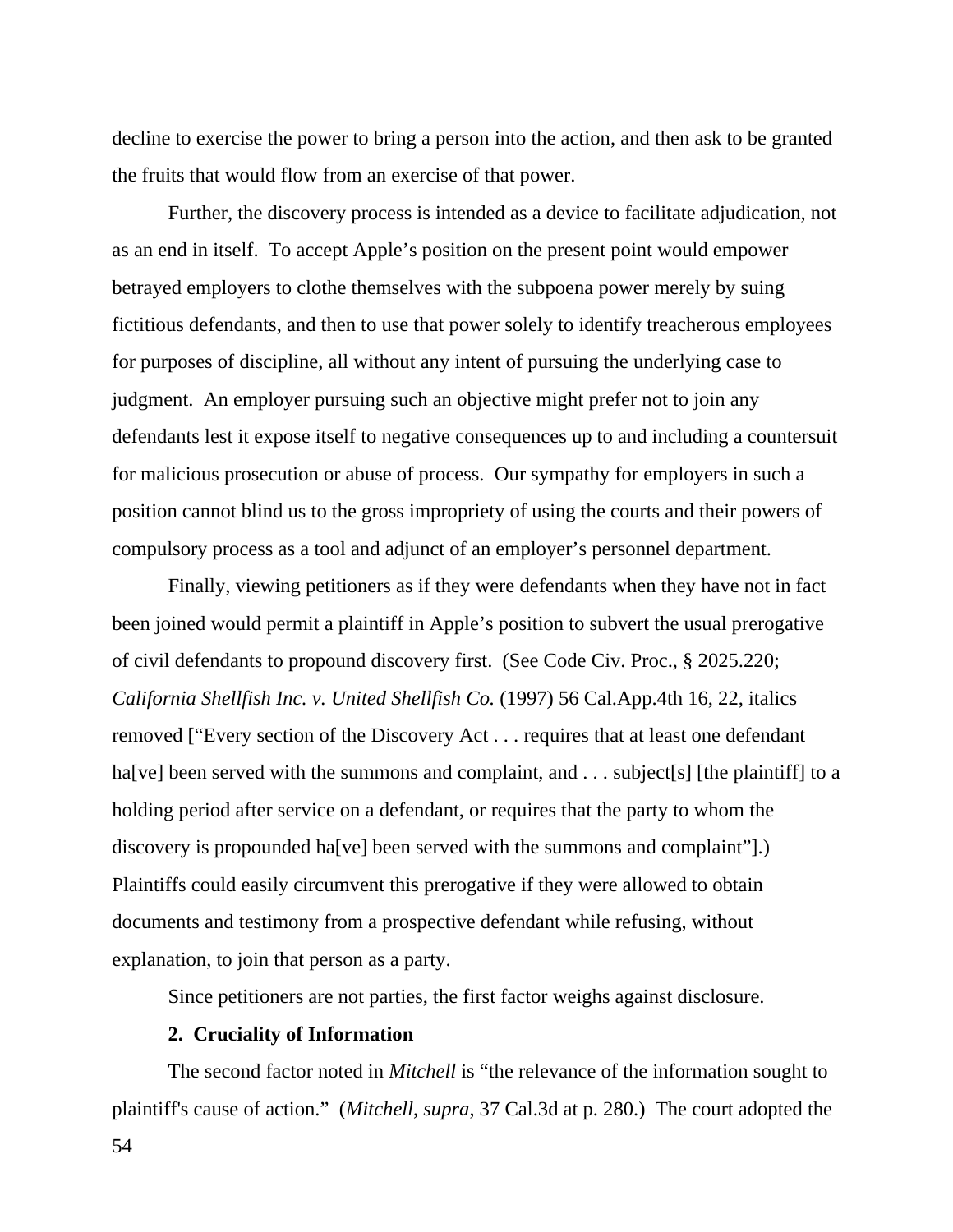"majority view" that "mere relevance is insufficient to compel discovery; disclosure should be denied unless the information goes 'to the heart of the plaintiff's claim.' " (*Ibid*., citing *Garland v. Torre* (2d Cir. 1958) 259 F.2d 545, cert. den.)

 Here this factor favors disclosure. It seems plain enough that when a plaintiff alleges a misappropriation of its trade secrets, the identity of the misappropriator goes to the heart of its claim. Such information is crucial to the plaintiff's cause of action. The force of this point is somewhat reduced, however, by the possibility that Apple might not identify the putative malefactor even if it obtains the discovery it seeks. Most obviously, the information may have provided to petitioners *anonymously*. **<sup>30</sup>** In other words, there is no assurance that the discovery sought by Apple will, in and of itself, permit Apple to name the original source of the posited leak. It may only supply further clues, pursuit of which may or may not enable Apple to learn what it seeks to know.

## **3. Exhaustion of Alternative Sources**

 The third *Mitchell* factor—the extent to which the party seeking disclosure of confidential sources has "exhausted all alternative sources of obtaining the needed information" (*Mitchell*, *supra*, 37 Cal.3d at p. 282)—weighs decisively against disclosure. "Compulsory disclosure of sources is the 'last resort' [citation], permissible only when the party seeking disclosure has no other practical means of obtaining the information." (*Ibid*., quoting *Senear v. Daily Journal-American, etc.* (1982) 97 Wash.2d 148, 641 P.2d 1180, 1184.) Discovery was denied in *Mitchell* because the plaintiffs there had failed to "reduce<sup>[]</sup> their discovery" to the "irreducible core of information which [could not] be discovered" except from the journalists. (*Mitchell*, *supra*, 37 Cal.3d at

**<sup>30</sup>** Although both O'Grady and Jade declared that they relied on confidential sources in preparing the Asteroid articles, neither indicated that he knew the actual identity of these sources. Jade declared that PowerPage relies heavily on "confidential and anonymous sources."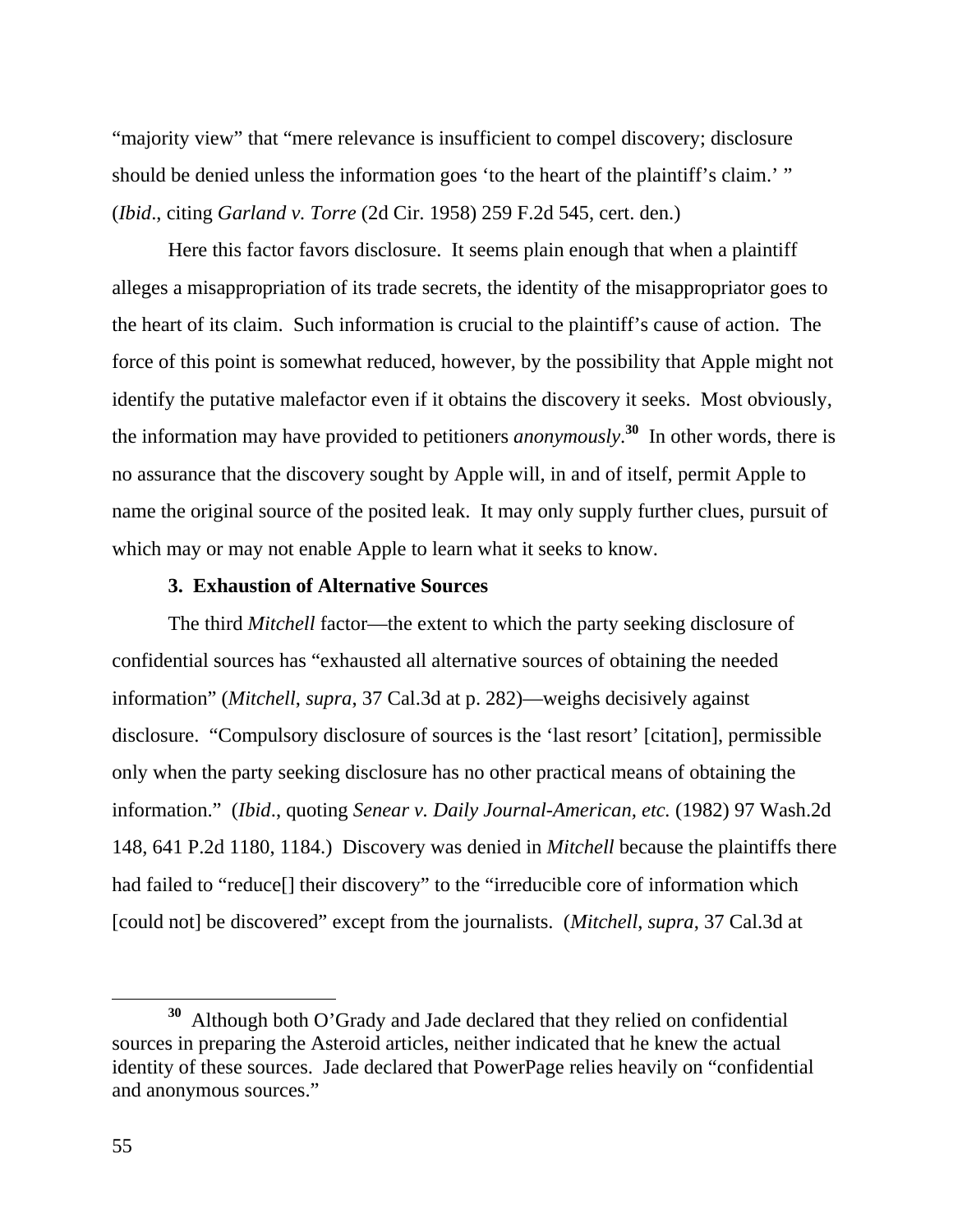p. 282.) The same is true here: Apple has failed to establish that there is *any* information that it cannot obtain by means other than the present discovery.

 So far as the record shows, Apple's attempt to identify the source of the posited leak consisted largely of questioning employees who were known to have had access to the Asteroid presentation file. Apple's investigators declared that they had identified, by our count, 29 employees known to have had knowledge of the file, including its creator, 25 employees to whom he distributed copies, one to whom a copy was forwarded, one who "accessed" the file on a secure server where another had placed it, and one with whom the matter was "verbally discussed." Each of these employees was interviewed, and each denied sharing the contents of the file, in whole or part, with anyone outside this group.

 As petitioners point out, Apple made no attempt to question any of its employees under oath, even though it could readily have done so by obtaining permission to depose them instead of seeking to obtain unpublished information from petitioners. (See *Zerilli v. Smith, supra,* 656 F.2d 705, 714-715 [exhaustion not shown where plaintiffs had made no attempt to depose government employees most likely to lead to source of leaked wiretap transcripts]; *In re Petroleum Products Antitrust Litig.* (2d Cir. 1982) 680 F.2d 5, 8-9 [exhaustion not shown where pertinent questions not asked in hundreds of depositions already taken; citing authorities to the effect that 60 to 65 depositions might not be too many to require].)

 Apple states that it did "everything possible" to trace the leak because "[t]he interviewed employees were all obligated to tell the truth to the investigators or risk losing their jobs." But people who are willing to take risks of one type may yet be very reluctant to lie under oath. Moreover an Apple employee who admitted disclosing trade secrets would presumably fear loss of his job anyway. Apple alleges in its complaint that "all Apple employees are required to agree to and sign a confidentiality agreement" prohibiting them from disclosing product plans "to anyone outside Apple at any time."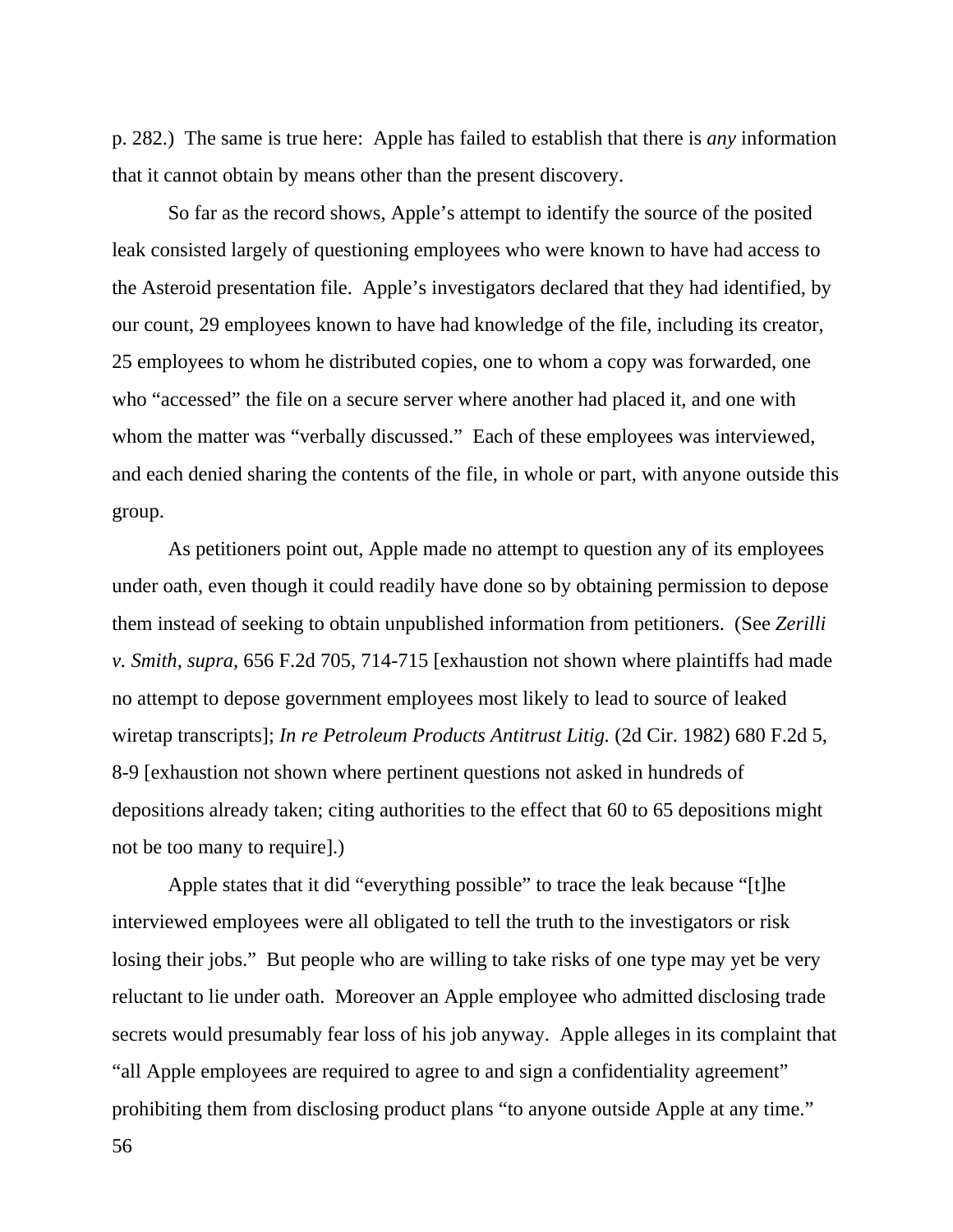Although Apple avoids saying so, there can be little doubt that a violation of this agreement would constitute grounds for termination. This would seem to take the teeth out of any threat to terminate an employee who misleads an investigator about his role in the posited leak. Deception might save the employee's job, or at least delay the day or reckoning, while a confession might be expected to produce prompt if not immediate termination.

 Questioning under oath exposes the person questioned to *criminal prosecution* for any willful falsehoods. (See Pen. Code, § 118.) That is no guarantee of truthful answers, but it certainly provides a stronger incentive to tell the truth than the mere risk of discharge—a risk which, as we have noted, was not obviated by truthful answers. An employee involved in a possibly criminal theft of trade secrets (see Pen. Code, § 499c) might invoke the privilege against self-incrimination rather than answer questions under oath, but even that would provide Apple with an extremely valuable investigative lead, to say the least.

 Amicus Genentech asserts that an employer in Apple's situation should be excused from "conduct[ing] a needlessly disruptive and demoralizing internal investigation whenever it detects a theft of trade secrets." Such employers, continues Genentech, "should not be required to traumatize the workforce to protect their trade secrets." Of course no one is requiring Apple to traumatize its employees. It is entirely for Apple to decide what risks and costs to incur in pursuing the source of the leak. This choice is no different from one that may confront any employer who believes one or more unidentified employees have engaged in conduct harmful to its interests. Such an employer may have to decide how far to incommode innocent employees in order to identify guilty ones. Genentech would have us relieve the employer of this dilemma by shifting its burdens onto third party journalists. Such a shifting, however, would impair interests of constitutional magnitude. There is no countervailing constitutional interest in identifying faithless employees without inconveniencing their fellow workers.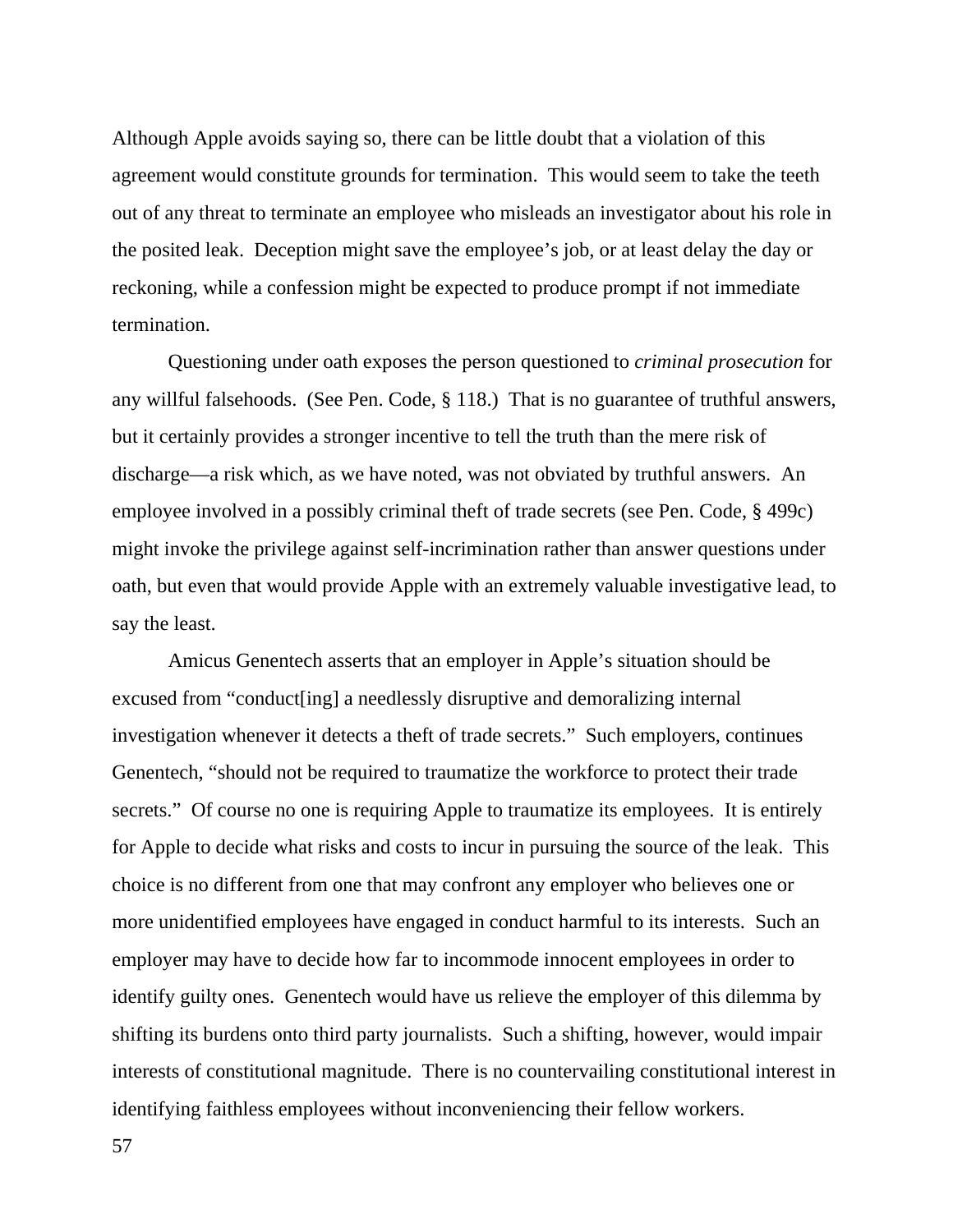Moreover, Apple has failed to establish that it adequately pursued other possible means to identify the source of the information in question. Beyond questioning its employees, as described above, one investigator declared that he had "requested a broad search of Apple's e-mail servers for communications regarding the Confidential Slides, the Confidential Drawing, or details regarding Aseteroid and/or Q97." He "reviewed the results of that search and found no evidence that the trade secret information had been transmitted outside Apple or to anyone other than the persons [the investigators] had interviewed." After one employee told investigators that he had "placed a copy of the Confidential Slides on a secure server," they conducted a review of "all available data regarding the identity of users who had accessed that file on the Secure Server," which led them to two additional Apple employees, who denied passing the information on.

 Apple's account is conspicuously vague with respect to what evidence might have existed on its own facilities concerning further copying or dissemination of the presentation file. The ambiguities begin with the statement that the file was "distributed . . . electronically" to the initial 25 recipients. We are left to guess at what this means. Was the file emailed? Placed on an intranet server? Handed to the recipients on a CD-ROM or other portable medium? Each of these possibilities would present its own opportunities for, or obstacles to, further investigation.

 Also conspicuously absent from this account is any indication of what network logs or similar resources might be available to show further transfers or other suspicious processing of the file by recipients. (See *Liebert Corp. v. Mazur* (2005) 827 N.E.2d 909, 918, 357 Ill.App.3d 265 [forensic examination of former employee's hard drive showed that he downloaded files, placed them in "zip" file, and probably burned copies to CD]; *Four Seasons Hotels and Resorts B.V. v. Consorcio Barr, S.A.* (S.D.Fla. 2003) 267 F.Supp.2d 1268, 1299-1300 [forensic expert testified that examination revealed, among other things, that licensee had used examined machine to penetrate licensor's intranet and transfer files]; *id.* at p. 1291 [monitoring of network connections led administrator to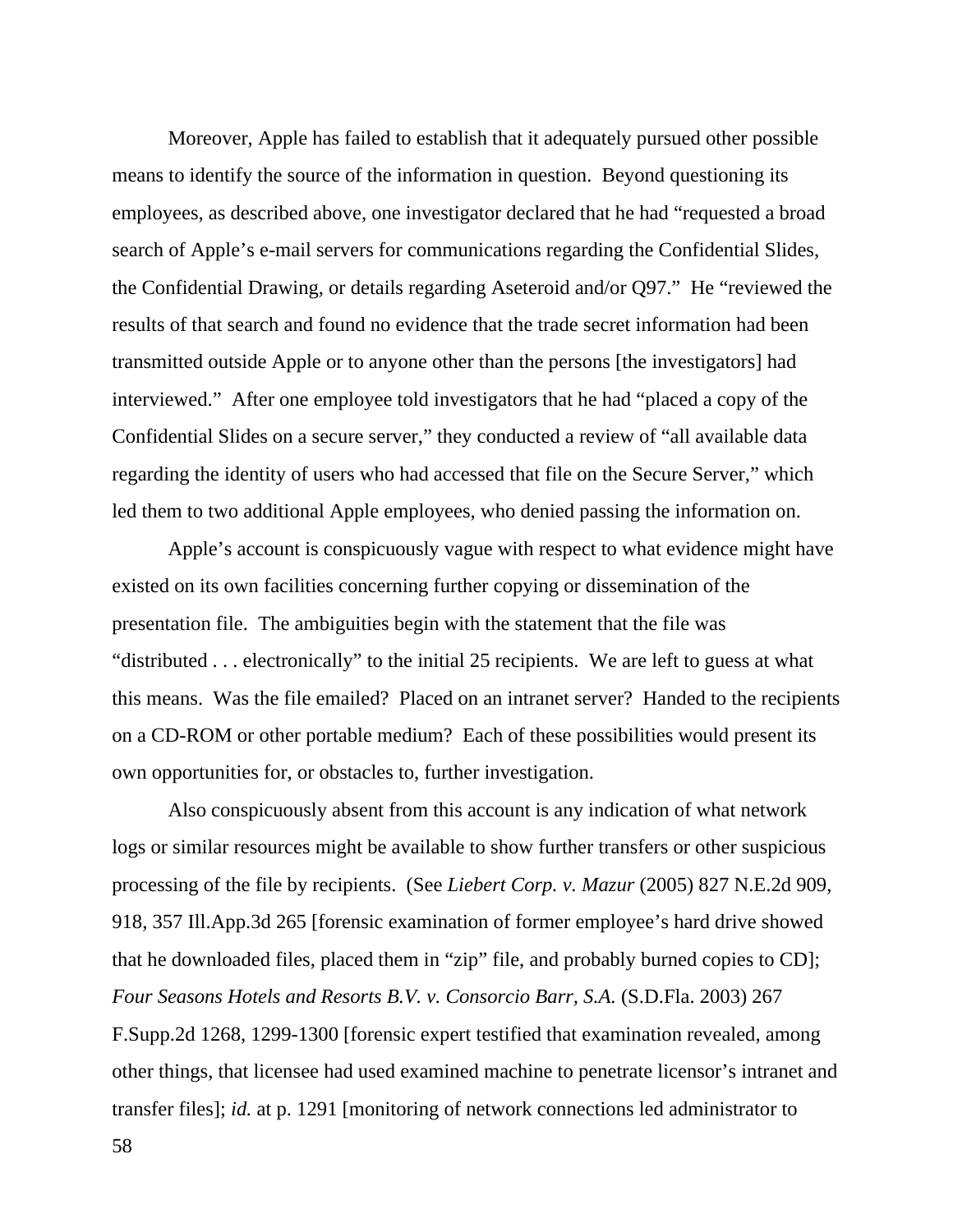conclusion "that someone else's hardware had been connected to the . . . network"]; *U. S. v. Hay* (9th Cir. 2000) 231 F.3d 630, 632 [examination of file transfer protocol (FTP) log showed direct exchanges of files between defendant's Washington computer and Canadian computer]; *U. S. v. Becht* (8th Cir. 2001) 267 F.3d 767, 769 [analysis of " 'transfer logs' " showed numerous files transferred to or from defendant's computer]; *LeJeune v. Coin Acceptors, Inc.* (2004) 381 Md. 288, 297, 314 [849 A.2d 451, 456, 466] [forensic expert contradicted defecting employee's claim that he inadvertently copied trade secrets to CD-ROM along with personal files; also showed that employee had erased information from laptop in effort to conceal downloads].)

 True, Apple investigators referred to a vaguely described examination of its email servers. However, it would hardly be surprising if the culprit avoided that mode of transfer precisely because of the ease with which it could be traced. Apple failed to establish what other modes of transfer were or were not traceable and what efforts were made to investigate the traceable ones. For example, would server or workstation logs show that an employee had copied the file to a CD-ROM? Transferred it to a flash memory device? Printed a copy? Printed it to an image file and transferred that? Uploaded it to an off-site host using any of various file transfer protocols? Attached it to an email sent through a web-based mail server rather than through Apple's own servers? Transferred it directly to a laptop or other portable computer? Without answers to these questions it is impossible to say that Apple "exhausted" other means of identifying the source of the leak. Yet Apple's showing was entirely silent on these points even though petitioners asserted in the trial court that Apple had not "fully exploited internal computer forensics." Indeed, as we have noted, Apple did not even plainly describe in what form and by what means the file was originally distributed.

 In oral argument Apple exposed another weakness in its showing when counsel suggested that the Asteroid information might have been acquired through "electronic espionage" by someone other than an employee. If this means that someone might have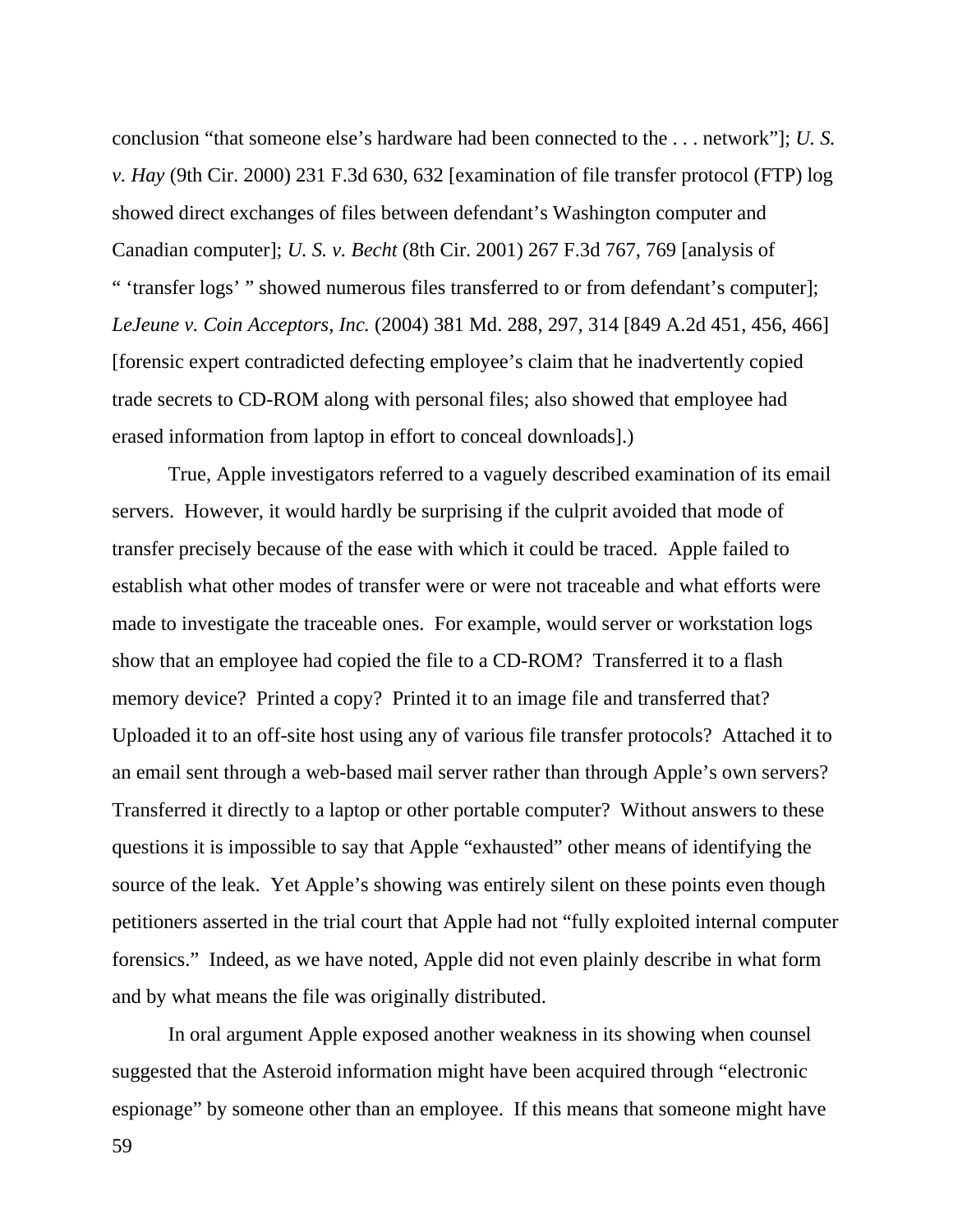"hacked" Apple's network from outside, then Apple was required under *Mitchell* to demonstrate that it had investigated that possibility to the extent practicable. This it failed entirely to do. (See *Four Seasons Hotels and Resorts B.V. v. Consorcio Barr, S.A.*, *supra*, 267 F.Supp.2d at p. 1301 [plaintiff's network included firewall/gateway, "a security device which is designed to prevent unauthorized access in a variety of dimensions, and to keep track of any attempts at unauthorized access when they occur"]; *ibid*. [attempts at unauthorized access were recorded "in a variety of different logs that are generated automatically"]; *id.* at p. 1302 [logs permitted generation of an "activity report, which would display all the traffic that was going through the . . . gateway/firewall"]; *id.* at p. 1306 [computer scientist confirmed that logs reflected "computer hacking"].)

 The record shows at least one other avenue of investigation that Apple has apparently neglected to pursue. Petitioners point out that Apple has apparently done nothing to seek information from Paul Scates and Bob Borries, two publicly identified contributors to the drawings in the challenged articles. Apple responds by conjuring a false inconsistency between petitioners' reliance on this omission and their supposed assertion elsewhere that "any discovery regarding these two individuals is insufficiently related to Apple's trade secret claims." We can find no such assertion by petitioners. At the cited page of the petition, they object to Apple's attempt to obtain discovery *from petitioners* about these persons, on the ground that Apple has not shown that the drawings were based on the disclosure of trade secret information to the artists. This objection is entirely consistent with petitioners' argument here that Apple's failure to "directly contact[] or conduct[] discovery against Bob Borries and Paul Scates" constituted a failure to pursue potential alternative sources of information.

 In sum, Apple has failed to demonstrate that it cannot identify the sources of the challenged information by means other than compelling petitioners to disclose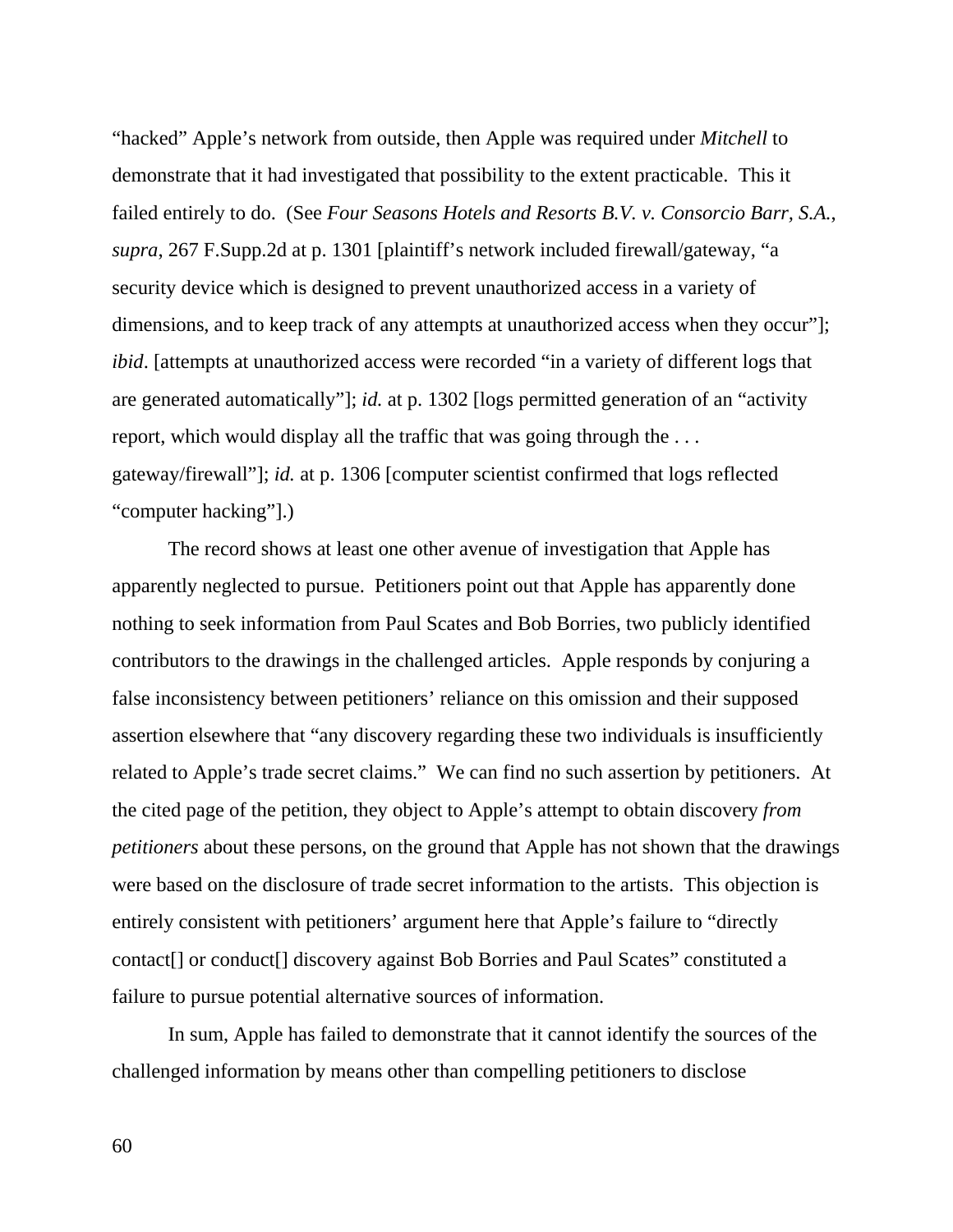unpublished information. This fact weighs heavily against disclosure, and on this record is dispositive. We nonetheless comment upon the remaining two factors.

#### **4. Importance of Preserving Confidentiality**

 The fourth consideration is "the importance of protecting confidentiality in the case at hand . . . ." (*Mitchell*, *supra*, 37 Cal.3d at p. 283.) "[W]hen the information relates to matters of great public importance, and when the risk of harm to the source is a substantial one, the court may refuse to require disclosure even though the plaintiff has no other way of obtaining essential information." (*Ibid*.)

 Apple first contends that there is and can be no public interest in the disclosures here because "the public has no right to know a company's trade secrets." Surely this statement cannot stand as a categorical proposition. As recent history illustrates, business entities may adopt secret practices that threaten not only their own survival and the investments of their shareholders but the welfare of a whole industry, sector, or community. Labeling such matters "confidential" and "proprietary" cannot drain them of compelling public interest. Timely disclosure might avert the infliction of unmeasured harm on many thousands of individuals, following in the noblest traditions, and serving the highest functions, of a free and vigilant press. It therefore cannot be declared that publication of "trade secrets" is ipso facto outside the sphere of matters appropriately deemed of "great public importance."

 Apple alludes repeatedly to the notion that the publication of trade secrets cannot be found to serve the public interest because of the policy embodied in trade secret law itself, which presupposes that trade secrets possess social utility justifying special protections against wrongful disclosure. This is, of course, a false dichotomy. It is true that trade secrets law reflects a judgment that providing legal protections for commercial secrets may provide a net public benefit. But the Legislature's general recognition of a property-like right in such information cannot blind courts to the more fundamental judgment, embodied in the state and federal guarantees of expressional freedom, that free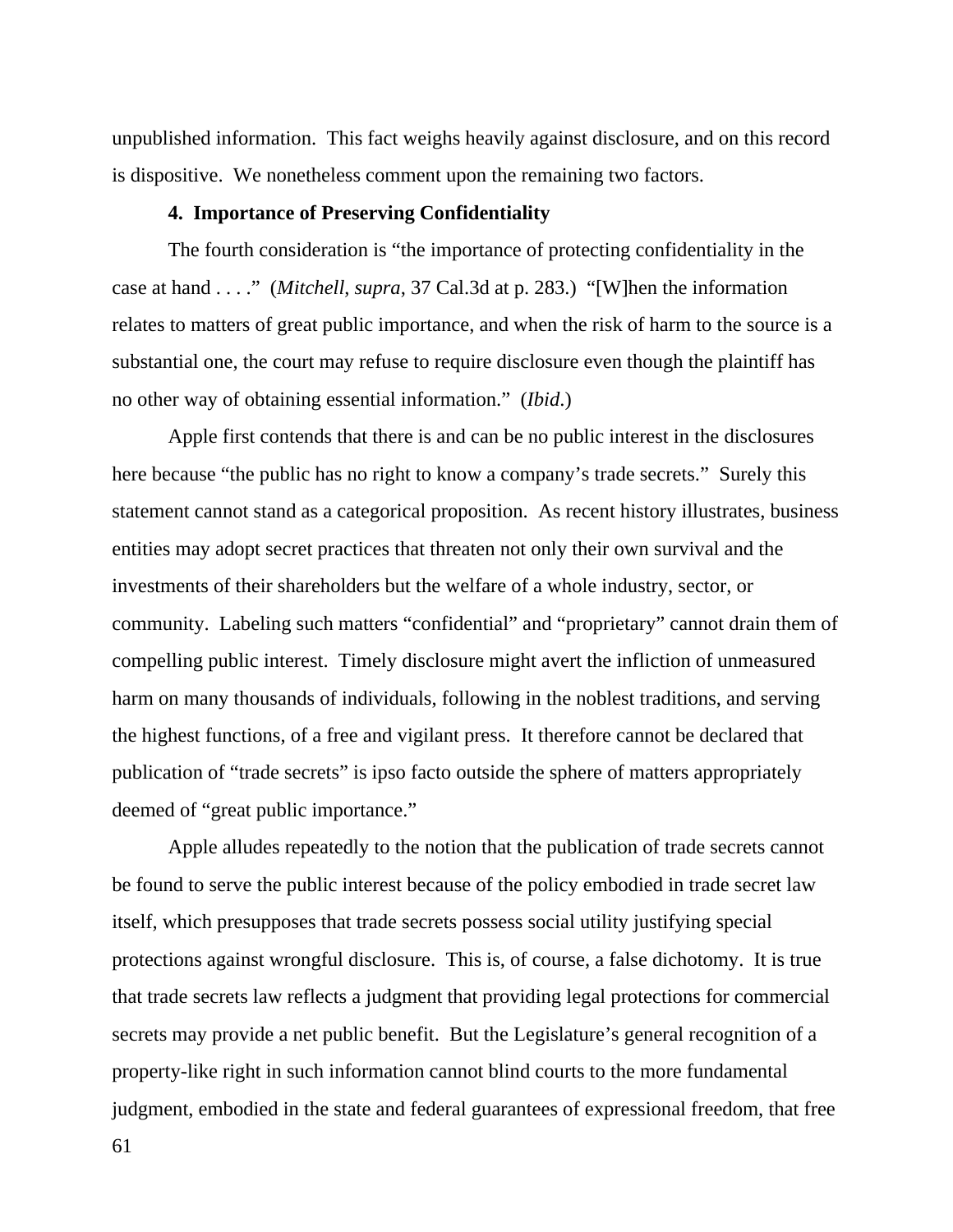and open disclosure of ideas and information serves the public good. When two public interests collide, it is no answer to simply point to one and ignore the other. This case involves not a purely private theft of secrets for venal advantage, but a journalistic disclosure to, in the trial court's words, "an interested public." In such a setting, whatever is given to trade secrets law is taken away from the freedom of speech. In the abstract, at least, it seems plain that where both cannot be accommodated, it is the statutory quasi-property right that must give way, not the deeply rooted constitutional right to share and acquire information.

 It might be suggested that the challenged reports do not come within the core of expressional liberty because they concern technical developments of interest only to a narrow readership, i.e., persons interested in the digital home recording of music. Such an implication pervades the brief of amicus Genentech Corp., which compares this matter to *Bunner*, *supra*, 31 Cal.4th 864, which held that an injunction could issue, on a proper showing, against the online publication of programming code that would permit computer users to circumvent the copy-protection system for commercially produced digital versatile disks. The court concluded that the plaintiffs' interest in preventing the disclosure of trade secrets overcame the publisher's expressional rights. In doing so, however, the court emphasized that the publication "convey[ed] only technical information about the method used by specific private entities to protect their intellectual property." (*Id.* at p. 883, italics in original.)

 The publication here bears little resemblance to that in *Bunner*, which disclosed a sort of meta-secret, the whole purpose of which was to protect the plaintiff's members' products from unauthorized distribution. Here, no proprietary technology was exposed or compromised. There is no suggestion that anything in petitioners' articles could help anyone to build a product competing with Asteroid. Indeed there is no indication that Asteroid embodied any new technology that *could* be compromised. Apple's own slide stack, as disclosed in sealed declarations which we have examined, included a table

62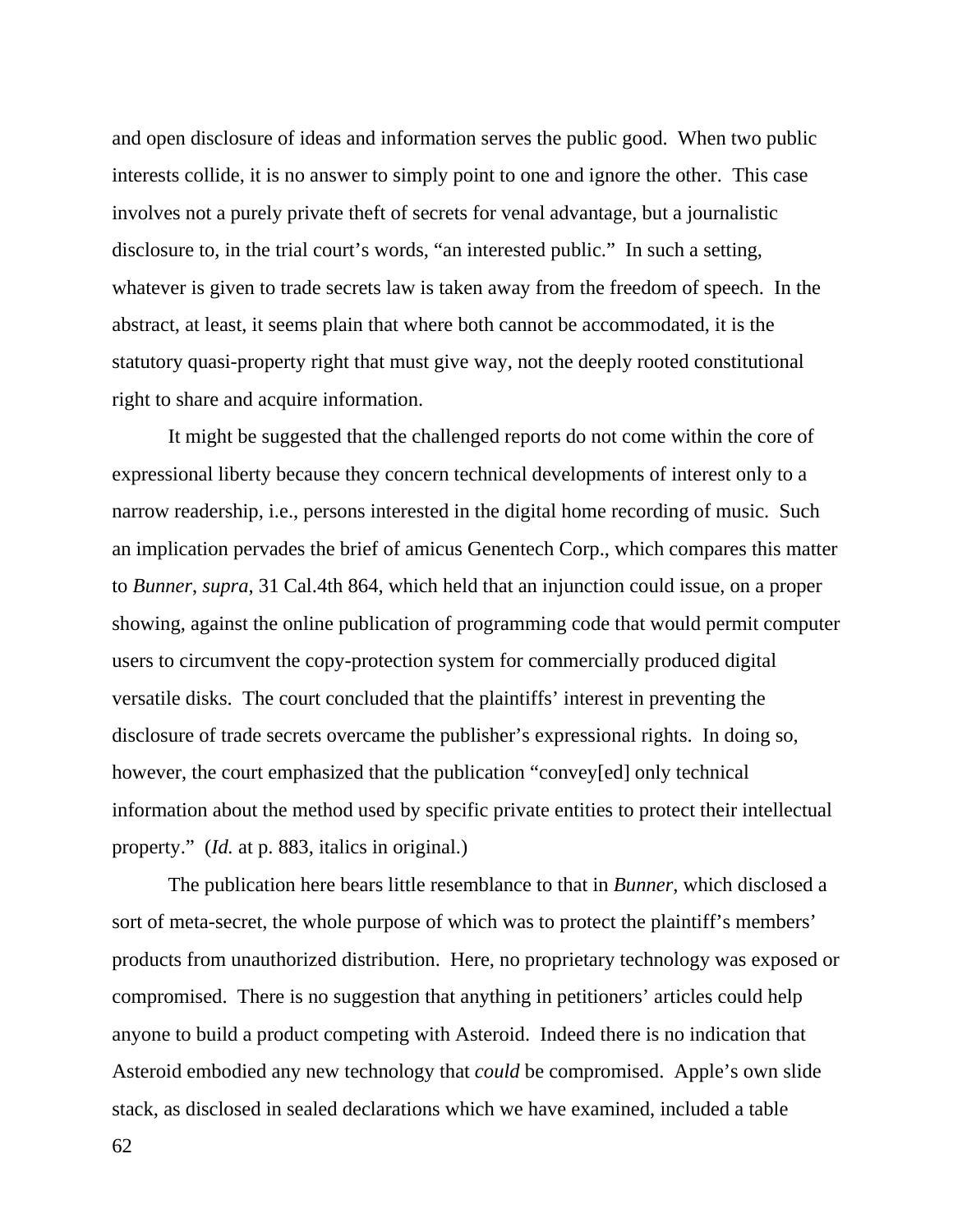comparing Asteroid to existing, competing products; there is no suggestion that it embodies any particular technical innovation, except perhaps in the fact that it would integrate closely with Apple's own home recording software—a feature reflecting less a technical advance than a prerogative of one who markets both hardware and software. The newsworthiness of petitioners' articles thus resided not in any technical disclosures about the product but in the fact that Apple was planning to release such a product, thereby moving into the market for home recording hardware.

 The case also differs from *Bunner* in that the alleged trade secret here was of greater public interest, and closer to the heart of First Amendment protection, than the information at issue there. The *Bunner* court declared computer code worthy of First Amendment protection, quoting with approval a statement that it was " 'a means of expressing ideas.' " (*Bunner*, *supra*, 31 Cal.4th at p. 877, quoting *Universal City Studios, Inc. v. Reimerdes* (S.D.N.Y. 2000) 111 F.Supp.2d 294, 327.) But a computer is fundamentally a set of switches mediating the interaction between input and output devices. Computer code is a set of instructions for turning those switches on and off in a prescribed pattern in order to carry out some desired set of functions. Such code bears more resemblance to a blueprint, recipe, or schematic diagram than to a news report. Like these other representations, it reflects and incidentally expresses the ideas of its author, and thus merits First Amendment protection. But its primary function, as with these other representations, is directory or *imperative*, not declarative. It is intended to *instruct* someone (or something), not in the sense of teaching, but in the sense of *ordaining* a practical objective, or a process for bringing such objective about.

 Publishing a computer manufacturer's proprietary code may thus be compared to publishing a miller's secret recipe for a breakfast cereal. What occurred here was more like publicizing a secret *plan to release* a new cereal. Such a secret plan may possess the legal attributes of a trade secret; that is a question we are not here required to decide. But it is of a different order than a secret recipe for a product. And more to the point, the fact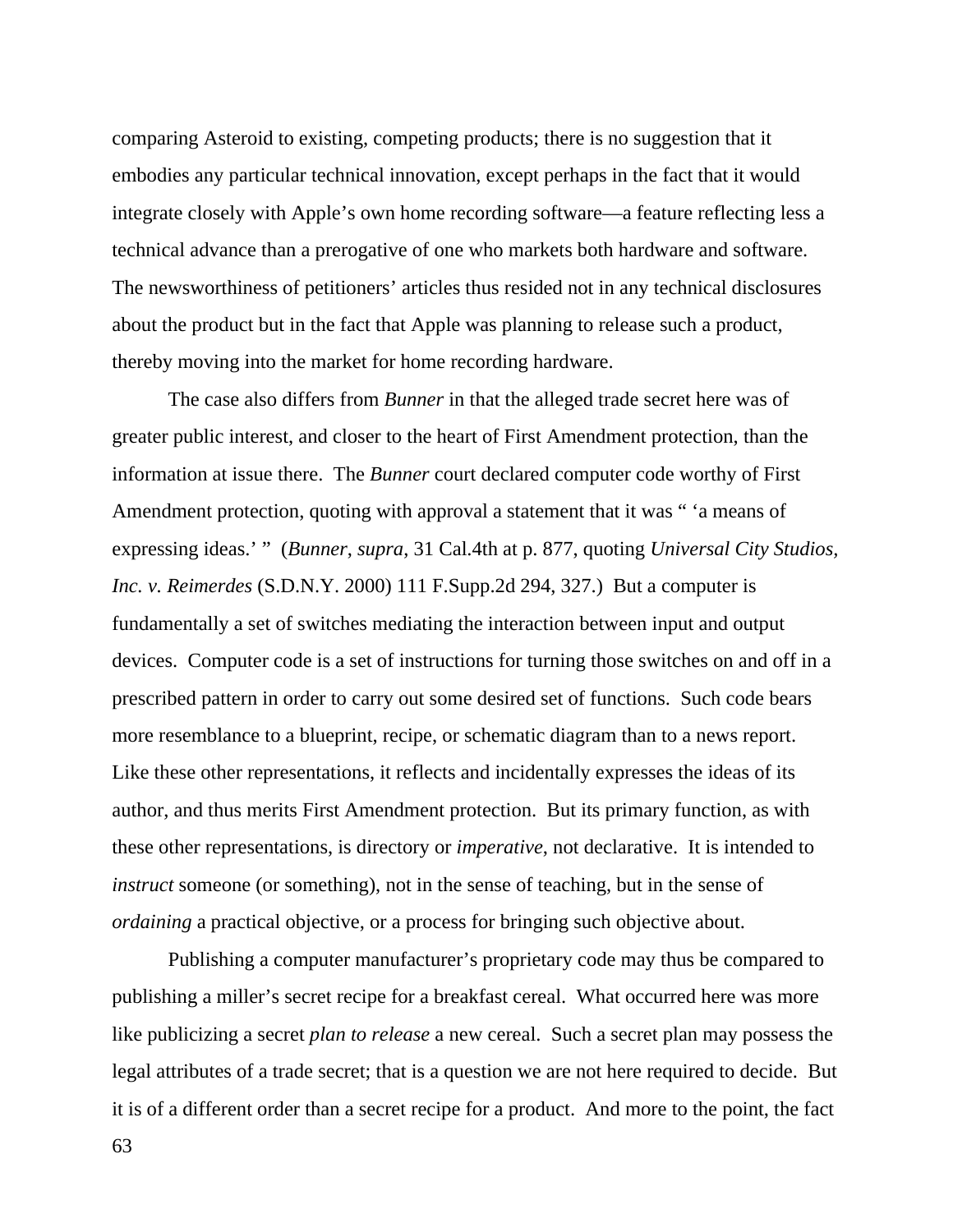of its impending release carries a legitimate interest to the public that a recipe is unlikely to possess.

 Genentech thus goes astray when it attempts to compare this case to one in which an employee causes the publication of a technical secret such as a new design or process. The *Bunner* court declared the primary purposes of California trade secret law to be "to promote and reward innovation and technological development and maintain commercial ethics." (*Bunner*, *supra*, 31 Cal.4th at p. 878.) Whether or not confidential marketing plans constitute trade secrets under the governing statutory language, it cannot be seriously held that their protection has any direct and obvious tendency to serve the central purposes of the law.

 More generally, we believe courts must be extremely wary about declaring what information is worthy of publication and what information is not. At first glance it might seem that Asteroid is nothing more than a hobbyist's gadget with no ponderable bearing on the great issues of the day. But such an impression would be, in our view, erroneous. With the release of this product, one of the world's leading manufacturers of personal computing products would be throwing its considerable muscle behind the development of sophisticated devices for creating high-quality audio recordings on a home computer. Such a development would inevitably contribute to blurring the line between professional and amateur audio production, and hence between professional and amateur composing and performing, in much the same way that the personal computer coupled with telecommunications technology has blurred the distinction between commercial and amateur publishing. The decentralization of expressive capacity represented by such developments is unquestionably one of the most significant cultural developments since the invention of the printing press.

 While it may be tempting to think of Asteroid as a mere gizmo for nerds, such a device may also be the means by which the next Bob Dylan, Julia Ward Howe, or Chuck D conveys his or her message to the larger world. Music is of course a form of speech,

64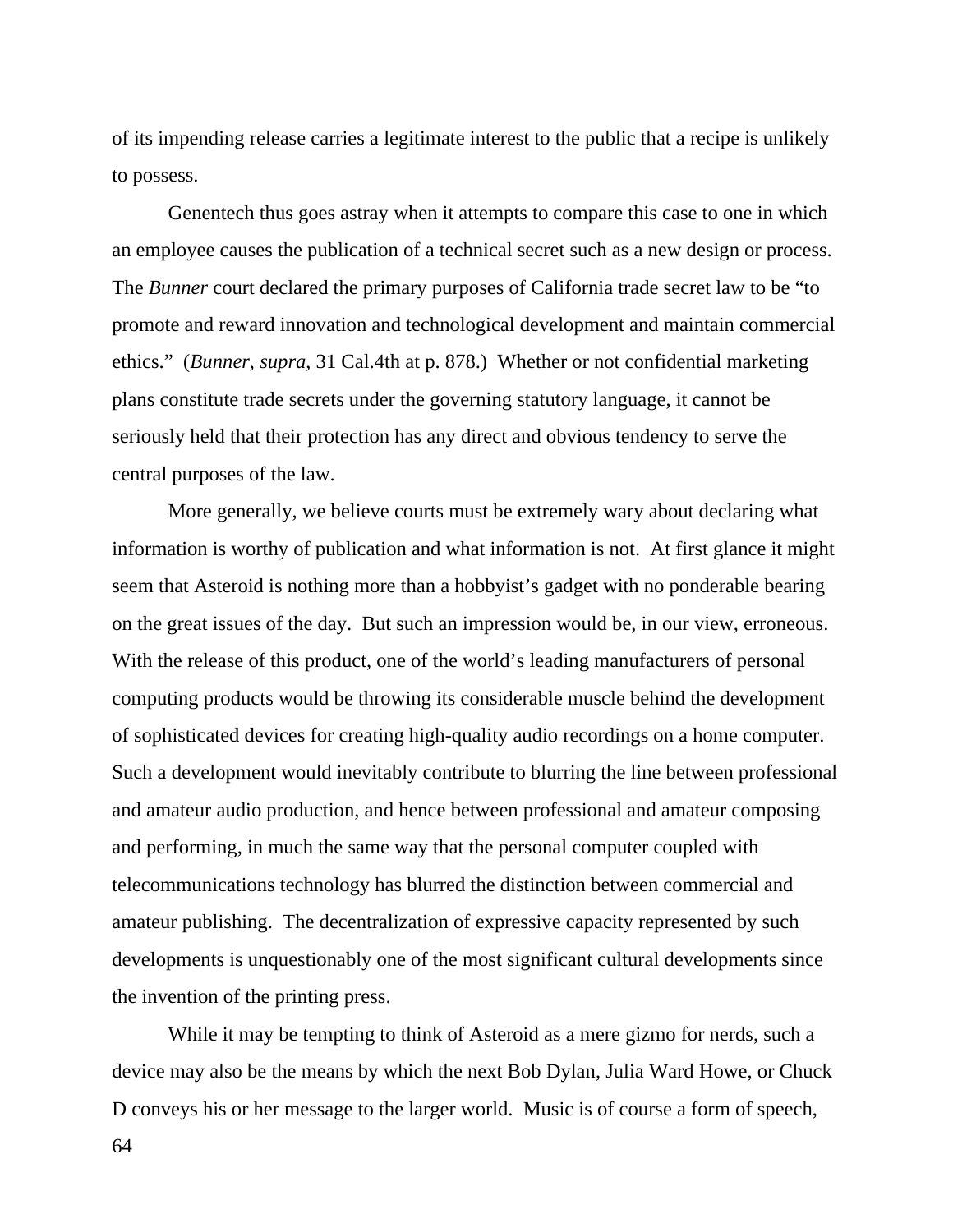from the stirring hymns of Charles Wesley to the soaring meditations of John Coltrane. Who knows what latter day Woody Guthries may be lifted from obscurity by this new technology, in defiance of the considered judgment of recording executives that once might have condemned them to obscurity? Apple's commitment to such a product could prove to be an important step in democratizing the production and publication of music, as other digital technologies have democratized the publication of news and commentary.

 These observations are intended not to demonstrate the innate newsworthiness of petitioners' articles but rather to illustrate the peril posed to First Amendment values when courts or other authorities assume the power to declare what technological disclosures are newsworthy and what are not. The digital revolution has been compared to the Industrial Revolution in terms of its potential impact on society and citizens. Apple is widely seen as a central figure in this cultural sea change. The online version of a leading business magazine has quoted a securities analyst's descriptions of Apple as " 'the nexus of [the] digital lifestyle revolution' " whose products "frequently incorporate disruptive changes in technology" and whose innovations "fundamentally alter the way we li<sup>[v]</sup>e.<sup>"31</sup> The dry technical detail that pervaded petitioners' articles should not be permitted to obscure the fact that any movement by such a cultural leader into a whole new area of expression—as was promised by the Asteroid product—is newsworthy.

 It is often impossible to predict with confidence which technological changes will affect individual and collective life dramatically, and which will come and go without lasting effects. Any of them may revolutionize society in ways we can only guess at. The lawful acquisition of information necessary to anticipate and respond to such changes is the birthright of every human, formally enshrined for Americans in our state

**<sup>31</sup>** Forbes.com <http://www.forbes.com/2006/01/26/apple-ipod-hdtv-0126markets09.html> (as of May 23, 2006).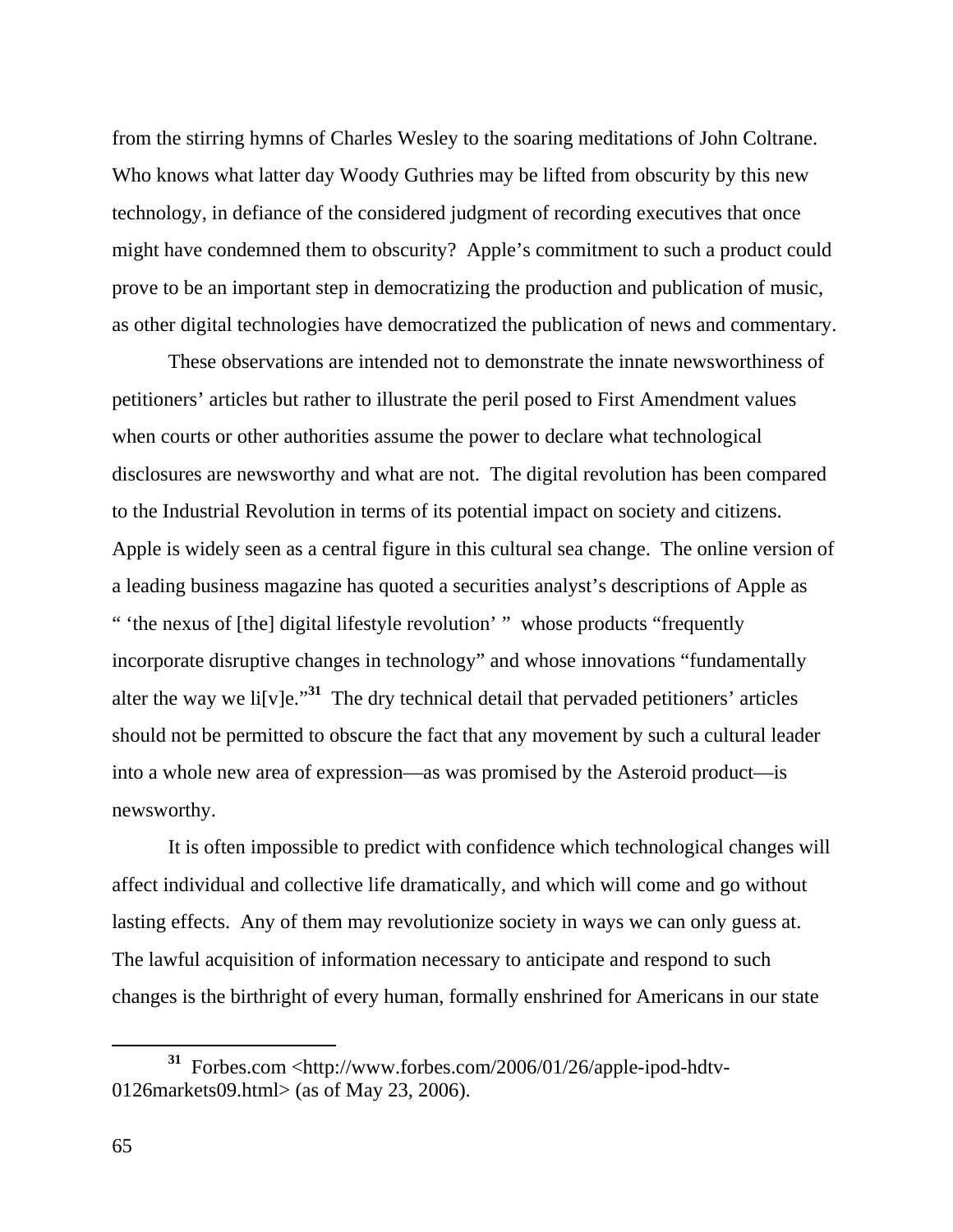and federal constitutions. The publications at issue here fully implicated that birthright and the interests protected by those constitutional guarantees.

# **5. Prima Facie Case**

 The fifth and final consideration noted in *Mitchell* was whether the plaintiff had made a prima facie case that the challenged statements were false. (*Mitchell*, *supra*, 37 Cal.3d at p. 283.) As extrapolated to actions not sounding in defamation, this factor translates into consideration of the demonstrated strength of the plaintiff's case on the merits. Again, however, the first factor—the journalist's relationship to the litigation—is implicated. In the libel case at issue in *Mitchell*, the prima facie case under scrutiny was the one alleged in the complaint *against the journalist* from whom disclosure was sought. Obviously the journalist's interest in withholding information should merit less protection if it appears likely that the journalist has indeed committed a tort against the plaintiff. Here, however, the plaintiff has not alleged that petitioners committed any tort; this fact alone tends to reduce the weight to be given this factor.

 Still the factor should be given some weight if only because a strong showing of probable liability strengthens the plaintiff's interest in obtaining the information sought. More precisely, a *weak* showing of ultimate success tends to militate *against* disclosure because it increases the likelihood that any disclosure, and the accompanying violence to expressional interests, will prove to have been needless.

 Here it can be reasonably inferred from the circumstances shown by Apple that someone violated a duty not to disclose the information in question, and that the information constituted a trade secret. Apple has thus presented enough evidence to support a reasoned inference of wrongdoing on someone's part. Therefore this factor favors disclosure, or more precisely, does not weigh against it. On balance however, neither this factor nor the other factors favoring disclosure possess sufficient weight on this record to overbalance the countervailing factors, particularly the inadequacy of Apple's showing that it exhausted alternative avenues of investigation.

66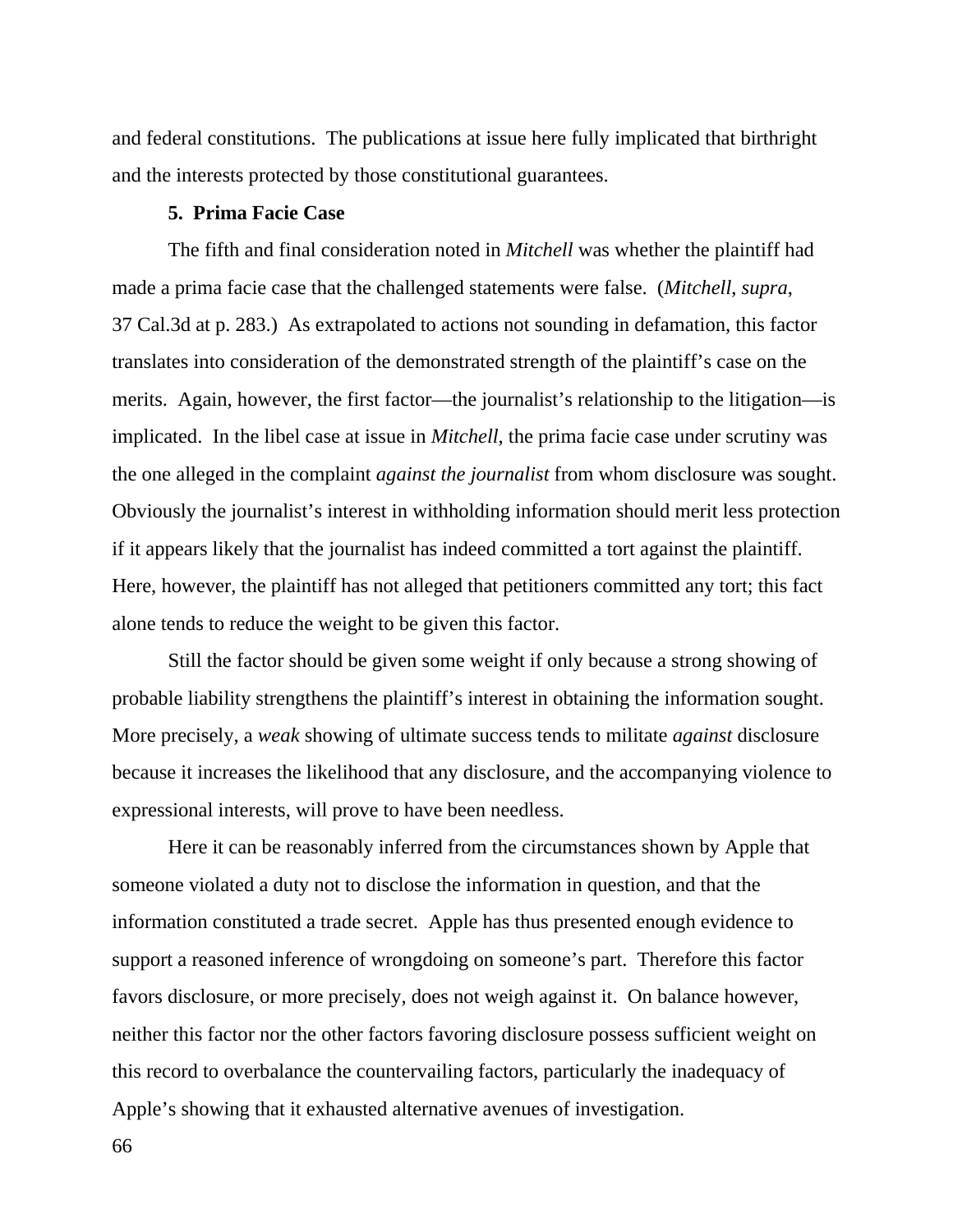# **DISPOSITION**

 Let a writ of mandate issue directing the court below to set aside its order denying petitioners' motion for a protective order and to enter a new order granting that motion.

 $\overline{\phantom{a}}$  , which is a set of the set of the set of the set of the set of the set of the set of the set of the set of the set of the set of the set of the set of the set of the set of the set of the set of the set of th RUSHING, P.J.

WE CONCUR:

\_\_\_\_\_\_\_\_\_\_\_\_\_\_\_\_\_\_\_\_\_\_\_\_\_\_\_\_\_\_\_\_\_\_\_\_ PREMO, J.

\_\_\_\_\_\_\_\_\_\_\_\_\_\_\_\_\_\_\_\_\_\_\_\_\_\_\_\_\_\_\_\_\_\_\_\_ ELIA, J.

*O'Grady et al. v. Superior Court (Apple)*  **H028579**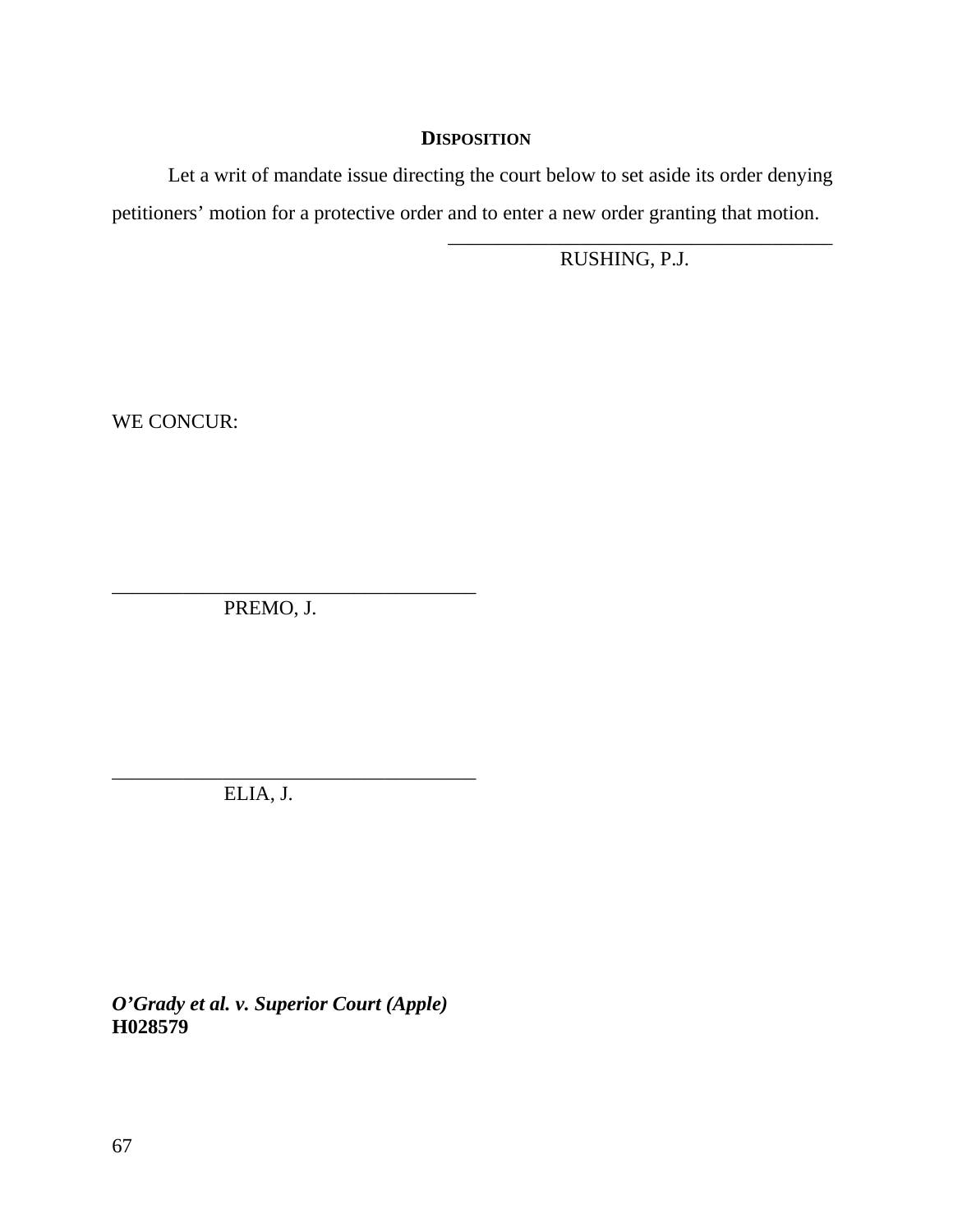Jason O'Grady et al.: Richard R. Wiebe

Attorneys for Real Party in Interest **O'Melveny & Myers** Apple Computer Inc.: George A. Riley

Attorneys for Amicus Curiae for Thomas W. Newton Petitioner California Newspaper James W. Ewert Publishers Assoc.:

Attorneys for Amicus Curiae for Lucy D. Dalglish Petitioner Reporters Committee for Gregg P. Leslie Freedom of the Press: Grant D. Penord

Attorneys for Amicus Curiae for Center for Internet & Society Petitioner Center for Internet & Society: Lauren Gelman

Trial Court: Santa Clara County Superior Court Court No.: CV032178

Trial Judge: The Honorable James Kleinberg

Attorneys for Petitioner Law Offices of Richard R. Wiebe Berman DeValerio

> Tomlinson Zisko Thomas E. Moore, III

Electronic Frontier Foundation Kurt B. Opsahl Kevin S. Bankston

 David R. Eberhart Dhaivat H. Shah James A. Bowman Ian N. Ramage